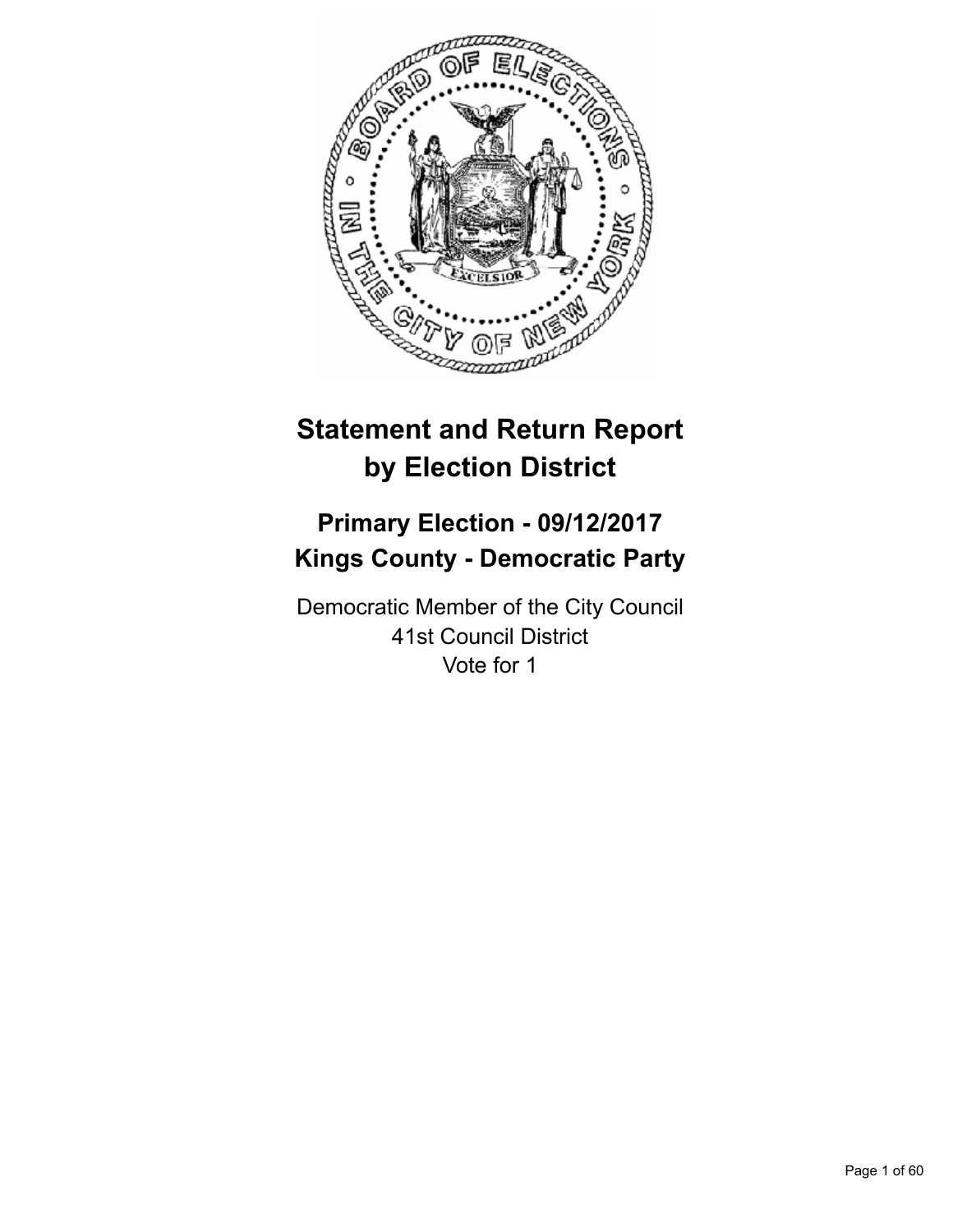

| PUBLIC COUNTER                                           | 177            |
|----------------------------------------------------------|----------------|
| <b>MANUALLY COUNTED EMERGENCY</b>                        | 0              |
| ABSENTEE / MILITARY                                      | 1              |
| <b>AFFIDAVIT</b>                                         | $\overline{2}$ |
| <b>Total Ballots</b>                                     | 180            |
| Less - Inapplicable Federal/Special Presidential Ballots | 0              |
| <b>Total Applicable Ballots</b>                          | 180            |
| <b>ROYSTON ANTOINE</b>                                   | 9              |
| <b>VICTOR JORDAN</b>                                     | 22             |
| <b>LEOPOLD COX</b>                                       | 4              |
| <b>HENRY L. BUTLER</b>                                   | 19             |
| DAVID R. MILLER                                          | 8              |
| <b>CORY PROVOST</b>                                      | 24             |
| ALICKA AMPRY-SAMUEL                                      | 56             |
| MOREEN A. KING                                           | 22             |
| <b>DEIDRE OLIVERA</b>                                    | 6              |
| BRIAN CUNNINGHAM (WRITE-IN)                              | 1              |
| <b>Total Votes</b>                                       | 171            |
| Unrecorded                                               | 9              |

| <b>PUBLIC COUNTER</b>                                    | 137            |
|----------------------------------------------------------|----------------|
| <b>MANUALLY COUNTED EMERGENCY</b>                        | $\Omega$       |
| ABSENTEE / MILITARY                                      | $\overline{2}$ |
| <b>AFFIDAVIT</b>                                         | 0              |
| <b>Total Ballots</b>                                     | 139            |
| Less - Inapplicable Federal/Special Presidential Ballots | 0              |
| <b>Total Applicable Ballots</b>                          | 139            |
| ROYSTON ANTOINE                                          | 9              |
| <b>VICTOR JORDAN</b>                                     | 6              |
| LEOPOLD COX                                              | 1              |
| <b>HENRY L. BUTLER</b>                                   | 36             |
| DAVID R. MILLER                                          | 5              |
| <b>CORY PROVOST</b>                                      | 17             |
| ALICKA AMPRY-SAMUEL                                      | 44             |
| <b>MOREEN A. KING</b>                                    | 8              |
| DEIDRE OLIVERA                                           | 7              |
| <b>Total Votes</b>                                       | 133            |
| Unrecorded                                               | 6              |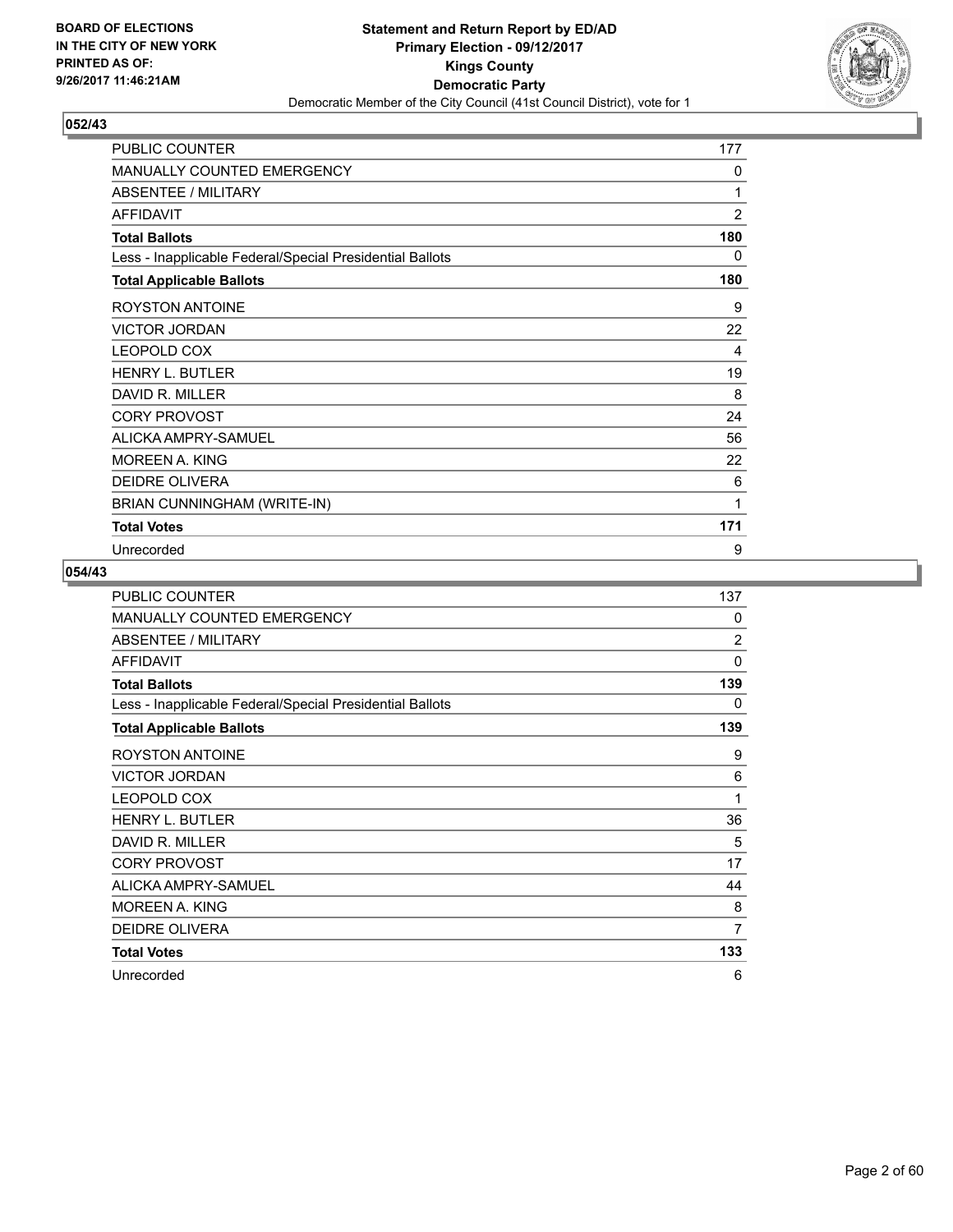

| PUBLIC COUNTER                                           | 101 |
|----------------------------------------------------------|-----|
| <b>MANUALLY COUNTED EMERGENCY</b>                        | 0   |
| ABSENTEE / MILITARY                                      | 1   |
| <b>AFFIDAVIT</b>                                         | 1   |
| <b>Total Ballots</b>                                     | 103 |
| Less - Inapplicable Federal/Special Presidential Ballots | 0   |
| <b>Total Applicable Ballots</b>                          | 103 |
| <b>ROYSTON ANTOINE</b>                                   | 1   |
| <b>VICTOR JORDAN</b>                                     | 10  |
| LEOPOLD COX                                              | 1   |
| <b>HENRY L. BUTLER</b>                                   | 21  |
| DAVID R. MILLER                                          | 11  |
| <b>CORY PROVOST</b>                                      | 13  |
| ALICKA AMPRY-SAMUEL                                      | 23  |
| <b>MOREEN A. KING</b>                                    | 9   |
| <b>DEIDRE OLIVERA</b>                                    | 7   |
| <b>Total Votes</b>                                       | 96  |
| Unrecorded                                               | 7   |

| PUBLIC COUNTER                                           | 179            |
|----------------------------------------------------------|----------------|
| <b>MANUALLY COUNTED EMERGENCY</b>                        | $\Omega$       |
| ABSENTEE / MILITARY                                      | $\Omega$       |
| <b>AFFIDAVIT</b>                                         | 4              |
| <b>Total Ballots</b>                                     | 183            |
| Less - Inapplicable Federal/Special Presidential Ballots | 0              |
| <b>Total Applicable Ballots</b>                          | 183            |
| <b>ROYSTON ANTOINE</b>                                   | 4              |
| <b>VICTOR JORDAN</b>                                     | $\overline{2}$ |
| <b>LEOPOLD COX</b>                                       | 1              |
| <b>HENRY L. BUTLER</b>                                   | 23             |
| DAVID R. MILLER                                          | 4              |
| <b>CORY PROVOST</b>                                      | 31             |
| ALICKA AMPRY-SAMUEL                                      | 61             |
| <b>MOREEN A. KING</b>                                    | 36             |
| DEIDRE OLIVERA                                           | 9              |
| <b>Total Votes</b>                                       | 171            |
| Unrecorded                                               | 12             |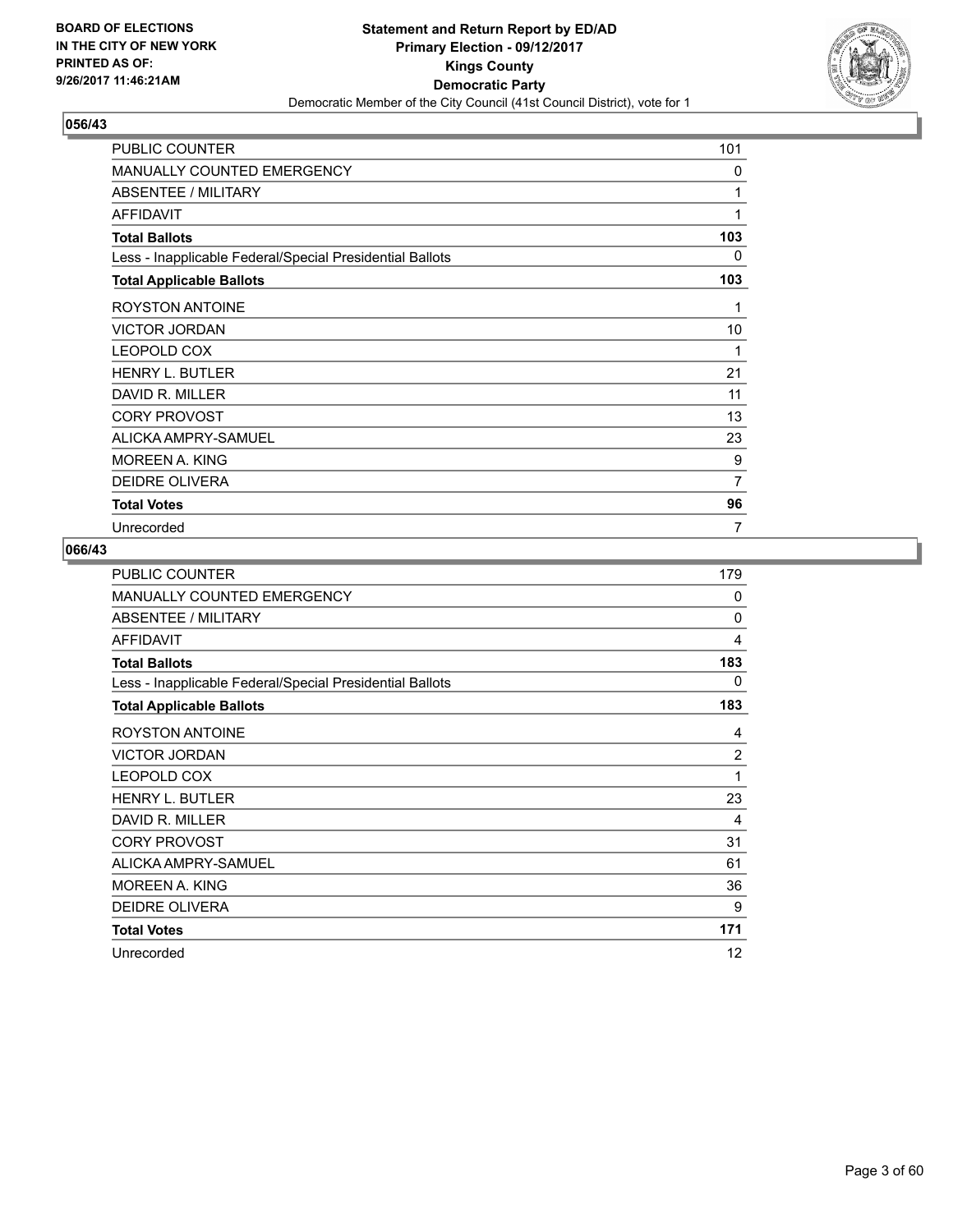

| <b>PUBLIC COUNTER</b>                                    | 162 |
|----------------------------------------------------------|-----|
| MANUALLY COUNTED EMERGENCY                               | 0   |
| <b>ABSENTEE / MILITARY</b>                               | 29  |
| <b>AFFIDAVIT</b>                                         | 1   |
| <b>Total Ballots</b>                                     | 192 |
| Less - Inapplicable Federal/Special Presidential Ballots | 0   |
| <b>Total Applicable Ballots</b>                          | 192 |
| <b>ROYSTON ANTOINE</b>                                   | 4   |
| <b>VICTOR JORDAN</b>                                     | 9   |
| <b>LEOPOLD COX</b>                                       | 5   |
| <b>HENRY L. BUTLER</b>                                   | 36  |
| DAVID R. MILLER                                          | 7   |
| <b>CORY PROVOST</b>                                      | 24  |
| ALICKA AMPRY-SAMUEL                                      | 58  |
| MOREEN A. KING                                           | 16  |
| <b>DEIDRE OLIVERA</b>                                    | 14  |
| <b>Total Votes</b>                                       | 173 |
| Unrecorded                                               | 19  |

| PUBLIC COUNTER                                           | 146            |
|----------------------------------------------------------|----------------|
| MANUALLY COUNTED EMERGENCY                               | $\mathbf{0}$   |
| <b>ABSENTEE / MILITARY</b>                               | 5              |
| <b>AFFIDAVIT</b>                                         | $\overline{2}$ |
| <b>Total Ballots</b>                                     | 153            |
| Less - Inapplicable Federal/Special Presidential Ballots | 0              |
| <b>Total Applicable Ballots</b>                          | 153            |
| ROYSTON ANTOINE                                          | 6              |
| <b>VICTOR JORDAN</b>                                     | 13             |
| <b>LEOPOLD COX</b>                                       | 4              |
| <b>HENRY L. BUTLER</b>                                   | 30             |
| DAVID R. MILLER                                          | 7              |
| <b>CORY PROVOST</b>                                      | 17             |
| ALICKA AMPRY-SAMUEL                                      | 31             |
| <b>MOREEN A. KING</b>                                    | 13             |
| <b>DEIDRE OLIVERA</b>                                    | 19             |
| <b>Total Votes</b>                                       | 140            |
| Unrecorded                                               | 13             |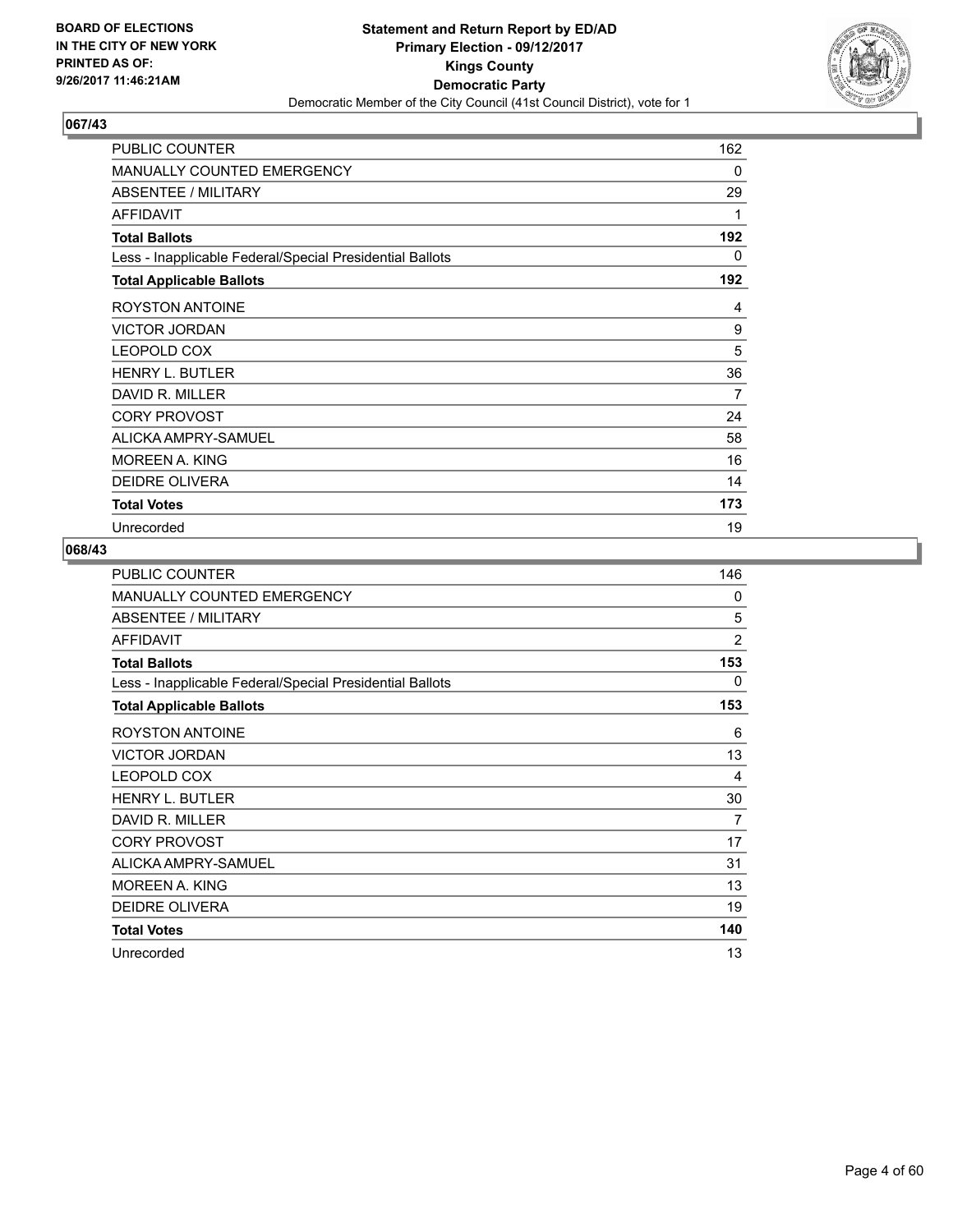

| PUBLIC COUNTER                                           | 116            |
|----------------------------------------------------------|----------------|
| MANUALLY COUNTED EMERGENCY                               | 0              |
| <b>ABSENTEE / MILITARY</b>                               | $\overline{2}$ |
| <b>AFFIDAVIT</b>                                         | 0              |
| <b>Total Ballots</b>                                     | 118            |
| Less - Inapplicable Federal/Special Presidential Ballots | 0              |
| <b>Total Applicable Ballots</b>                          | 118            |
| <b>ROYSTON ANTOINE</b>                                   | 14             |
| <b>VICTOR JORDAN</b>                                     | 6              |
| <b>LEOPOLD COX</b>                                       | 5              |
| <b>HENRY L. BUTLER</b>                                   | 21             |
| DAVID R. MILLER                                          | 3              |
| <b>CORY PROVOST</b>                                      | 17             |
| ALICKA AMPRY-SAMUEL                                      | 20             |
| MOREEN A. KING                                           | 8              |
| <b>DEIDRE OLIVERA</b>                                    | 9              |
| <b>Total Votes</b>                                       | 103            |
| Unrecorded                                               | 15             |

| <b>PUBLIC COUNTER</b>                                    | 9              |
|----------------------------------------------------------|----------------|
| MANUALLY COUNTED EMERGENCY                               | $\Omega$       |
| ABSENTEE / MILITARY                                      | 3              |
| <b>AFFIDAVIT</b>                                         | 1              |
| <b>Total Ballots</b>                                     | 13             |
| Less - Inapplicable Federal/Special Presidential Ballots | 0              |
| <b>Total Applicable Ballots</b>                          | 13             |
| <b>ROYSTON ANTOINE</b>                                   | 0              |
| <b>VICTOR JORDAN</b>                                     | $\Omega$       |
| LEOPOLD COX                                              | 0              |
| <b>HENRY L. BUTLER</b>                                   | $\overline{2}$ |
| DAVID R. MILLER                                          | $\mathbf 0$    |
| <b>CORY PROVOST</b>                                      | 5              |
| ALICKA AMPRY-SAMUEL                                      | 3              |
| <b>MOREEN A. KING</b>                                    | 1              |
| DEIDRE OLIVERA                                           | 1              |
| <b>Total Votes</b>                                       | 12             |
| Unrecorded                                               | 1              |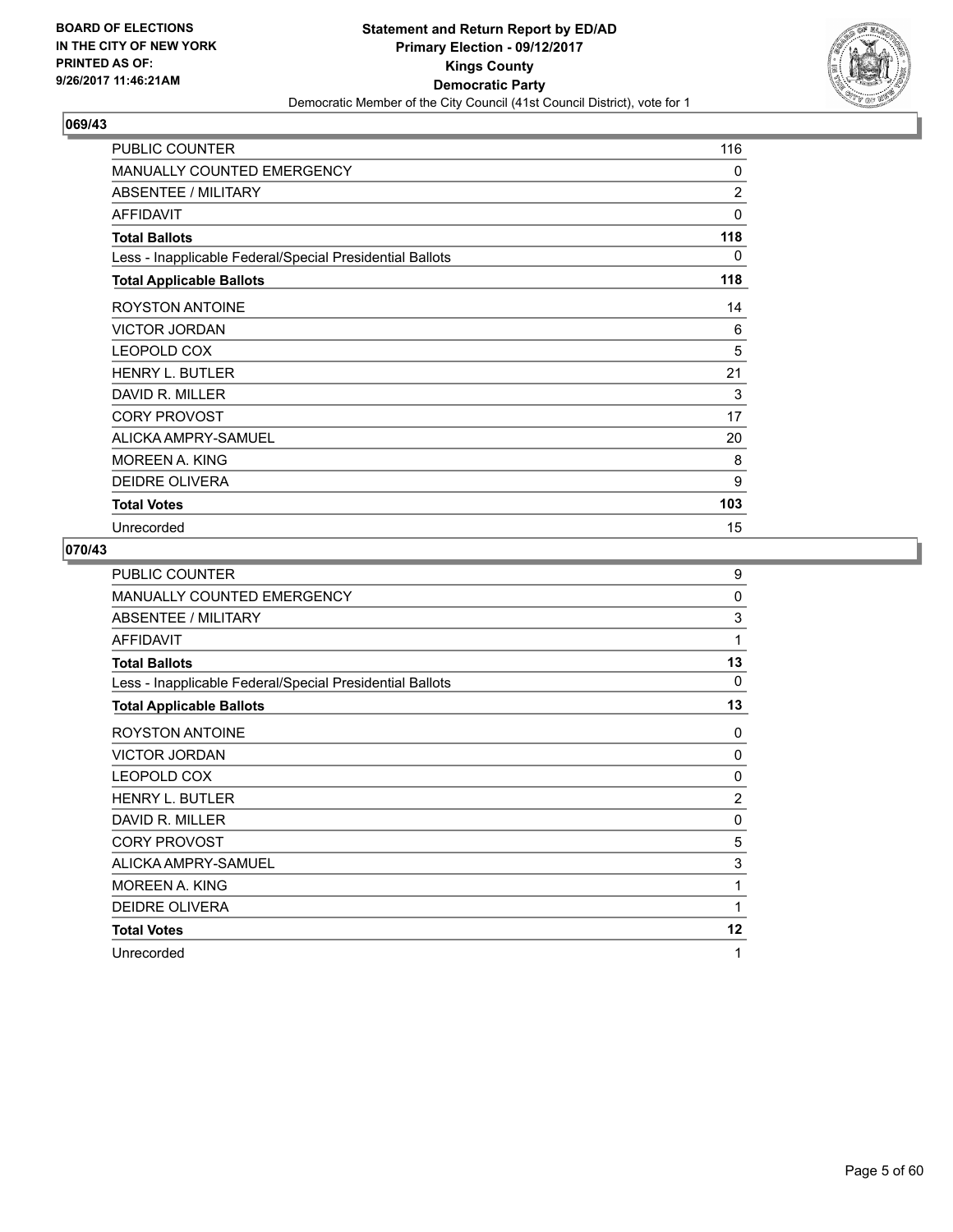

| <b>PUBLIC COUNTER</b>                                    | 163            |
|----------------------------------------------------------|----------------|
| <b>MANUALLY COUNTED EMERGENCY</b>                        | 0              |
| <b>ABSENTEE / MILITARY</b>                               | 3              |
| <b>AFFIDAVIT</b>                                         | 0              |
| <b>Total Ballots</b>                                     | 166            |
| Less - Inapplicable Federal/Special Presidential Ballots | 0              |
| <b>Total Applicable Ballots</b>                          | 166            |
| <b>ROYSTON ANTOINE</b>                                   | 1              |
| <b>VICTOR JORDAN</b>                                     | 16             |
| LEOPOLD COX                                              | 8              |
| <b>HENRY L. BUTLER</b>                                   | 30             |
| DAVID R. MILLER                                          | 5              |
| <b>CORY PROVOST</b>                                      | 34             |
| ALICKA AMPRY-SAMUEL                                      | 33             |
| <b>MOREEN A. KING</b>                                    | 11             |
| <b>DEIDRE OLIVERA</b>                                    | 10             |
| BRIAN C. SMITH (WRITE-IN)                                | 1              |
| BRIAN CUNNINGHAM (WRITE-IN)                              | $\overline{2}$ |
| LAURIE CUMBO (WRITE-IN)                                  | 1              |
| UNATTRIBUTABLE WRITE-IN (WRITE-IN)                       | 1              |
| <b>Total Votes</b>                                       | 153            |
| Unrecorded                                               | 13             |

| <b>PUBLIC COUNTER</b>                                    | 126            |
|----------------------------------------------------------|----------------|
| <b>MANUALLY COUNTED EMERGENCY</b>                        | 0              |
| ABSENTEE / MILITARY                                      | 0              |
| <b>AFFIDAVIT</b>                                         | $\mathbf 0$    |
| <b>Total Ballots</b>                                     | 126            |
| Less - Inapplicable Federal/Special Presidential Ballots | 0              |
| <b>Total Applicable Ballots</b>                          | 126            |
| <b>ROYSTON ANTOINE</b>                                   | 8              |
| <b>VICTOR JORDAN</b>                                     | $\overline{2}$ |
| LEOPOLD COX                                              | $\overline{2}$ |
| <b>HENRY L. BUTLER</b>                                   | 38             |
| DAVID R. MILLER                                          | 4              |
| <b>CORY PROVOST</b>                                      | 21             |
| ALICKA AMPRY-SAMUEL                                      | 15             |
| MOREEN A. KING                                           | 25             |
| <b>DEIDRE OLIVERA</b>                                    | 8              |
| <b>Total Votes</b>                                       | 123            |
| Unrecorded                                               | 3              |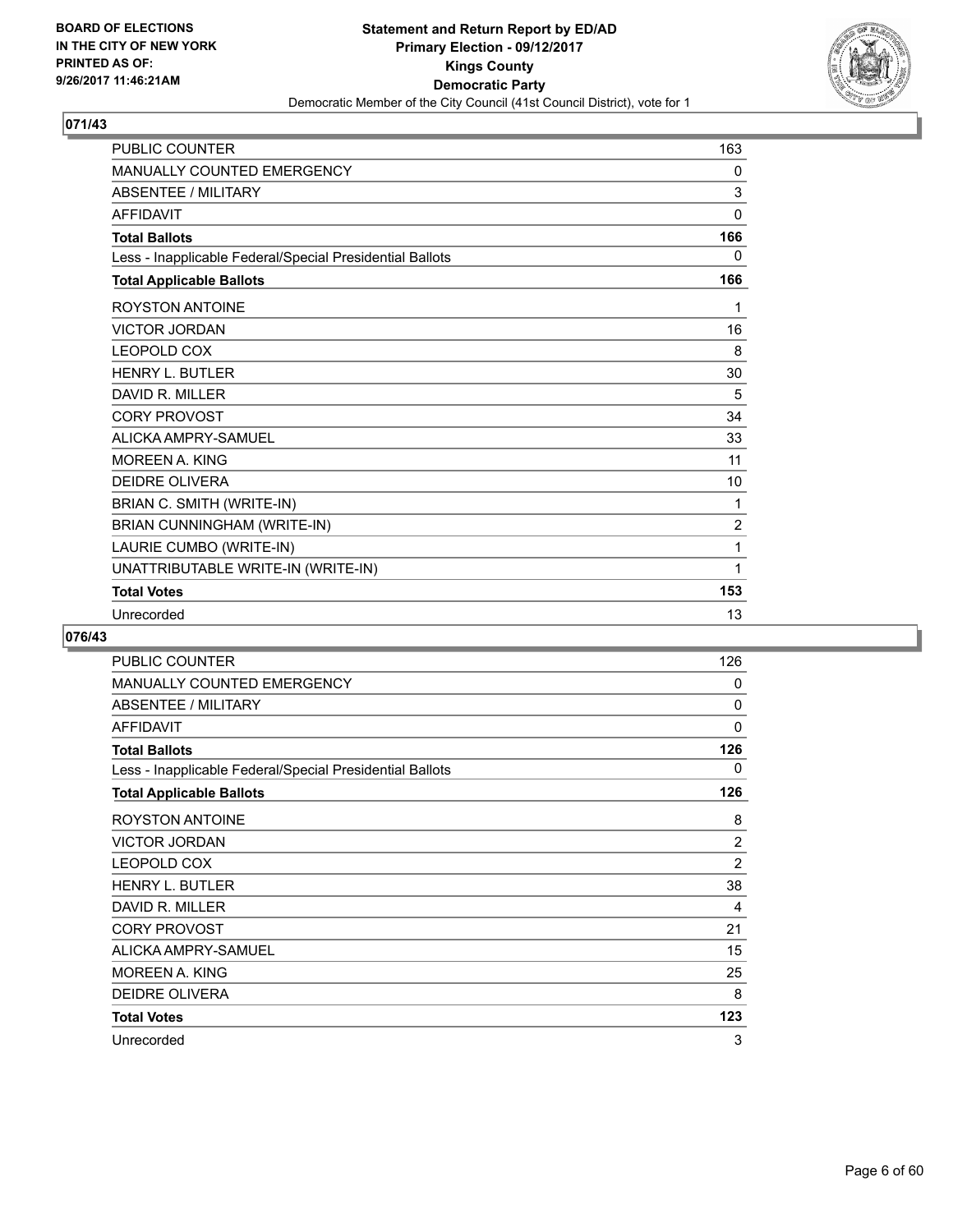

| <b>PUBLIC COUNTER</b>                                    | 76             |
|----------------------------------------------------------|----------------|
| MANUALLY COUNTED EMERGENCY                               | 0              |
| ABSENTEE / MILITARY                                      | 1              |
| <b>AFFIDAVIT</b>                                         | 1              |
| <b>Total Ballots</b>                                     | 78             |
| Less - Inapplicable Federal/Special Presidential Ballots | 0              |
| <b>Total Applicable Ballots</b>                          | 78             |
| <b>ROYSTON ANTOINE</b>                                   | 3              |
| <b>VICTOR JORDAN</b>                                     | $\overline{2}$ |
| LEOPOLD COX                                              | 5              |
| <b>HENRY L. BUTLER</b>                                   | 10             |
| DAVID R. MILLER                                          | 9              |
| <b>CORY PROVOST</b>                                      | 10             |
| ALICKA AMPRY-SAMUEL                                      | 23             |
| MOREEN A. KING                                           | 5              |
| <b>DEIDRE OLIVERA</b>                                    | $\overline{7}$ |
| <b>Total Votes</b>                                       | 74             |
| Unrecorded                                               | 4              |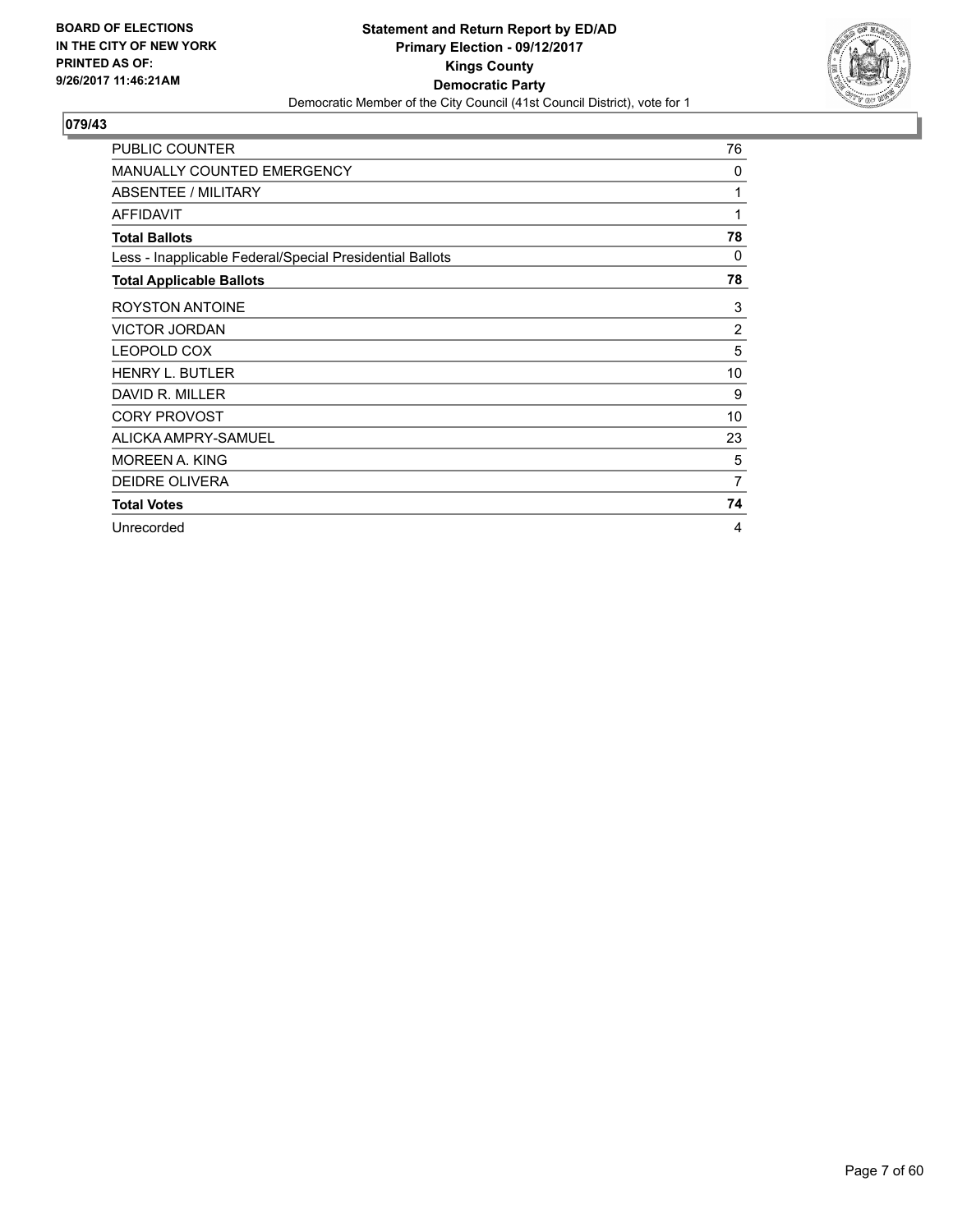

## **018/54 COMBINED into: 026/54**

| <b>PUBLIC COUNTER</b>                                    | 8              |
|----------------------------------------------------------|----------------|
| <b>MANUALLY COUNTED EMERGENCY</b>                        | 0              |
| <b>ABSENTEE / MILITARY</b>                               | 0              |
| <b>AFFIDAVIT</b>                                         | 0              |
| <b>Total Ballots</b>                                     | 8              |
| Less - Inapplicable Federal/Special Presidential Ballots | 0              |
| <b>Total Applicable Ballots</b>                          | 8              |
| ROYSTON ANTOINE                                          | 0              |
| <b>VICTOR JORDAN</b>                                     | 0              |
| LEOPOLD COX                                              | 0              |
| <b>HENRY L. BUTLER</b>                                   | 2              |
| DAVID R. MILLER                                          | $\overline{2}$ |
| <b>CORY PROVOST</b>                                      | 1              |
| ALICKA AMPRY-SAMUEL                                      | 3              |
| MOREEN A. KING                                           | 0              |
| <b>DEIDRE OLIVERA</b>                                    | 0              |
| <b>Total Votes</b>                                       | 8              |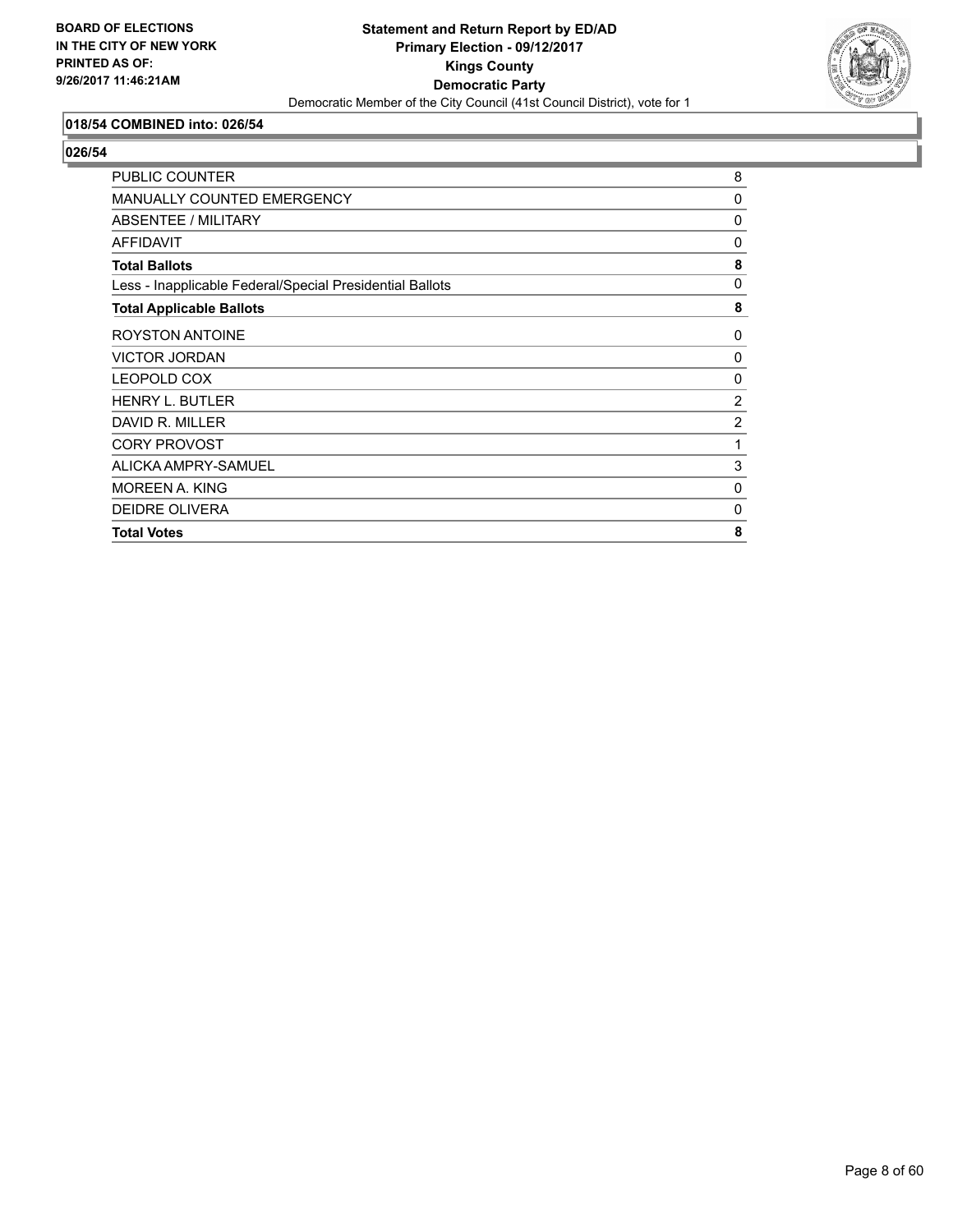

#### **001/55 COMBINED into: 003/55**

# **002/55**

| PUBLIC COUNTER                                           | 73             |
|----------------------------------------------------------|----------------|
| MANUALLY COUNTED EMERGENCY                               | $\Omega$       |
| ABSENTEE / MILITARY                                      | 1              |
| <b>AFFIDAVIT</b>                                         | $\Omega$       |
| <b>Total Ballots</b>                                     | 74             |
| Less - Inapplicable Federal/Special Presidential Ballots | 0              |
| <b>Total Applicable Ballots</b>                          | 74             |
| <b>ROYSTON ANTOINE</b>                                   | 2              |
| <b>VICTOR JORDAN</b>                                     | 8              |
| LEOPOLD COX                                              | $\overline{2}$ |
| <b>HENRY L. BUTLER</b>                                   | 23             |
| DAVID R. MILLER                                          | 5              |
| <b>CORY PROVOST</b>                                      | 6              |
| ALICKA AMPRY-SAMUEL                                      | 14             |
| MOREEN A. KING                                           | 2              |
| <b>DEIDRE OLIVERA</b>                                    | 9              |
| <b>Total Votes</b>                                       | 71             |
| Unrecorded                                               | 3              |

| PUBLIC COUNTER                                           | 25           |
|----------------------------------------------------------|--------------|
| <b>MANUALLY COUNTED EMERGENCY</b>                        | 0            |
| <b>ABSENTEE / MILITARY</b>                               | 0            |
| <b>AFFIDAVIT</b>                                         | $\mathbf{0}$ |
| <b>Total Ballots</b>                                     | 25           |
| Less - Inapplicable Federal/Special Presidential Ballots | $\Omega$     |
| <b>Total Applicable Ballots</b>                          | 25           |
| <b>ROYSTON ANTOINE</b>                                   | 2            |
| <b>VICTOR JORDAN</b>                                     | 2            |
| LEOPOLD COX                                              | 0            |
| <b>HENRY L. BUTLER</b>                                   | 7            |
| DAVID R. MILLER                                          | 0            |
| <b>CORY PROVOST</b>                                      | 1            |
| ALICKA AMPRY-SAMUEL                                      | 8            |
| <b>MOREEN A. KING</b>                                    | 0            |
| <b>DEIDRE OLIVERA</b>                                    | 3            |
| <b>Total Votes</b>                                       | 23           |
| Unrecorded                                               | 2            |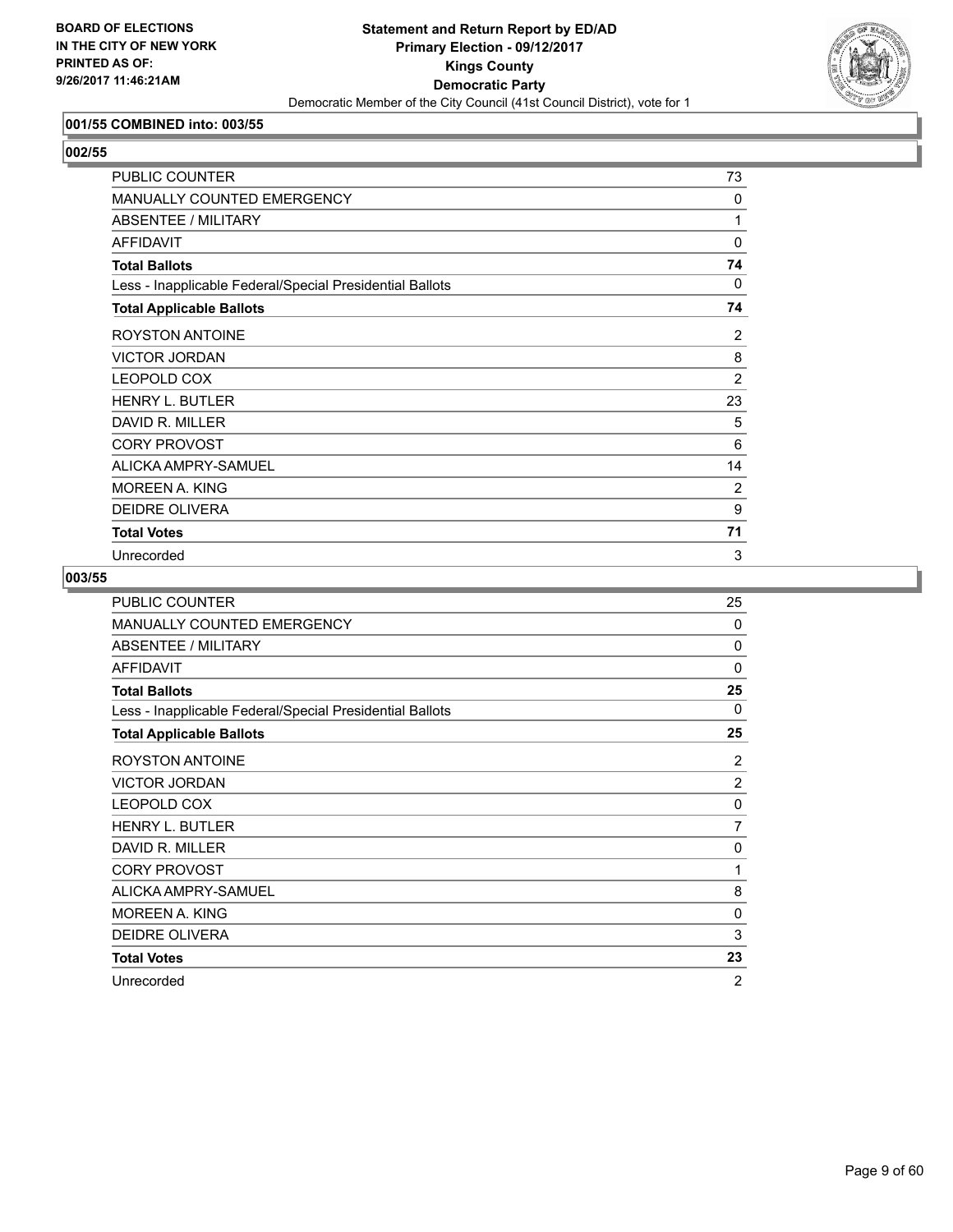

| PUBLIC COUNTER                                           | 102            |
|----------------------------------------------------------|----------------|
| <b>MANUALLY COUNTED EMERGENCY</b>                        | 0              |
| <b>ABSENTEE / MILITARY</b>                               | $\overline{2}$ |
| <b>AFFIDAVIT</b>                                         | 3              |
| <b>Total Ballots</b>                                     | 107            |
| Less - Inapplicable Federal/Special Presidential Ballots | 0              |
| <b>Total Applicable Ballots</b>                          | 107            |
| <b>ROYSTON ANTOINE</b>                                   | 2              |
| <b>VICTOR JORDAN</b>                                     | 3              |
| LEOPOLD COX                                              | $\mathbf{0}$   |
| <b>HENRY L. BUTLER</b>                                   | 39             |
| DAVID R. MILLER                                          | 3              |
| <b>CORY PROVOST</b>                                      | 10             |
| ALICKA AMPRY-SAMUEL                                      | 31             |
| <b>MOREEN A. KING</b>                                    | 5              |
| <b>DEIDRE OLIVERA</b>                                    | 3              |
| EDE S. FOX (WRITE-IN)                                    | 1              |
| <b>Total Votes</b>                                       | 97             |
| Unrecorded                                               | 10             |

| PUBLIC COUNTER                                           | 15             |
|----------------------------------------------------------|----------------|
| <b>MANUALLY COUNTED EMERGENCY</b>                        | 0              |
| ABSENTEE / MILITARY                                      | $\Omega$       |
| <b>AFFIDAVIT</b>                                         | $\Omega$       |
| <b>Total Ballots</b>                                     | 15             |
| Less - Inapplicable Federal/Special Presidential Ballots | 0              |
| <b>Total Applicable Ballots</b>                          | 15             |
| ROYSTON ANTOINE                                          | 1              |
| <b>VICTOR JORDAN</b>                                     | 0              |
| LEOPOLD COX                                              | 0              |
| <b>HENRY L. BUTLER</b>                                   | 3              |
| DAVID R. MILLER                                          | 1              |
| <b>CORY PROVOST</b>                                      | 1              |
| ALICKA AMPRY-SAMUEL                                      | 6              |
| <b>MOREEN A. KING</b>                                    | 1              |
| <b>DEIDRE OLIVERA</b>                                    | $\overline{2}$ |
| <b>Total Votes</b>                                       | 15             |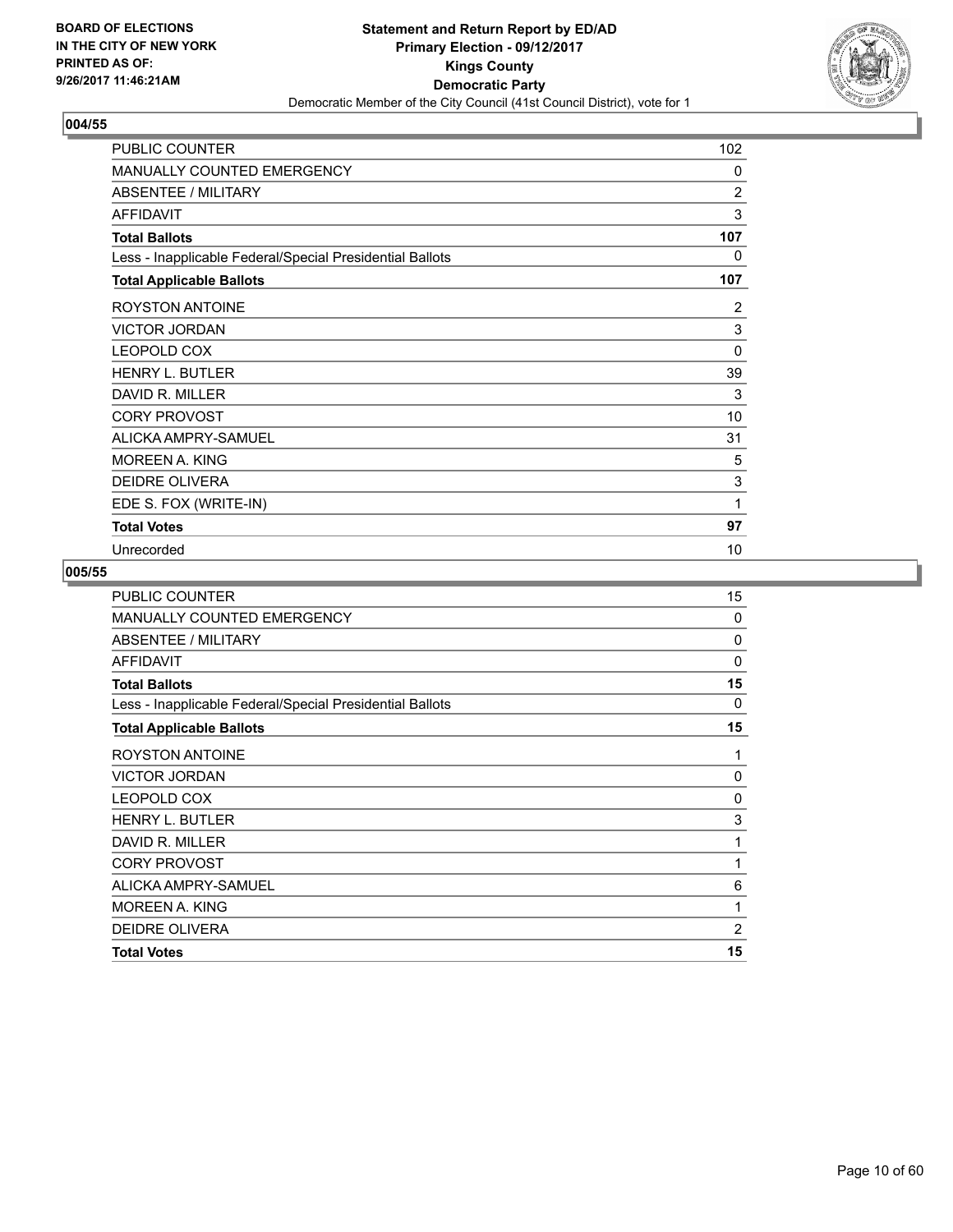

| PUBLIC COUNTER                                           | 123            |
|----------------------------------------------------------|----------------|
| MANUALLY COUNTED EMERGENCY                               | 0              |
| <b>ABSENTEE / MILITARY</b>                               | $\overline{2}$ |
| <b>AFFIDAVIT</b>                                         | 1              |
| <b>Total Ballots</b>                                     | 126            |
| Less - Inapplicable Federal/Special Presidential Ballots | 0              |
| <b>Total Applicable Ballots</b>                          | 126            |
| <b>ROYSTON ANTOINE</b>                                   | 9              |
| <b>VICTOR JORDAN</b>                                     | 14             |
| <b>LEOPOLD COX</b>                                       | 1              |
| <b>HENRY L. BUTLER</b>                                   | 26             |
| DAVID R. MILLER                                          | 18             |
| <b>CORY PROVOST</b>                                      | 4              |
| ALICKA AMPRY-SAMUEL                                      | 23             |
| MOREEN A. KING                                           | 3              |
| <b>DEIDRE OLIVERA</b>                                    | 14             |
| <b>Total Votes</b>                                       | 112            |
| Unrecorded                                               | 14             |

| PUBLIC COUNTER                                           | 17             |
|----------------------------------------------------------|----------------|
| <b>MANUALLY COUNTED EMERGENCY</b>                        | $\Omega$       |
| ABSENTEE / MILITARY                                      | $\Omega$       |
| <b>AFFIDAVIT</b>                                         | $\Omega$       |
| <b>Total Ballots</b>                                     | 17             |
| Less - Inapplicable Federal/Special Presidential Ballots | $\Omega$       |
| <b>Total Applicable Ballots</b>                          | 17             |
| <b>ROYSTON ANTOINE</b>                                   | 1              |
| <b>VICTOR JORDAN</b>                                     | 2              |
| <b>LEOPOLD COX</b>                                       | 0              |
| <b>HENRY L. BUTLER</b>                                   | $\overline{2}$ |
| DAVID R. MILLER                                          | 0              |
| <b>CORY PROVOST</b>                                      | 0              |
| ALICKA AMPRY-SAMUEL                                      | $\overline{7}$ |
| <b>MOREEN A. KING</b>                                    | 0              |
| DEIDRE OLIVERA                                           | 4              |
| <b>Total Votes</b>                                       | 16             |
| Unrecorded                                               | 1              |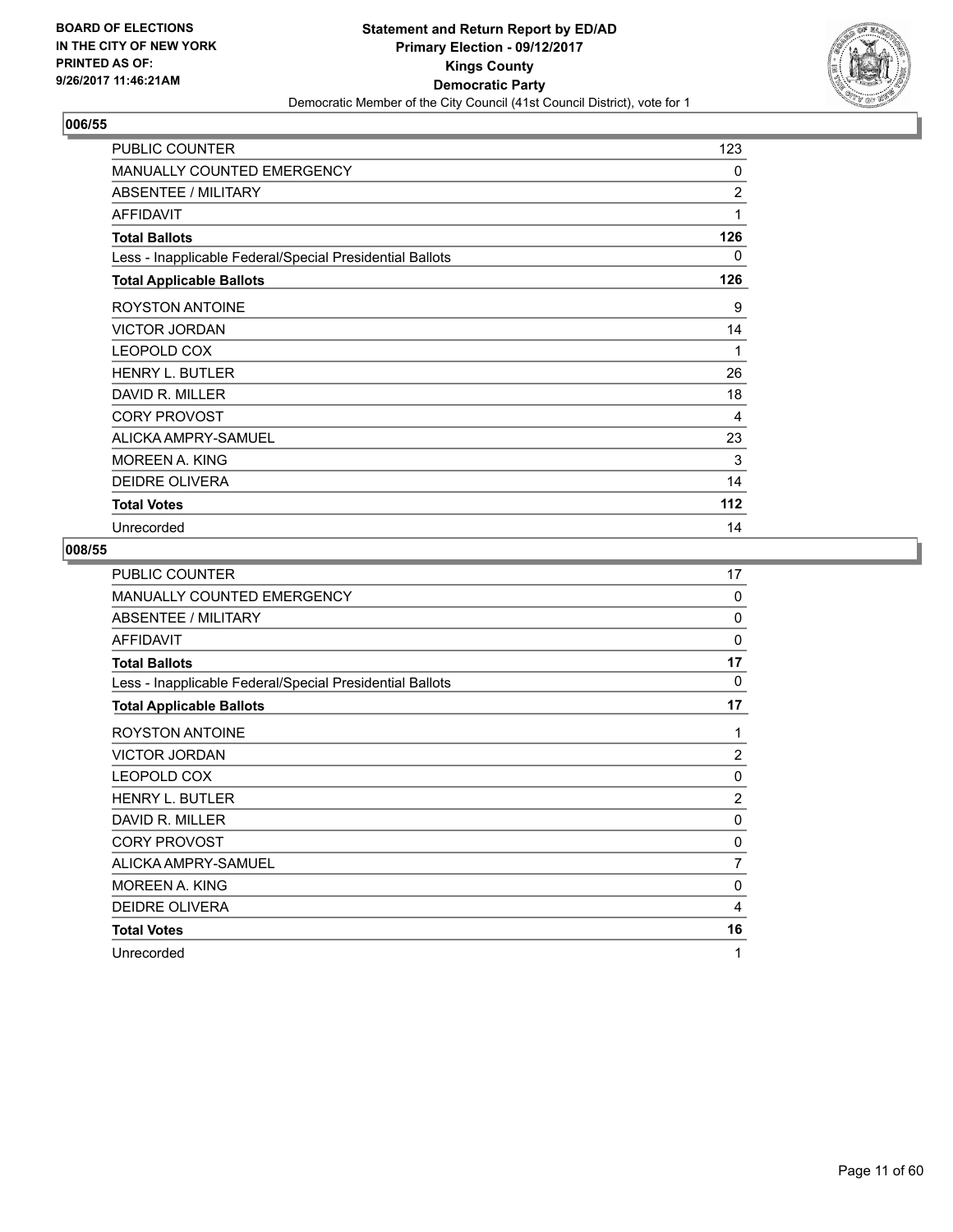

| PUBLIC COUNTER                                           | 92       |
|----------------------------------------------------------|----------|
| <b>MANUALLY COUNTED EMERGENCY</b>                        | $\Omega$ |
| <b>ABSENTEE / MILITARY</b>                               | 2        |
| <b>AFFIDAVIT</b>                                         | 3        |
| <b>Total Ballots</b>                                     | 97       |
| Less - Inapplicable Federal/Special Presidential Ballots | 0        |
| <b>Total Applicable Ballots</b>                          | 97       |
| <b>ROYSTON ANTOINE</b>                                   | 3        |
| <b>VICTOR JORDAN</b>                                     | 5        |
| <b>LEOPOLD COX</b>                                       | 2        |
| <b>HENRY L. BUTLER</b>                                   | 28       |
| DAVID R. MILLER                                          | 5        |
| <b>CORY PROVOST</b>                                      | 6        |
| ALICKA AMPRY-SAMUEL                                      | 27       |
| MOREEN A. KING                                           | 6        |
| <b>DEIDRE OLIVERA</b>                                    | 8        |
| <b>Total Votes</b>                                       | 90       |
| Unrecorded                                               | 7        |

| PUBLIC COUNTER                                           | 138            |
|----------------------------------------------------------|----------------|
| <b>MANUALLY COUNTED EMERGENCY</b>                        | $\mathbf{0}$   |
| ABSENTEE / MILITARY                                      | 1              |
| <b>AFFIDAVIT</b>                                         | $\overline{2}$ |
| <b>Total Ballots</b>                                     | 141            |
| Less - Inapplicable Federal/Special Presidential Ballots | 0              |
| <b>Total Applicable Ballots</b>                          | 141            |
| <b>ROYSTON ANTOINE</b>                                   | 2              |
| <b>VICTOR JORDAN</b>                                     | 4              |
| <b>LEOPOLD COX</b>                                       | 0              |
| <b>HENRY L. BUTLER</b>                                   | 51             |
| DAVID R. MILLER                                          | 27             |
| <b>CORY PROVOST</b>                                      | 3              |
| ALICKA AMPRY-SAMUEL                                      | 30             |
| <b>MOREEN A. KING</b>                                    | 4              |
| DEIDRE OLIVERA                                           | 10             |
| <b>Total Votes</b>                                       | 131            |
| Unrecorded                                               | 10             |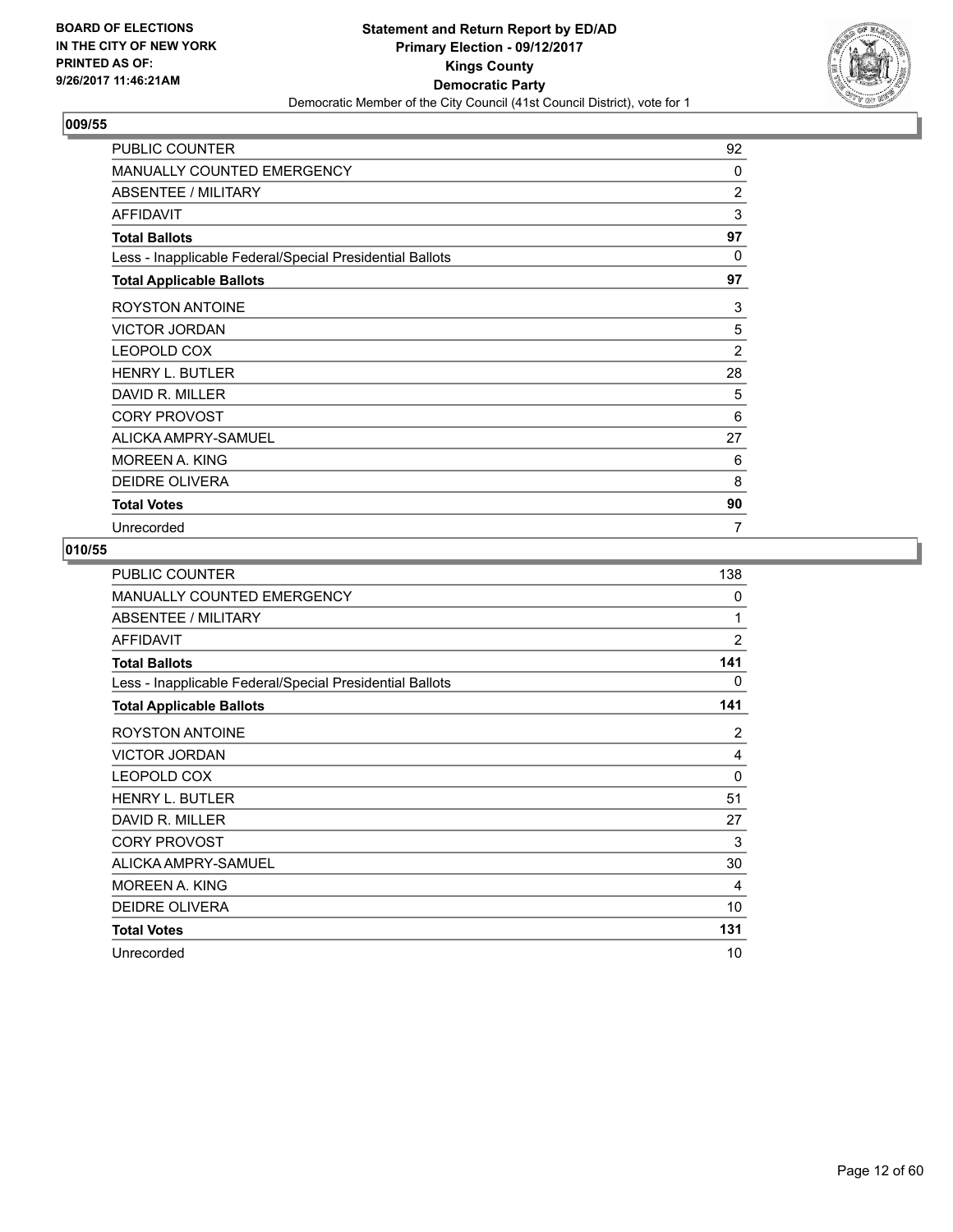

| <b>PUBLIC COUNTER</b>                                    | 135      |
|----------------------------------------------------------|----------|
| MANUALLY COUNTED EMERGENCY                               | 0        |
| ABSENTEE / MILITARY                                      | 3        |
| AFFIDAVIT                                                | 0        |
| <b>Total Ballots</b>                                     | 138      |
| Less - Inapplicable Federal/Special Presidential Ballots | 0        |
| <b>Total Applicable Ballots</b>                          | 138      |
| <b>ROYSTON ANTOINE</b>                                   | 1        |
| <b>VICTOR JORDAN</b>                                     | 4        |
| <b>LEOPOLD COX</b>                                       | $\Omega$ |
| <b>HENRY L. BUTLER</b>                                   | 67       |
| DAVID R. MILLER                                          | 8        |
| <b>CORY PROVOST</b>                                      | 12       |
| ALICKA AMPRY-SAMUEL                                      | 31       |
| MOREEN A. KING                                           | 1        |
| <b>DEIDRE OLIVERA</b>                                    | 9        |
| <b>Total Votes</b>                                       | 133      |
| Unrecorded                                               | 5        |

| PUBLIC COUNTER                                           | 98             |
|----------------------------------------------------------|----------------|
| <b>MANUALLY COUNTED EMERGENCY</b>                        | $\Omega$       |
| ABSENTEE / MILITARY                                      | 3              |
| <b>AFFIDAVIT</b>                                         | $\overline{2}$ |
| <b>Total Ballots</b>                                     | 103            |
| Less - Inapplicable Federal/Special Presidential Ballots | 0              |
| <b>Total Applicable Ballots</b>                          | 103            |
| <b>ROYSTON ANTOINE</b>                                   | 2              |
| <b>VICTOR JORDAN</b>                                     | $\mathbf 0$    |
| LEOPOLD COX                                              | 1              |
| <b>HENRY L. BUTLER</b>                                   | 20             |
| DAVID R. MILLER                                          | 12             |
| <b>CORY PROVOST</b>                                      | 5              |
| ALICKA AMPRY-SAMUEL                                      | 38             |
| MOREEN A. KING                                           | 7              |
| DEIDRE OLIVERA                                           | 6              |
| <b>Total Votes</b>                                       | 91             |
| Unrecorded                                               | 12             |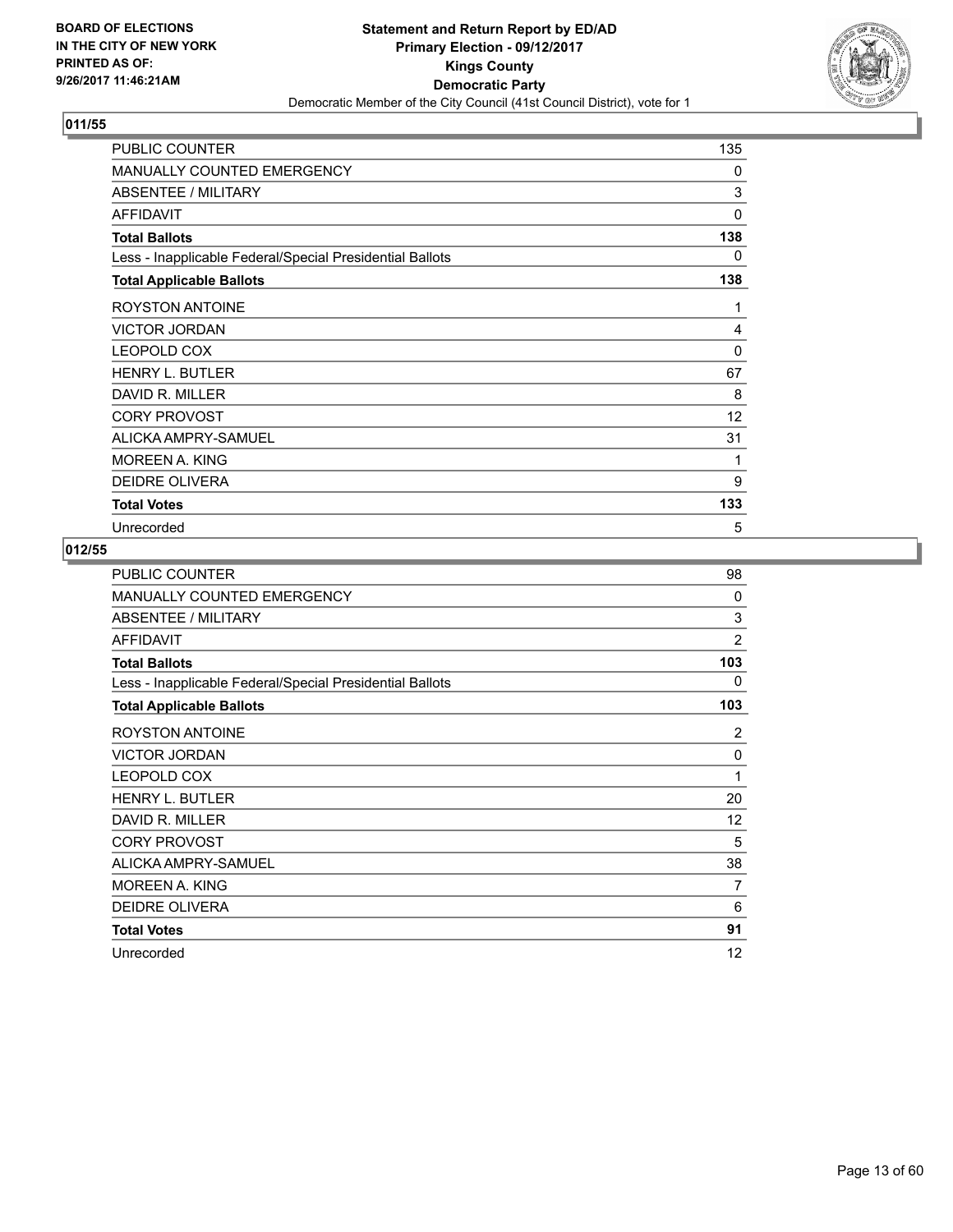

| <b>PUBLIC COUNTER</b>                                    | 154 |
|----------------------------------------------------------|-----|
| <b>MANUALLY COUNTED EMERGENCY</b>                        | 0   |
| ABSENTEE / MILITARY                                      | 2   |
| <b>AFFIDAVIT</b>                                         | 2   |
| <b>Total Ballots</b>                                     | 158 |
| Less - Inapplicable Federal/Special Presidential Ballots | 0   |
| <b>Total Applicable Ballots</b>                          | 158 |
| <b>ROYSTON ANTOINE</b>                                   | 5   |
| <b>VICTOR JORDAN</b>                                     | 5   |
| <b>LEOPOLD COX</b>                                       | 3   |
| <b>HENRY L. BUTLER</b>                                   | 34  |
| DAVID R. MILLER                                          | 10  |
| <b>CORY PROVOST</b>                                      | 8   |
| ALICKA AMPRY-SAMUEL                                      | 60  |
| <b>MOREEN A. KING</b>                                    | 3   |
| <b>DEIDRE OLIVERA</b>                                    | 18  |
| <b>Total Votes</b>                                       | 146 |
| Unrecorded                                               | 12  |

| PUBLIC COUNTER                                           | 143 |
|----------------------------------------------------------|-----|
| MANUALLY COUNTED EMERGENCY                               | 0   |
| ABSENTEE / MILITARY                                      | 3   |
| <b>AFFIDAVIT</b>                                         | 1   |
| <b>Total Ballots</b>                                     | 147 |
| Less - Inapplicable Federal/Special Presidential Ballots | 0   |
| <b>Total Applicable Ballots</b>                          | 147 |
| ROYSTON ANTOINE                                          | 1   |
| <b>VICTOR JORDAN</b>                                     | 3   |
| LEOPOLD COX                                              | 0   |
| <b>HENRY L. BUTLER</b>                                   | 56  |
| DAVID R. MILLER                                          | 4   |
| <b>CORY PROVOST</b>                                      | 7   |
| ALICKA AMPRY-SAMUEL                                      | 57  |
| <b>MOREEN A. KING</b>                                    | 2   |
| <b>DEIDRE OLIVERA</b>                                    | 7   |
| <b>Total Votes</b>                                       | 137 |
| Unrecorded                                               | 10  |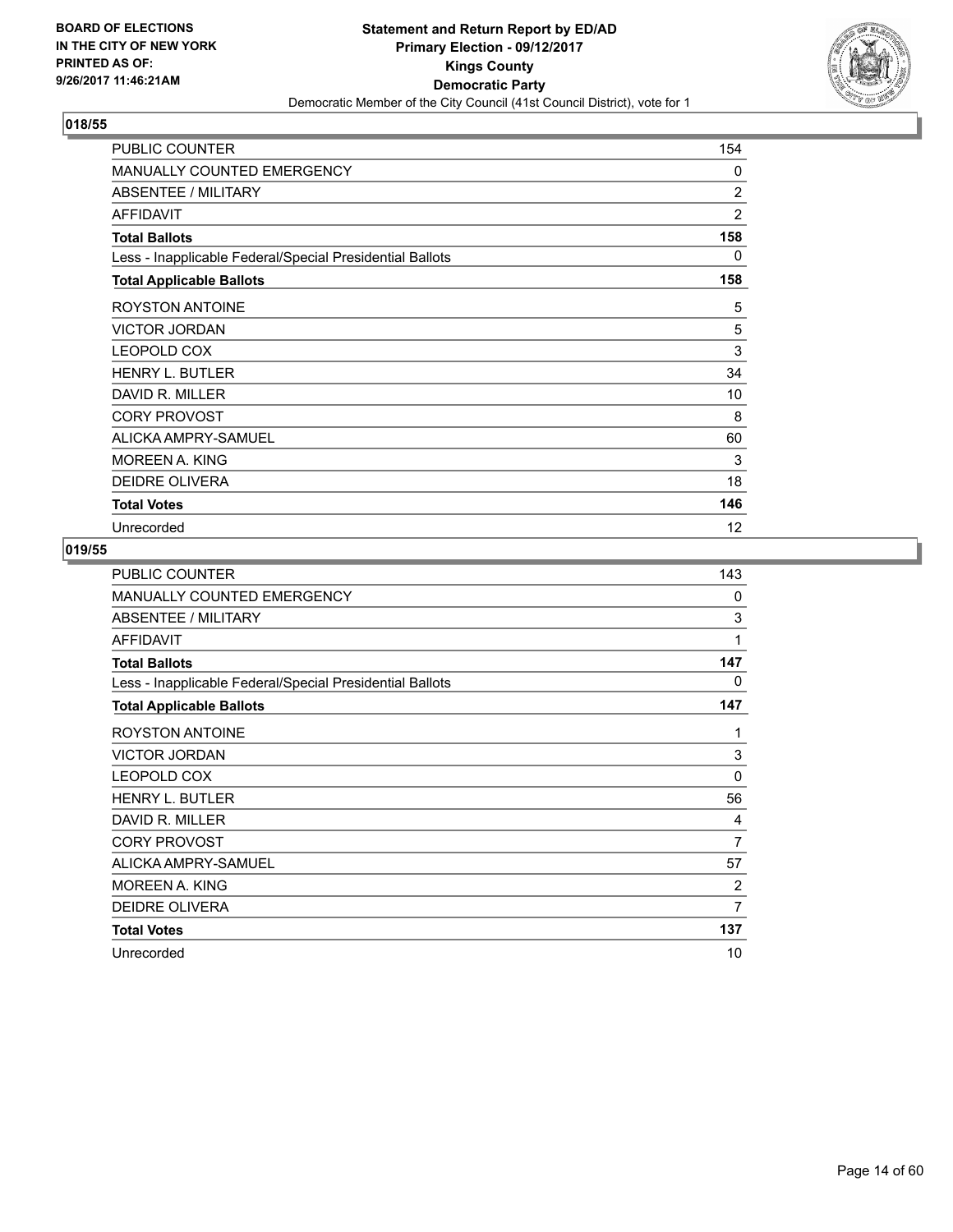

| <b>PUBLIC COUNTER</b>                                    | 147            |
|----------------------------------------------------------|----------------|
| <b>MANUALLY COUNTED EMERGENCY</b>                        | 0              |
| ABSENTEE / MILITARY                                      | 3              |
| <b>AFFIDAVIT</b>                                         | $\overline{2}$ |
| <b>Total Ballots</b>                                     | 152            |
| Less - Inapplicable Federal/Special Presidential Ballots | 0              |
| <b>Total Applicable Ballots</b>                          | 152            |
| <b>ROYSTON ANTOINE</b>                                   | 5              |
| <b>VICTOR JORDAN</b>                                     | 4              |
| <b>LEOPOLD COX</b>                                       | 3              |
| <b>HENRY L. BUTLER</b>                                   | 38             |
| DAVID R. MILLER                                          | 6              |
| <b>CORY PROVOST</b>                                      | 10             |
| ALICKA AMPRY-SAMUEL                                      | 53             |
| MOREEN A. KING                                           | 3              |
| <b>DEIDRE OLIVERA</b>                                    | 12             |
| <b>Total Votes</b>                                       | 134            |
| Unrecorded                                               | 18             |

| PUBLIC COUNTER                                           | 90             |
|----------------------------------------------------------|----------------|
| <b>MANUALLY COUNTED EMERGENCY</b>                        | $\Omega$       |
| ABSENTEE / MILITARY                                      | 3              |
| <b>AFFIDAVIT</b>                                         | $\Omega$       |
| <b>Total Ballots</b>                                     | 93             |
| Less - Inapplicable Federal/Special Presidential Ballots | $\Omega$       |
| <b>Total Applicable Ballots</b>                          | 93             |
| ROYSTON ANTOINE                                          | 4              |
| <b>VICTOR JORDAN</b>                                     | $\overline{7}$ |
| LEOPOLD COX                                              | 1              |
| <b>HENRY L. BUTLER</b>                                   | 29             |
| DAVID R. MILLER                                          | 4              |
| <b>CORY PROVOST</b>                                      | 1              |
| ALICKA AMPRY-SAMUEL                                      | 25             |
| MOREEN A. KING                                           | 6              |
| DEIDRE OLIVERA                                           | 6              |
| <b>Total Votes</b>                                       | 83             |
| Unrecorded                                               | 10             |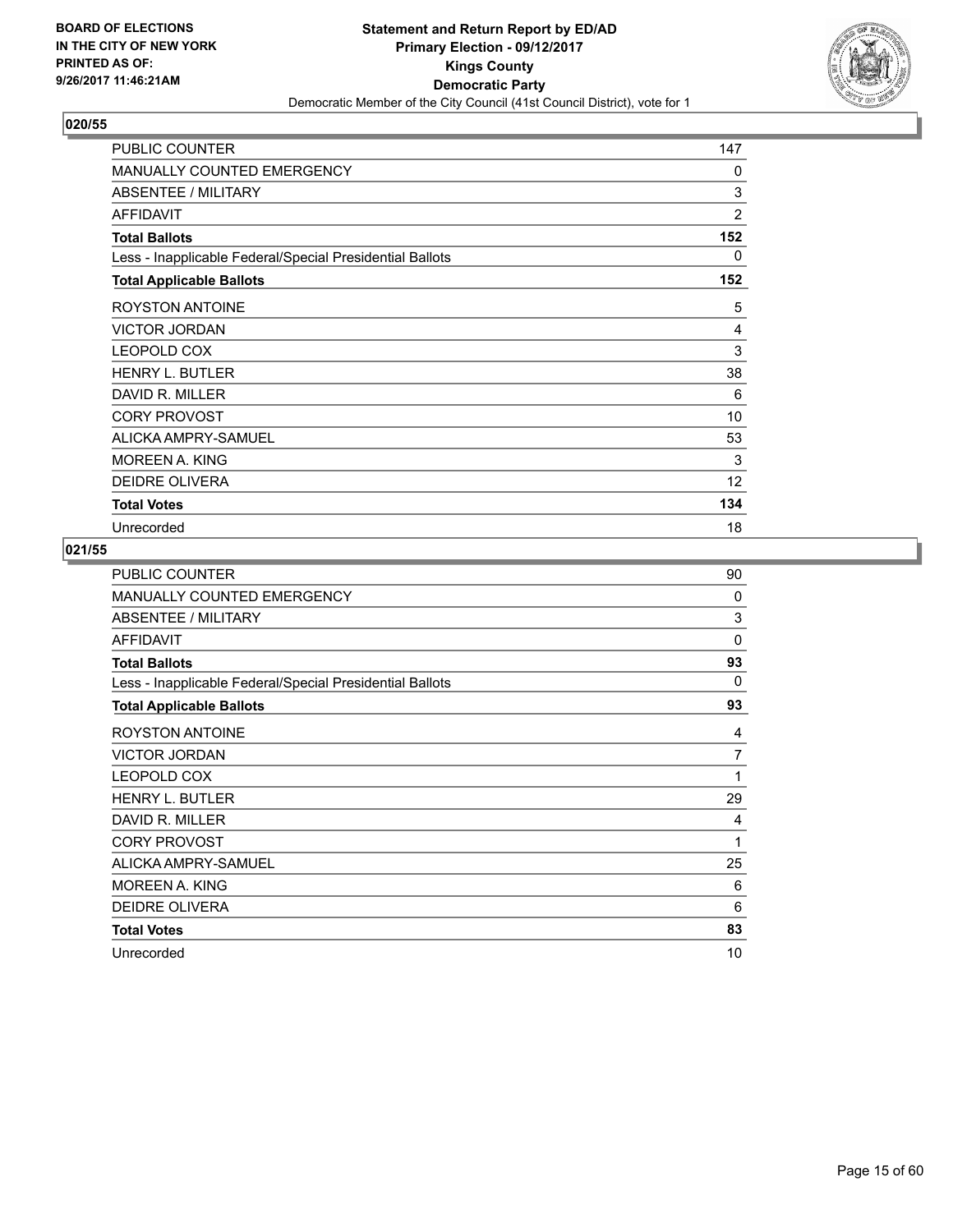

| <b>PUBLIC COUNTER</b>                                    | 73             |
|----------------------------------------------------------|----------------|
| MANUALLY COUNTED EMERGENCY                               | 0              |
| <b>ABSENTEE / MILITARY</b>                               | 3              |
| <b>AFFIDAVIT</b>                                         | $\mathbf{0}$   |
| <b>Total Ballots</b>                                     | 76             |
| Less - Inapplicable Federal/Special Presidential Ballots | 0              |
| <b>Total Applicable Ballots</b>                          | 76             |
| <b>ROYSTON ANTOINE</b>                                   | 1              |
| <b>VICTOR JORDAN</b>                                     | 1              |
| <b>LEOPOLD COX</b>                                       | $\overline{2}$ |
| <b>HENRY L. BUTLER</b>                                   | 21             |
| DAVID R. MILLER                                          | 6              |
| <b>CORY PROVOST</b>                                      | 3              |
| ALICKA AMPRY-SAMUEL                                      | 17             |
| MOREEN A. KING                                           | 4              |
| <b>DEIDRE OLIVERA</b>                                    | 10             |
| <b>Total Votes</b>                                       | 65             |
| Unrecorded                                               | 11             |

| PUBLIC COUNTER                                           | 152          |
|----------------------------------------------------------|--------------|
| MANUALLY COUNTED EMERGENCY                               | 0            |
| <b>ABSENTEE / MILITARY</b>                               | 0            |
| <b>AFFIDAVIT</b>                                         | $\mathbf{0}$ |
| <b>Total Ballots</b>                                     | 152          |
| Less - Inapplicable Federal/Special Presidential Ballots | 0            |
| <b>Total Applicable Ballots</b>                          | 152          |
| <b>ROYSTON ANTOINE</b>                                   | 5            |
| <b>VICTOR JORDAN</b>                                     | 7            |
| LEOPOLD COX                                              | 5            |
| <b>HENRY L. BUTLER</b>                                   | 32           |
| DAVID R. MILLER                                          | 10           |
| <b>CORY PROVOST</b>                                      | 6            |
| ALICKA AMPRY-SAMUEL                                      | 41           |
| <b>MOREEN A. KING</b>                                    | 8            |
| <b>DEIDRE OLIVERA</b>                                    | 18           |
| EDE S. FOX (WRITE-IN)                                    | 1            |
| <b>Total Votes</b>                                       | 133          |
| Unrecorded                                               | 19           |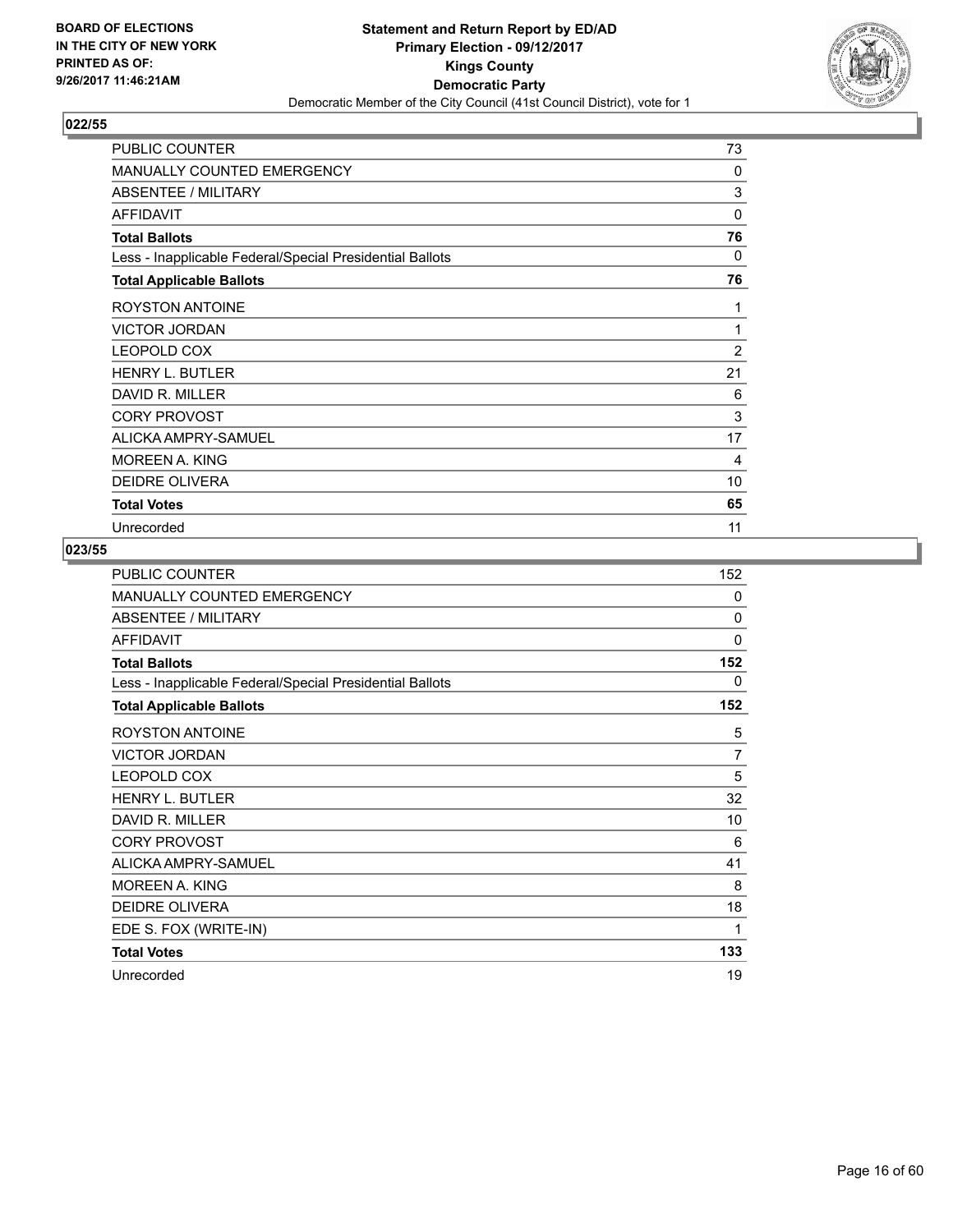

| <b>PUBLIC COUNTER</b>                                    | 113 |
|----------------------------------------------------------|-----|
| <b>MANUALLY COUNTED EMERGENCY</b>                        | 0   |
| ABSENTEE / MILITARY                                      | 1   |
| <b>AFFIDAVIT</b>                                         | 0   |
| <b>Total Ballots</b>                                     | 114 |
| Less - Inapplicable Federal/Special Presidential Ballots | 0   |
| <b>Total Applicable Ballots</b>                          | 114 |
| <b>ROYSTON ANTOINE</b>                                   | 5   |
| <b>VICTOR JORDAN</b>                                     | 5   |
| <b>LEOPOLD COX</b>                                       | 1   |
| <b>HENRY L. BUTLER</b>                                   | 23  |
| DAVID R. MILLER                                          | 7   |
| <b>CORY PROVOST</b>                                      | 4   |
| ALICKA AMPRY-SAMUEL                                      | 49  |
| <b>MOREEN A. KING</b>                                    | 9   |
| <b>DEIDRE OLIVERA</b>                                    | 7   |
| <b>Total Votes</b>                                       | 110 |
| Unrecorded                                               | 4   |

| PUBLIC COUNTER                                           | 74             |
|----------------------------------------------------------|----------------|
| MANUALLY COUNTED EMERGENCY                               | 0              |
| ABSENTEE / MILITARY                                      | $\overline{2}$ |
| <b>AFFIDAVIT</b>                                         | $\overline{2}$ |
| <b>Total Ballots</b>                                     | 78             |
| Less - Inapplicable Federal/Special Presidential Ballots | 0              |
| <b>Total Applicable Ballots</b>                          | 78             |
| ROYSTON ANTOINE                                          | 3              |
| <b>VICTOR JORDAN</b>                                     | 4              |
| LEOPOLD COX                                              | 1              |
| <b>HENRY L. BUTLER</b>                                   | 26             |
| DAVID R. MILLER                                          | 1              |
| <b>CORY PROVOST</b>                                      | 4              |
| ALICKA AMPRY-SAMUEL                                      | 23             |
| <b>MOREEN A. KING</b>                                    | 4              |
| <b>DEIDRE OLIVERA</b>                                    | 6              |
| <b>Total Votes</b>                                       | 72             |
| Unrecorded                                               | 6              |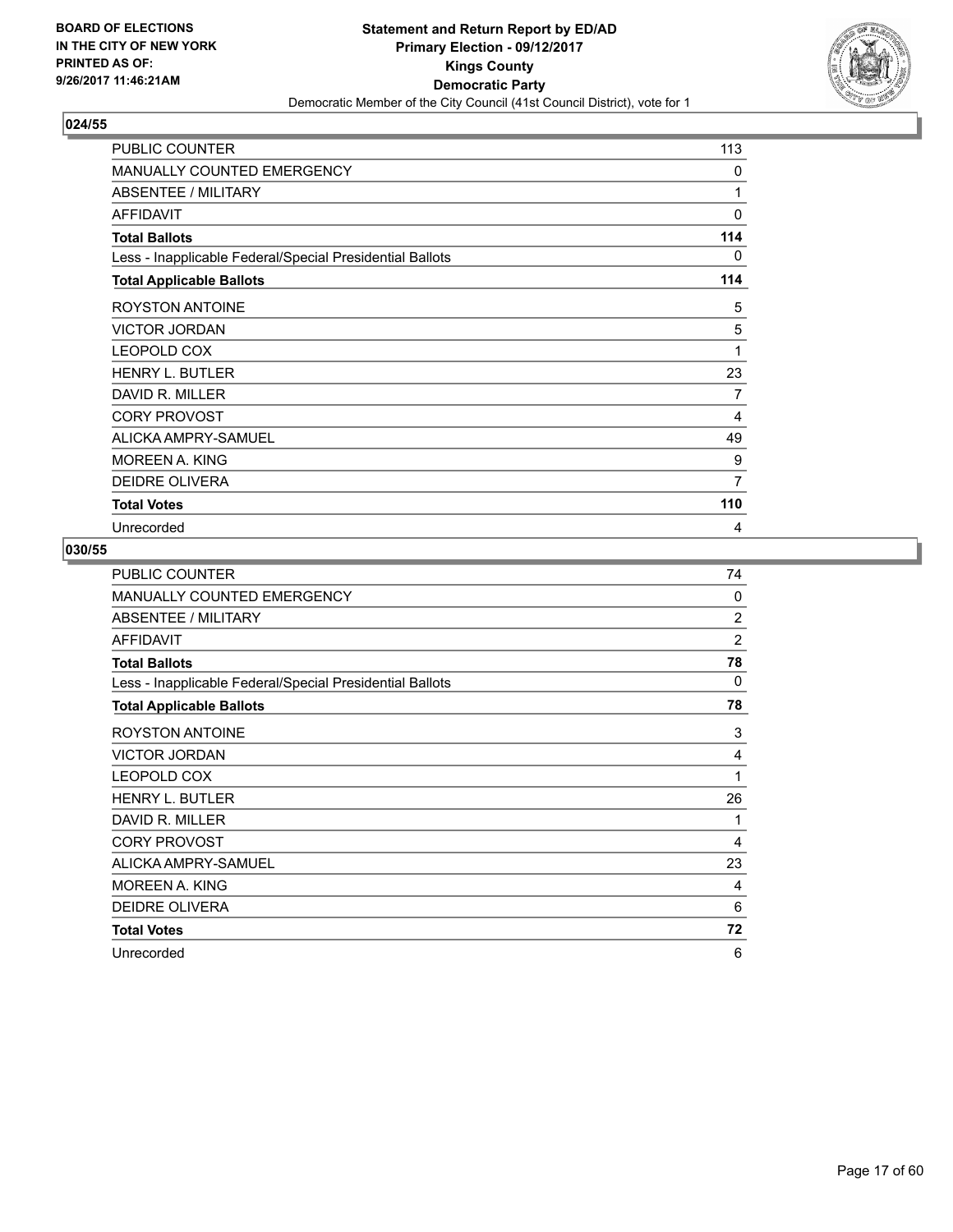

| <b>PUBLIC COUNTER</b>                                    | 181          |
|----------------------------------------------------------|--------------|
| MANUALLY COUNTED EMERGENCY                               | 0            |
| <b>ABSENTEE / MILITARY</b>                               | 4            |
| <b>AFFIDAVIT</b>                                         | $\mathbf{0}$ |
| <b>Total Ballots</b>                                     | 185          |
| Less - Inapplicable Federal/Special Presidential Ballots | 0            |
| <b>Total Applicable Ballots</b>                          | 185          |
| ROYSTON ANTOINE                                          | 5            |
| <b>VICTOR JORDAN</b>                                     | 6            |
| <b>LEOPOLD COX</b>                                       | 2            |
| <b>HENRY L. BUTLER</b>                                   | 29           |
| DAVID R. MILLER                                          | 11           |
| <b>CORY PROVOST</b>                                      | 6            |
| ALICKA AMPRY-SAMUEL                                      | 84           |
| <b>MOREEN A. KING</b>                                    | 5            |
| <b>DEIDRE OLIVERA</b>                                    | 11           |
| FELIX ORTIZ (WRITE-IN)                                   | 1            |
| LATRICA WALKER (WRITE-IN)                                | 1            |
| <b>Total Votes</b>                                       | 161          |
| Unrecorded                                               | 24           |

| <b>PUBLIC COUNTER</b>                                    | 110            |
|----------------------------------------------------------|----------------|
| <b>MANUALLY COUNTED EMERGENCY</b>                        | 0              |
| <b>ABSENTEE / MILITARY</b>                               | 3              |
| <b>AFFIDAVIT</b>                                         | 1              |
| <b>Total Ballots</b>                                     | 114            |
| Less - Inapplicable Federal/Special Presidential Ballots | 0              |
| <b>Total Applicable Ballots</b>                          | 114            |
| ROYSTON ANTOINE                                          | 5              |
| <b>VICTOR JORDAN</b>                                     | 4              |
| LEOPOLD COX                                              | $\overline{2}$ |
| <b>HENRY L. BUTLER</b>                                   | 28             |
| DAVID R. MILLER                                          | 4              |
| <b>CORY PROVOST</b>                                      | 4              |
| ALICKA AMPRY-SAMUEL                                      | 48             |
| MOREEN A. KING                                           | 5              |
| DEIDRE OLIVERA                                           | 6              |
| <b>Total Votes</b>                                       | 106            |
| Unrecorded                                               | 8              |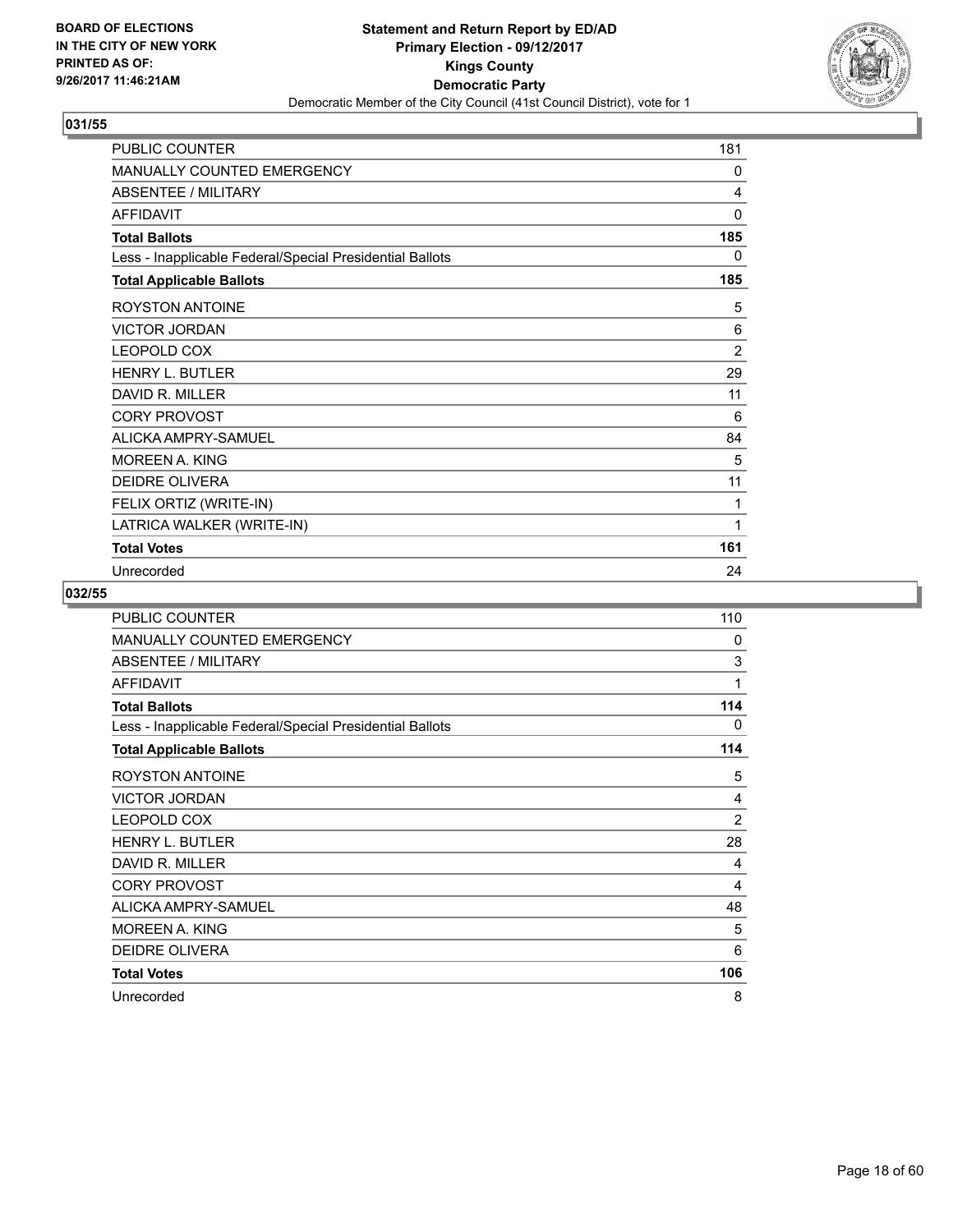

| <b>PUBLIC COUNTER</b>                                    | 104 |
|----------------------------------------------------------|-----|
| <b>MANUALLY COUNTED EMERGENCY</b>                        | 0   |
| ABSENTEE / MILITARY                                      | 3   |
| <b>AFFIDAVIT</b>                                         | 1   |
| <b>Total Ballots</b>                                     | 108 |
| Less - Inapplicable Federal/Special Presidential Ballots | 0   |
| <b>Total Applicable Ballots</b>                          | 108 |
| <b>ROYSTON ANTOINE</b>                                   | 5   |
| <b>VICTOR JORDAN</b>                                     | 4   |
| <b>LEOPOLD COX</b>                                       | 4   |
| <b>HENRY L. BUTLER</b>                                   | 16  |
| DAVID R. MILLER                                          | 4   |
| <b>CORY PROVOST</b>                                      | 3   |
| ALICKA AMPRY-SAMUEL                                      | 37  |
| <b>MOREEN A. KING</b>                                    | 6   |
| <b>DEIDRE OLIVERA</b>                                    | 17  |
| <b>Total Votes</b>                                       | 96  |
| Unrecorded                                               | 12  |

| <b>PUBLIC COUNTER</b>                                    | 107          |
|----------------------------------------------------------|--------------|
| <b>MANUALLY COUNTED EMERGENCY</b>                        | 0            |
| ABSENTEE / MILITARY                                      | 1            |
| <b>AFFIDAVIT</b>                                         | $\mathbf{0}$ |
| <b>Total Ballots</b>                                     | 108          |
| Less - Inapplicable Federal/Special Presidential Ballots | 0            |
| <b>Total Applicable Ballots</b>                          | 108          |
| ROYSTON ANTOINE                                          | 12           |
| <b>VICTOR JORDAN</b>                                     | 6            |
| LEOPOLD COX                                              | $\mathbf{0}$ |
| <b>HENRY L. BUTLER</b>                                   | 24           |
| DAVID R. MILLER                                          | 8            |
| <b>CORY PROVOST</b>                                      | 1            |
| ALICKA AMPRY-SAMUEL                                      | 35           |
| <b>MOREEN A. KING</b>                                    | 6            |
| <b>DEIDRE OLIVERA</b>                                    | 12           |
| MAWALI K. HORMEKU (WRITE-IN)                             | 1            |
| <b>Total Votes</b>                                       | 105          |
| Unrecorded                                               | 3            |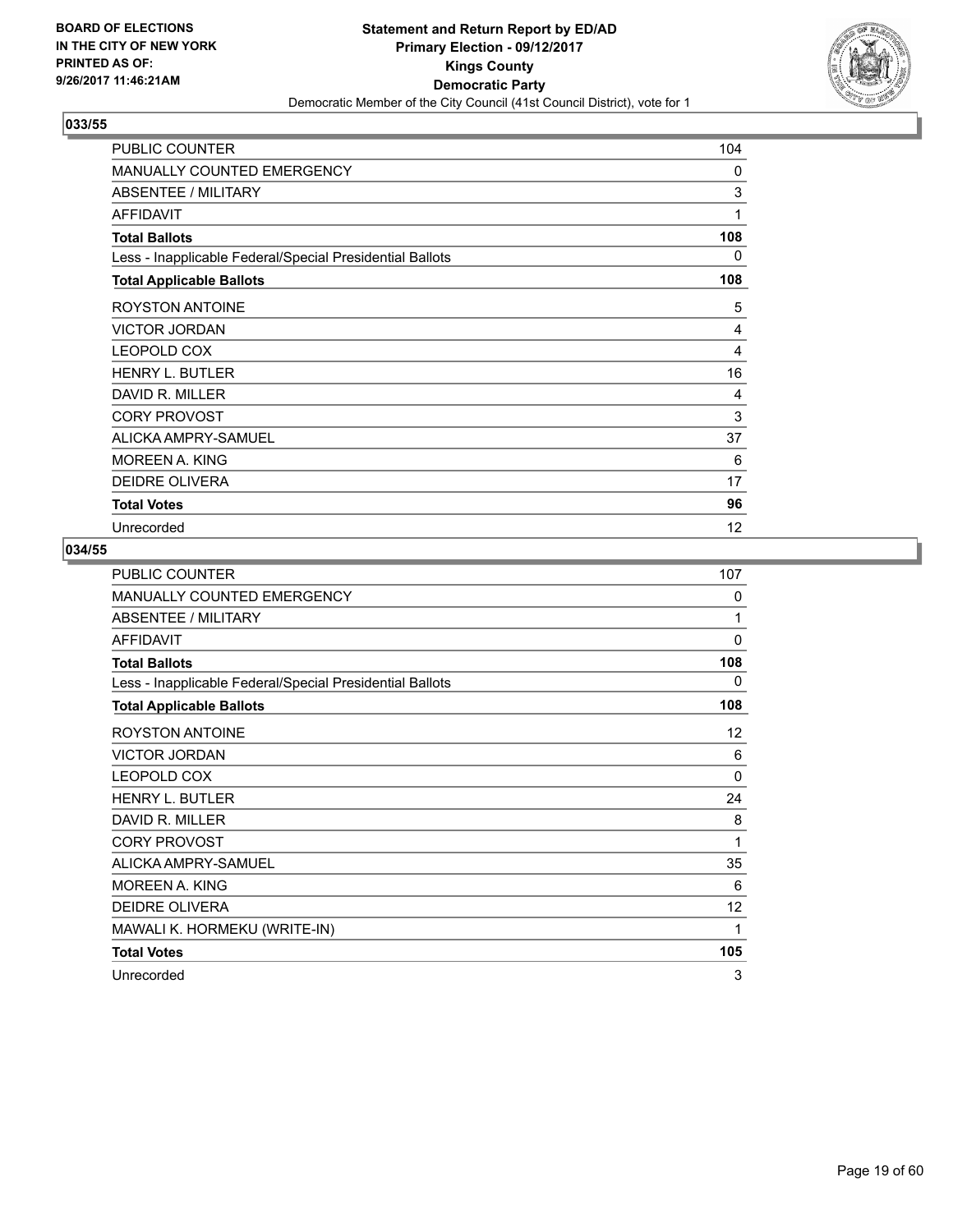

| <b>PUBLIC COUNTER</b>                                    | 118            |
|----------------------------------------------------------|----------------|
| <b>MANUALLY COUNTED EMERGENCY</b>                        | 0              |
| <b>ABSENTEE / MILITARY</b>                               | $\overline{2}$ |
| <b>AFFIDAVIT</b>                                         | 1              |
| <b>Total Ballots</b>                                     | 121            |
| Less - Inapplicable Federal/Special Presidential Ballots | $\mathbf{0}$   |
| <b>Total Applicable Ballots</b>                          | 121            |
| <b>ROYSTON ANTOINE</b>                                   | 12             |
| <b>VICTOR JORDAN</b>                                     | 8              |
| <b>LEOPOLD COX</b>                                       | $\overline{2}$ |
| <b>HENRY L. BUTLER</b>                                   | 21             |
| DAVID R. MILLER                                          | 7              |
| <b>CORY PROVOST</b>                                      | $\overline{2}$ |
| ALICKA AMPRY-SAMUEL                                      | 35             |
| <b>MOREEN A. KING</b>                                    | 1              |
| DEIDRE OLIVERA                                           | 2              |
| EDE S. FOX (WRITE-IN)                                    | 1              |
| <b>Total Votes</b>                                       | 91             |
| Unrecorded                                               | 30             |

| <b>PUBLIC COUNTER</b>                                    | 16             |
|----------------------------------------------------------|----------------|
| <b>MANUALLY COUNTED EMERGENCY</b>                        | $\Omega$       |
| <b>ABSENTEE / MILITARY</b>                               | $\Omega$       |
| <b>AFFIDAVIT</b>                                         | $\Omega$       |
| <b>Total Ballots</b>                                     | 16             |
| Less - Inapplicable Federal/Special Presidential Ballots | $\Omega$       |
| <b>Total Applicable Ballots</b>                          | 16             |
| <b>ROYSTON ANTOINE</b>                                   | 1              |
| <b>VICTOR JORDAN</b>                                     | 1              |
| LEOPOLD COX                                              | 0              |
| <b>HENRY L. BUTLER</b>                                   | 4              |
| DAVID R. MILLER                                          | $\overline{2}$ |
| <b>CORY PROVOST</b>                                      | 0              |
| ALICKA AMPRY-SAMUEL                                      | 5              |
| MOREEN A. KING                                           | $\mathbf 0$    |
| <b>DEIDRE OLIVERA</b>                                    | 1              |
| <b>Total Votes</b>                                       | 14             |
| Unrecorded                                               | $\overline{2}$ |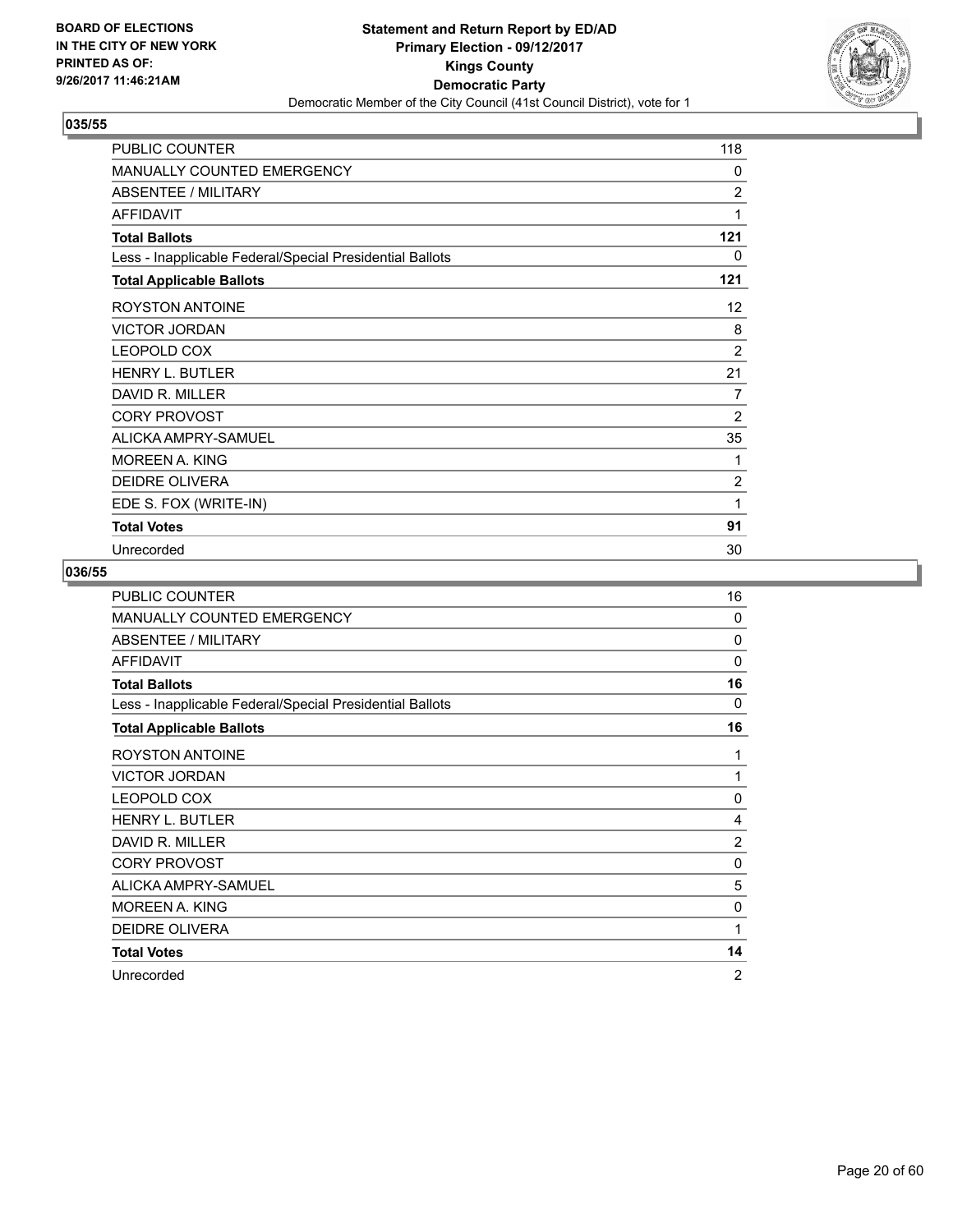

| <b>PUBLIC COUNTER</b>                                    | 16       |
|----------------------------------------------------------|----------|
| <b>MANUALLY COUNTED EMERGENCY</b>                        | 0        |
| ABSENTEE / MILITARY                                      | 0        |
| <b>AFFIDAVIT</b>                                         | $\Omega$ |
| <b>Total Ballots</b>                                     | 16       |
| Less - Inapplicable Federal/Special Presidential Ballots | $\Omega$ |
| <b>Total Applicable Ballots</b>                          | 16       |
| <b>ROYSTON ANTOINE</b>                                   | 1        |
| <b>VICTOR JORDAN</b>                                     | 1        |
| <b>LEOPOLD COX</b>                                       | 0        |
| <b>HENRY L. BUTLER</b>                                   | 1        |
| DAVID R. MILLER                                          | $\Omega$ |
| <b>CORY PROVOST</b>                                      | 1        |
| ALICKA AMPRY-SAMUEL                                      | 7        |
| <b>MOREEN A. KING</b>                                    | 1        |
| <b>DEIDRE OLIVERA</b>                                    | 1        |
| <b>Total Votes</b>                                       | 13       |
| Unrecorded                                               | 3        |

| PUBLIC COUNTER                                           | 16             |
|----------------------------------------------------------|----------------|
| MANUALLY COUNTED EMERGENCY                               | 0              |
| <b>ABSENTEE / MILITARY</b>                               | $\mathbf 0$    |
| <b>AFFIDAVIT</b>                                         | $\Omega$       |
| <b>Total Ballots</b>                                     | 16             |
| Less - Inapplicable Federal/Special Presidential Ballots | 0              |
| <b>Total Applicable Ballots</b>                          | 16             |
| ROYSTON ANTOINE                                          | $\overline{2}$ |
| <b>VICTOR JORDAN</b>                                     | 0              |
| LEOPOLD COX                                              | $\mathbf 0$    |
| <b>HENRY L. BUTLER</b>                                   | 3              |
| DAVID R. MILLER                                          | 0              |
| <b>CORY PROVOST</b>                                      | $\overline{2}$ |
| ALICKA AMPRY-SAMUEL                                      | 3              |
| <b>MOREEN A. KING</b>                                    | 4              |
| DEIDRE OLIVERA                                           | 1              |
| <b>Total Votes</b>                                       | 15             |
| Unrecorded                                               | 1              |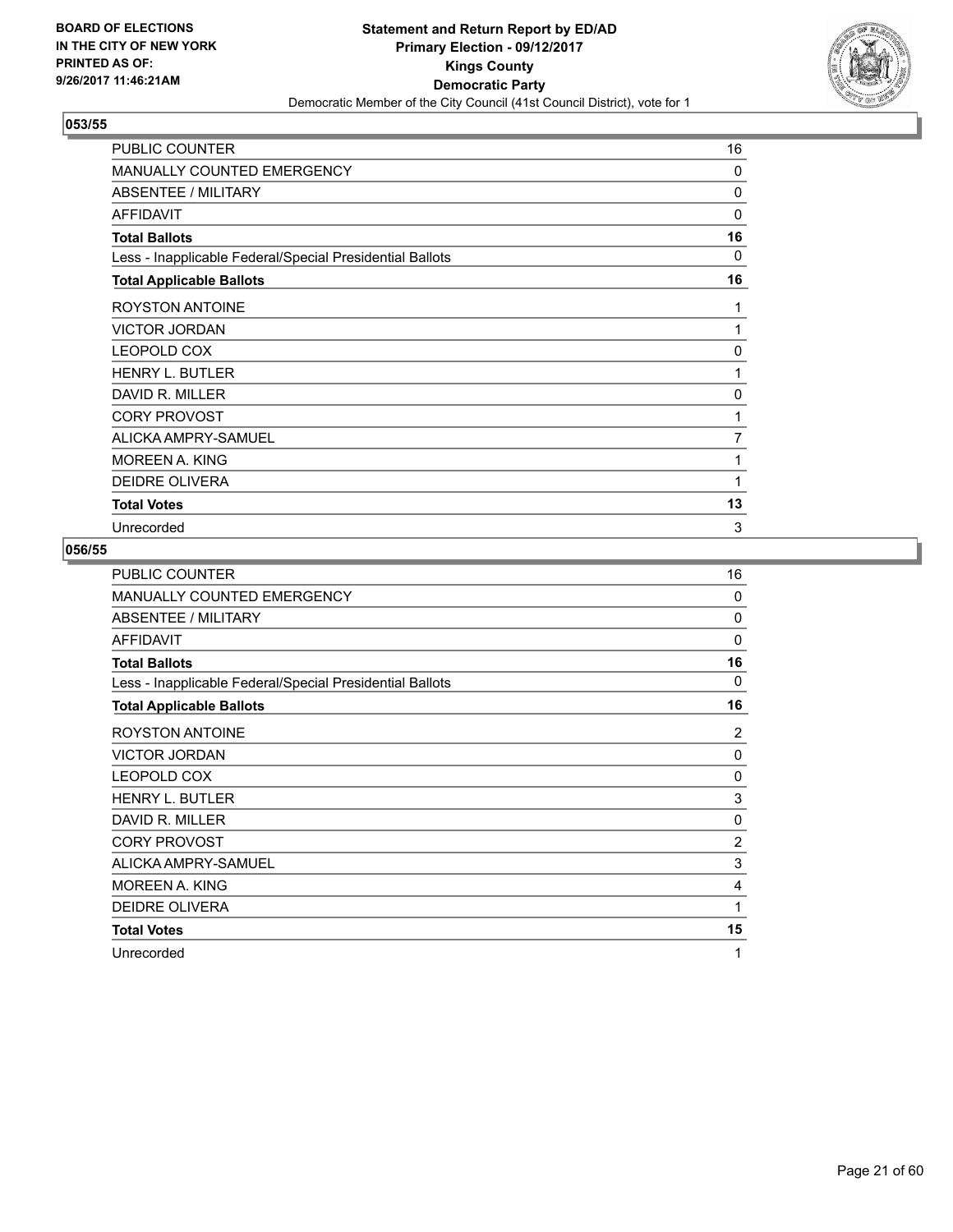

| PUBLIC COUNTER                                           | 87       |
|----------------------------------------------------------|----------|
| MANUALLY COUNTED EMERGENCY                               | 0        |
| <b>ABSENTEE / MILITARY</b>                               | 4        |
| <b>AFFIDAVIT</b>                                         | 0        |
| <b>Total Ballots</b>                                     | 91       |
| Less - Inapplicable Federal/Special Presidential Ballots | $\Omega$ |
| <b>Total Applicable Ballots</b>                          | 91       |
| <b>ROYSTON ANTOINE</b>                                   | 1        |
| <b>VICTOR JORDAN</b>                                     | 13       |
| <b>LEOPOLD COX</b>                                       | 1        |
| <b>HENRY L. BUTLER</b>                                   | 16       |
| DAVID R. MILLER                                          | 1        |
| <b>CORY PROVOST</b>                                      | 3        |
| ALICKA AMPRY-SAMUEL                                      | 34       |
| MOREEN A. KING                                           | 2        |
| <b>DEIDRE OLIVERA</b>                                    | 10       |
| <b>Total Votes</b>                                       | 81       |
| Unrecorded                                               | 10       |

| PUBLIC COUNTER                                           | 71             |
|----------------------------------------------------------|----------------|
| MANUALLY COUNTED EMERGENCY                               | $\Omega$       |
| ABSENTEE / MILITARY                                      | 4              |
| <b>AFFIDAVIT</b>                                         | $\overline{2}$ |
| <b>Total Ballots</b>                                     | 77             |
| Less - Inapplicable Federal/Special Presidential Ballots | $\Omega$       |
| <b>Total Applicable Ballots</b>                          | 77             |
| <b>ROYSTON ANTOINE</b>                                   | 13             |
| <b>VICTOR JORDAN</b>                                     | 3              |
| <b>LEOPOLD COX</b>                                       | $\overline{2}$ |
| <b>HENRY L. BUTLER</b>                                   | 3              |
| DAVID R. MILLER                                          | 1              |
| <b>CORY PROVOST</b>                                      | 5              |
| ALICKA AMPRY-SAMUEL                                      | 29             |
| <b>MOREEN A. KING</b>                                    | 2              |
| DEIDRE OLIVERA                                           | 10             |
| <b>Total Votes</b>                                       | 68             |
| Unrecorded                                               | 9              |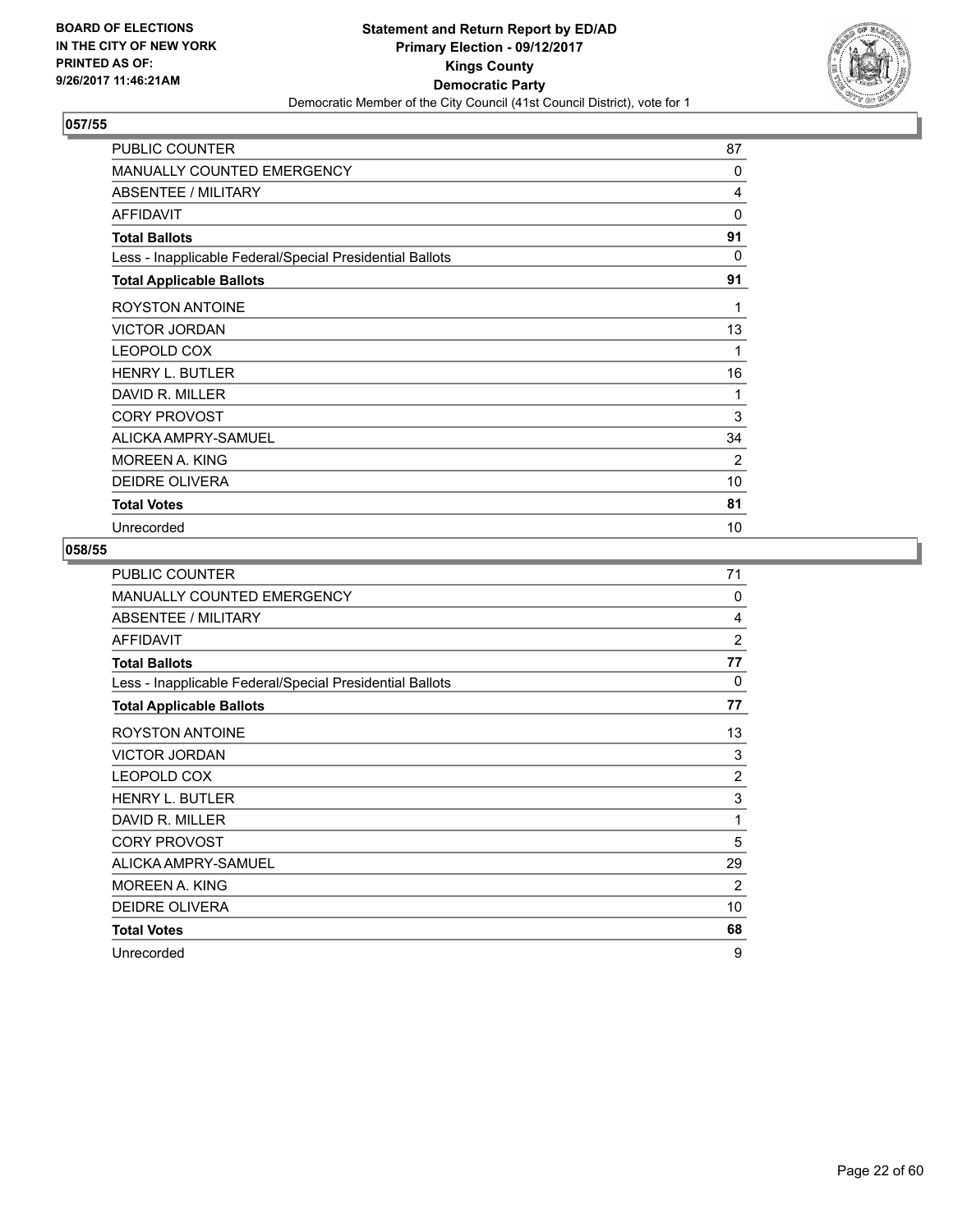

| <b>PUBLIC COUNTER</b>                                    | 113      |
|----------------------------------------------------------|----------|
| <b>MANUALLY COUNTED EMERGENCY</b>                        | 0        |
| ABSENTEE / MILITARY                                      | 0        |
| <b>AFFIDAVIT</b>                                         | 1        |
| <b>Total Ballots</b>                                     | 114      |
| Less - Inapplicable Federal/Special Presidential Ballots | 0        |
| <b>Total Applicable Ballots</b>                          | 114      |
| <b>ROYSTON ANTOINE</b>                                   | 11       |
| <b>VICTOR JORDAN</b>                                     | 11       |
| <b>LEOPOLD COX</b>                                       | $\Omega$ |
| <b>HENRY L. BUTLER</b>                                   | 8        |
| DAVID R. MILLER                                          | 6        |
| <b>CORY PROVOST</b>                                      | 1        |
| ALICKA AMPRY-SAMUEL                                      | 29       |
| MOREEN A. KING                                           | 3        |
| <b>DEIDRE OLIVERA</b>                                    | 30       |
| <b>Total Votes</b>                                       | 99       |
| Unrecorded                                               | 15       |

| PUBLIC COUNTER                                           | 34             |
|----------------------------------------------------------|----------------|
| MANUALLY COUNTED EMERGENCY                               | $\Omega$       |
| ABSENTEE / MILITARY                                      | $\overline{2}$ |
| <b>AFFIDAVIT</b>                                         | $\Omega$       |
| <b>Total Ballots</b>                                     | 36             |
| Less - Inapplicable Federal/Special Presidential Ballots | $\Omega$       |
| <b>Total Applicable Ballots</b>                          | 36             |
| ROYSTON ANTOINE                                          | 3              |
| <b>VICTOR JORDAN</b>                                     | 3              |
| LEOPOLD COX                                              | $\overline{2}$ |
| <b>HENRY L. BUTLER</b>                                   | 8              |
| DAVID R. MILLER                                          | 1              |
| <b>CORY PROVOST</b>                                      | 1              |
| ALICKA AMPRY-SAMUEL                                      | 8              |
| <b>MOREEN A. KING</b>                                    | 0              |
| <b>DEIDRE OLIVERA</b>                                    | 7              |
| <b>Total Votes</b>                                       | 33             |
| Unrecorded                                               | 3              |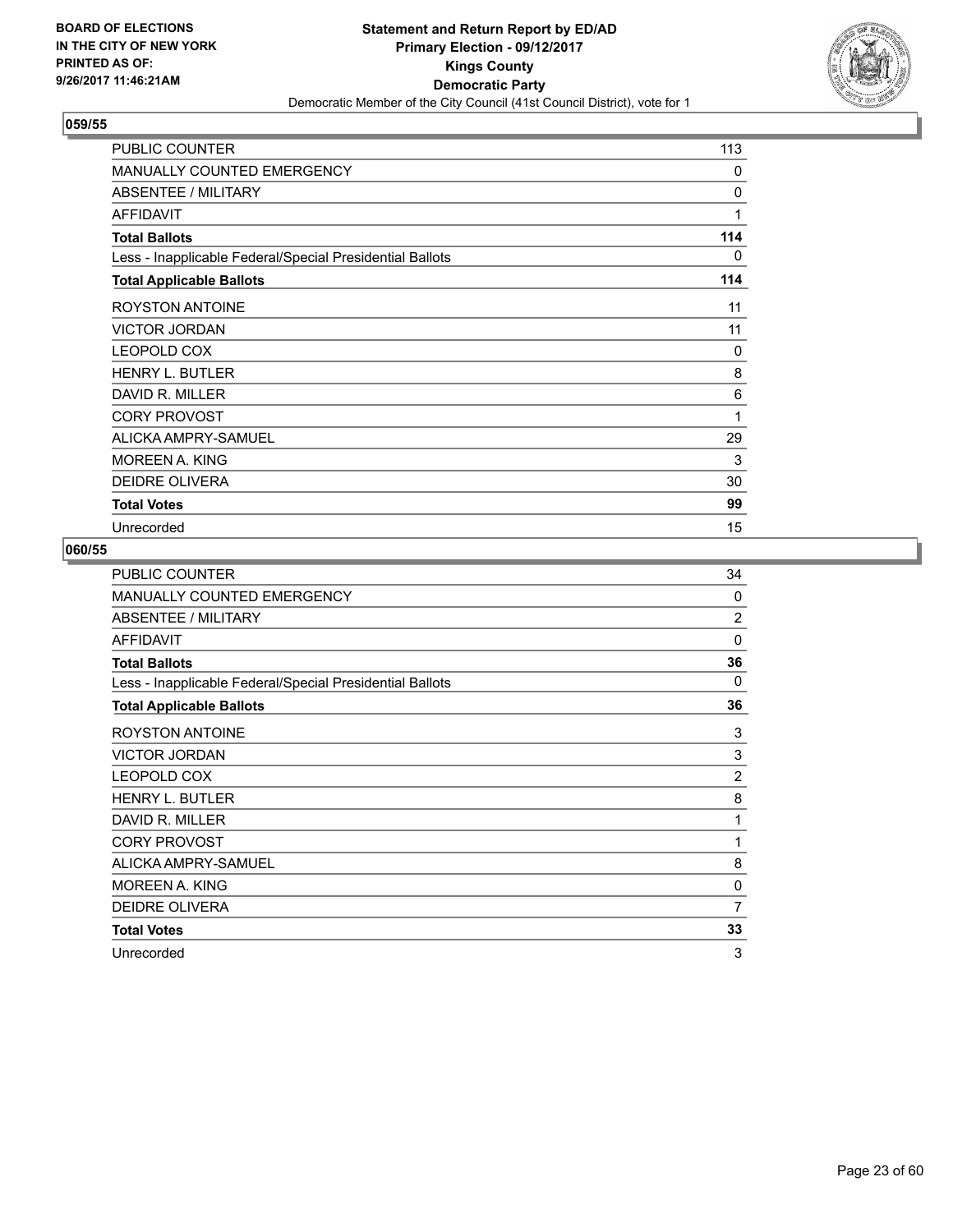

| PUBLIC COUNTER                                           | 130      |
|----------------------------------------------------------|----------|
| MANUALLY COUNTED EMERGENCY                               | 0        |
| <b>ABSENTEE / MILITARY</b>                               | 4        |
| <b>AFFIDAVIT</b>                                         | 1        |
| <b>Total Ballots</b>                                     | 135      |
| Less - Inapplicable Federal/Special Presidential Ballots | 0        |
| <b>Total Applicable Ballots</b>                          | 135      |
| <b>ROYSTON ANTOINE</b>                                   | 8        |
| <b>VICTOR JORDAN</b>                                     | 9        |
| <b>LEOPOLD COX</b>                                       | $\Omega$ |
| <b>HENRY L. BUTLER</b>                                   | 25       |
| DAVID R. MILLER                                          | 11       |
| <b>CORY PROVOST</b>                                      | 2        |
| ALICKA AMPRY-SAMUEL                                      | 29       |
| MOREEN A. KING                                           | 8        |
| <b>DEIDRE OLIVERA</b>                                    | 17       |
| <b>Total Votes</b>                                       | 109      |
| Unrecorded                                               | 26       |

| PUBLIC COUNTER                                           | 101            |
|----------------------------------------------------------|----------------|
| MANUALLY COUNTED EMERGENCY                               | $\Omega$       |
| <b>ABSENTEE / MILITARY</b>                               | $\overline{2}$ |
| <b>AFFIDAVIT</b>                                         | 3              |
| <b>Total Ballots</b>                                     | 106            |
| Less - Inapplicable Federal/Special Presidential Ballots | 0              |
| <b>Total Applicable Ballots</b>                          | 106            |
| ROYSTON ANTOINE                                          | 5              |
| <b>VICTOR JORDAN</b>                                     | $\overline{2}$ |
| <b>LEOPOLD COX</b>                                       | 1              |
| <b>HENRY L. BUTLER</b>                                   | 19             |
| DAVID R. MILLER                                          | 0              |
| <b>CORY PROVOST</b>                                      | 4              |
| ALICKA AMPRY-SAMUEL                                      | 36             |
| <b>MOREEN A. KING</b>                                    | 6              |
| <b>DEIDRE OLIVERA</b>                                    | 18             |
| <b>Total Votes</b>                                       | 91             |
| Unrecorded                                               | 15             |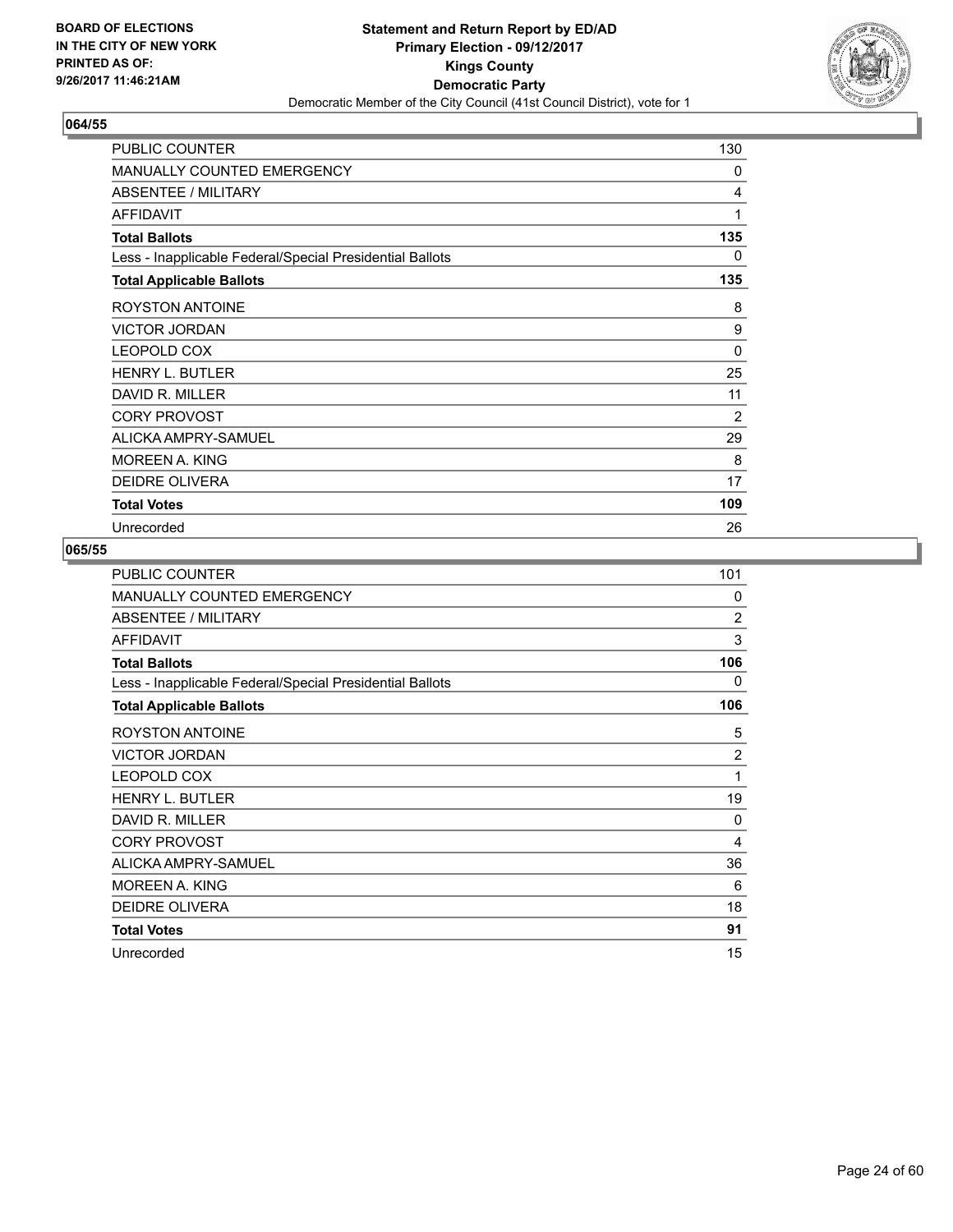

| PUBLIC COUNTER                                           | 56       |
|----------------------------------------------------------|----------|
| MANUALLY COUNTED EMERGENCY                               | 0        |
| <b>ABSENTEE / MILITARY</b>                               | 0        |
| <b>AFFIDAVIT</b>                                         | 0        |
| <b>Total Ballots</b>                                     | 56       |
| Less - Inapplicable Federal/Special Presidential Ballots | 0        |
| <b>Total Applicable Ballots</b>                          | 56       |
| <b>ROYSTON ANTOINE</b>                                   | 3        |
| <b>VICTOR JORDAN</b>                                     | 8        |
| <b>LEOPOLD COX</b>                                       | $\Omega$ |
| <b>HENRY L. BUTLER</b>                                   | 10       |
| DAVID R. MILLER                                          | 1        |
| <b>CORY PROVOST</b>                                      | 1        |
| ALICKA AMPRY-SAMUEL                                      | 16       |
| MOREEN A. KING                                           | 3        |
| <b>DEIDRE OLIVERA</b>                                    | 6        |
| <b>Total Votes</b>                                       | 48       |
| Unrecorded                                               | 8        |

| PUBLIC COUNTER                                           | 47             |
|----------------------------------------------------------|----------------|
| MANUALLY COUNTED EMERGENCY                               | $\Omega$       |
| ABSENTEE / MILITARY                                      | $\Omega$       |
| <b>AFFIDAVIT</b>                                         | 1              |
| <b>Total Ballots</b>                                     | 48             |
| Less - Inapplicable Federal/Special Presidential Ballots | 0              |
| <b>Total Applicable Ballots</b>                          | 48             |
| <b>ROYSTON ANTOINE</b>                                   | $\overline{2}$ |
| <b>VICTOR JORDAN</b>                                     | 1              |
| <b>LEOPOLD COX</b>                                       | 1              |
| <b>HENRY L. BUTLER</b>                                   | 9              |
| DAVID R. MILLER                                          | $\overline{2}$ |
| <b>CORY PROVOST</b>                                      | $\overline{2}$ |
| ALICKA AMPRY-SAMUEL                                      | 22             |
| <b>MOREEN A. KING</b>                                    | 2              |
| DEIDRE OLIVERA                                           | 1              |
| <b>Total Votes</b>                                       | 42             |
| Unrecorded                                               | 6              |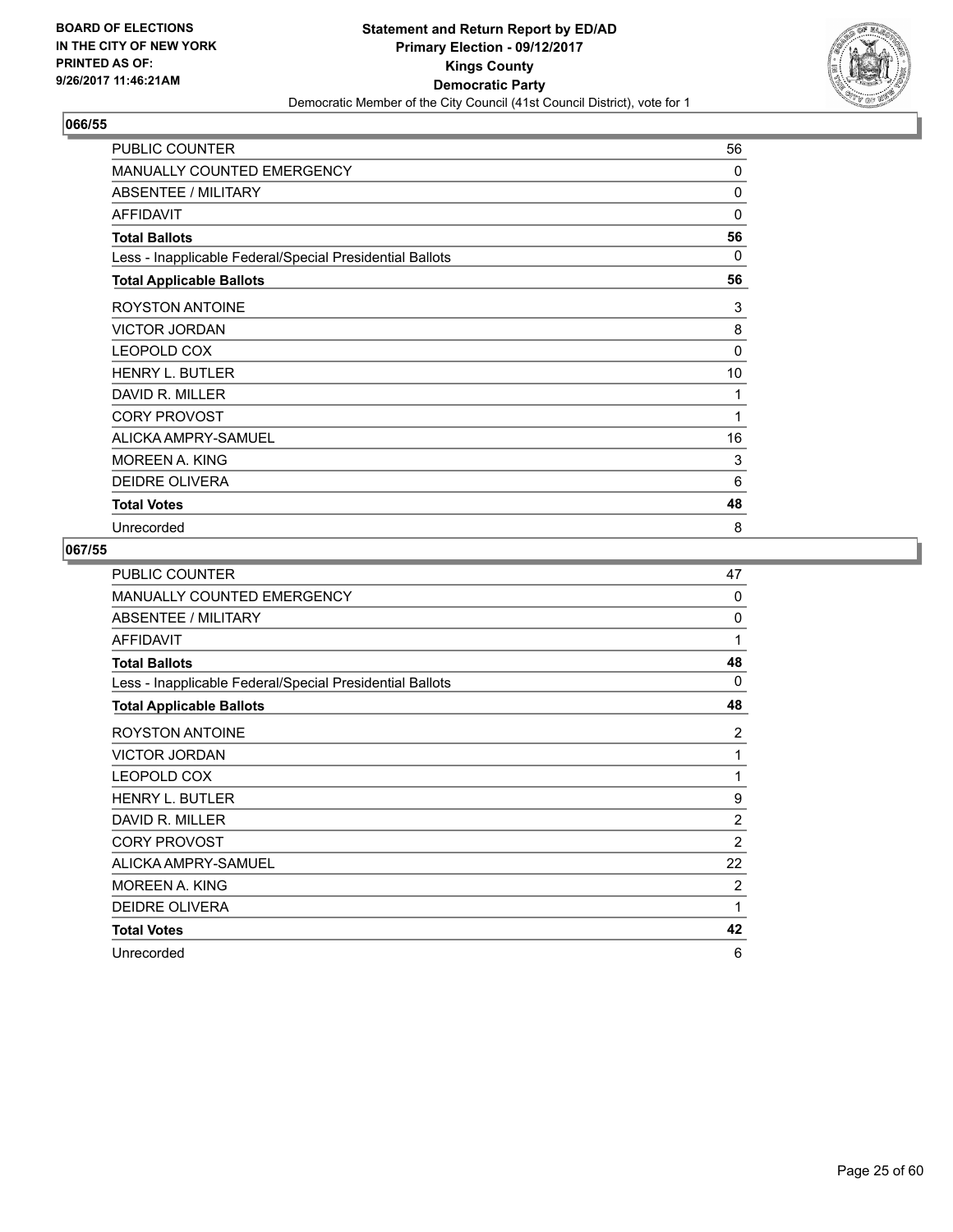

| PUBLIC COUNTER                                           | 64             |
|----------------------------------------------------------|----------------|
| MANUALLY COUNTED EMERGENCY                               | 0              |
| <b>ABSENTEE / MILITARY</b>                               | 1              |
| <b>AFFIDAVIT</b>                                         | 1              |
| <b>Total Ballots</b>                                     | 66             |
| Less - Inapplicable Federal/Special Presidential Ballots | 0              |
| <b>Total Applicable Ballots</b>                          | 66             |
| <b>ROYSTON ANTOINE</b>                                   | 4              |
| <b>VICTOR JORDAN</b>                                     | $\overline{2}$ |
| <b>LEOPOLD COX</b>                                       | 1              |
| <b>HENRY L. BUTLER</b>                                   | 7              |
| DAVID R. MILLER                                          | 1              |
| <b>CORY PROVOST</b>                                      | 4              |
| ALICKA AMPRY-SAMUEL                                      | 26             |
| MOREEN A. KING                                           | 2              |
| <b>DEIDRE OLIVERA</b>                                    | 6              |
| <b>Total Votes</b>                                       | 53             |
| Unrecorded                                               | 13             |

| PUBLIC COUNTER                                           | 102            |
|----------------------------------------------------------|----------------|
| <b>MANUALLY COUNTED EMERGENCY</b>                        | $\Omega$       |
| ABSENTEE / MILITARY                                      | $\overline{2}$ |
| <b>AFFIDAVIT</b>                                         | $\Omega$       |
| <b>Total Ballots</b>                                     | 104            |
| Less - Inapplicable Federal/Special Presidential Ballots | 0              |
| <b>Total Applicable Ballots</b>                          | 104            |
| <b>ROYSTON ANTOINE</b>                                   | 3              |
| <b>VICTOR JORDAN</b>                                     | $\overline{2}$ |
| <b>LEOPOLD COX</b>                                       | $\Omega$       |
| <b>HENRY L. BUTLER</b>                                   | 13             |
| DAVID R. MILLER                                          | 4              |
| <b>CORY PROVOST</b>                                      | 1              |
| ALICKA AMPRY-SAMUEL                                      | 52             |
| <b>MOREEN A. KING</b>                                    | 1              |
| DEIDRE OLIVERA                                           | 14             |
| <b>Total Votes</b>                                       | 90             |
| Unrecorded                                               | 14             |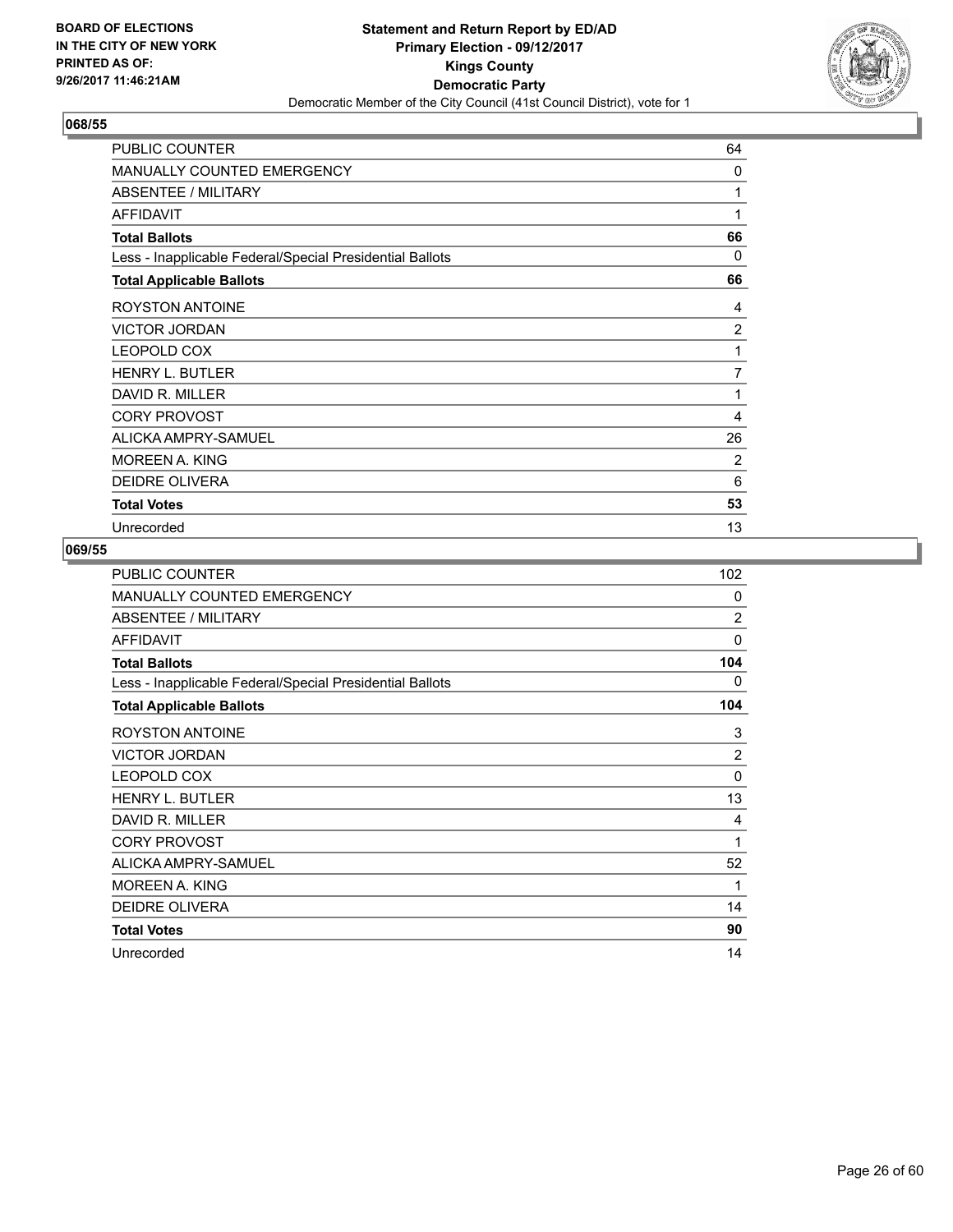

| <b>PUBLIC COUNTER</b>                                    | 39       |
|----------------------------------------------------------|----------|
| <b>MANUALLY COUNTED EMERGENCY</b>                        | 0        |
| ABSENTEE / MILITARY                                      | $\Omega$ |
| <b>AFFIDAVIT</b>                                         | $\Omega$ |
| <b>Total Ballots</b>                                     | 39       |
| Less - Inapplicable Federal/Special Presidential Ballots | 0        |
| <b>Total Applicable Ballots</b>                          | 39       |
| <b>ROYSTON ANTOINE</b>                                   | 2        |
| <b>VICTOR JORDAN</b>                                     | 0        |
| <b>LEOPOLD COX</b>                                       | 0        |
| <b>HENRY L. BUTLER</b>                                   | 7        |
| DAVID R. MILLER                                          | 2        |
| <b>CORY PROVOST</b>                                      | 1        |
| ALICKA AMPRY-SAMUEL                                      | 21       |
| <b>MOREEN A. KING</b>                                    | 2        |
| <b>DEIDRE OLIVERA</b>                                    | 1        |
| <b>Total Votes</b>                                       | 36       |
| Unrecorded                                               | 3        |

| PUBLIC COUNTER                                           | 71             |
|----------------------------------------------------------|----------------|
| MANUALLY COUNTED EMERGENCY                               | 0              |
| ABSENTEE / MILITARY                                      | $\overline{2}$ |
| <b>AFFIDAVIT</b>                                         | $\Omega$       |
| <b>Total Ballots</b>                                     | 73             |
| Less - Inapplicable Federal/Special Presidential Ballots | $\Omega$       |
| <b>Total Applicable Ballots</b>                          | 73             |
| ROYSTON ANTOINE                                          | 1              |
| <b>VICTOR JORDAN</b>                                     | 3              |
| LEOPOLD COX                                              | 1              |
| <b>HENRY L. BUTLER</b>                                   | 14             |
| DAVID R. MILLER                                          | 4              |
| <b>CORY PROVOST</b>                                      | 1              |
| ALICKA AMPRY-SAMUEL                                      | 26             |
| <b>MOREEN A. KING</b>                                    | 1              |
| <b>DEIDRE OLIVERA</b>                                    | 9              |
| <b>Total Votes</b>                                       | 60             |
| Unrecorded                                               | 13             |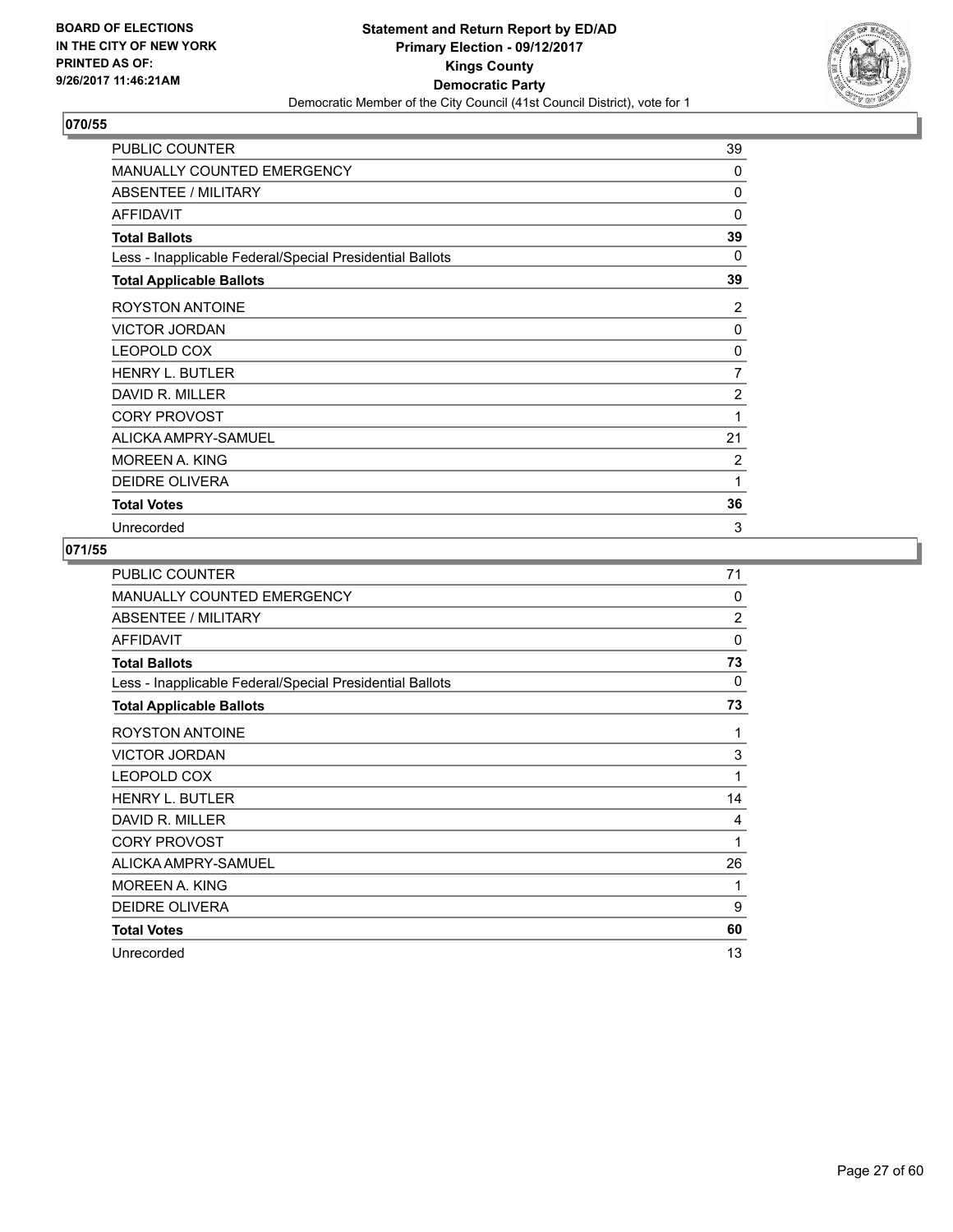

| <b>PUBLIC COUNTER</b>                                    | 71             |
|----------------------------------------------------------|----------------|
| <b>MANUALLY COUNTED EMERGENCY</b>                        | 0              |
| ABSENTEE / MILITARY                                      | $\mathbf{0}$   |
| <b>AFFIDAVIT</b>                                         | 0              |
| <b>Total Ballots</b>                                     | 71             |
| Less - Inapplicable Federal/Special Presidential Ballots | $\Omega$       |
| <b>Total Applicable Ballots</b>                          | 71             |
| <b>ROYSTON ANTOINE</b>                                   | 10             |
| <b>VICTOR JORDAN</b>                                     | 7              |
| <b>LEOPOLD COX</b>                                       | 1              |
| <b>HENRY L. BUTLER</b>                                   | 11             |
| DAVID R. MILLER                                          | $\overline{2}$ |
| <b>CORY PROVOST</b>                                      | 0              |
| ALICKA AMPRY-SAMUEL                                      | 13             |
| <b>MOREEN A. KING</b>                                    | 8              |
| <b>DEIDRE OLIVERA</b>                                    | 8              |
| <b>Total Votes</b>                                       | 60             |
| Unrecorded                                               | 11             |

| PUBLIC COUNTER                                           | 106            |
|----------------------------------------------------------|----------------|
| MANUALLY COUNTED EMERGENCY                               | 0              |
| ABSENTEE / MILITARY                                      | 1              |
| <b>AFFIDAVIT</b>                                         | 0              |
| <b>Total Ballots</b>                                     | 107            |
| Less - Inapplicable Federal/Special Presidential Ballots | 0              |
| <b>Total Applicable Ballots</b>                          | 107            |
| <b>ROYSTON ANTOINE</b>                                   | 5              |
| <b>VICTOR JORDAN</b>                                     | 3              |
| LEOPOLD COX                                              | $\overline{2}$ |
| <b>HENRY L. BUTLER</b>                                   | 15             |
| DAVID R. MILLER                                          | 6              |
| <b>CORY PROVOST</b>                                      | 3              |
| ALICKA AMPRY-SAMUEL                                      | 41             |
| <b>MOREEN A. KING</b>                                    | 11             |
| <b>DEIDRE OLIVERA</b>                                    | 8              |
| UNATTRIBUTABLE WRITE-IN (WRITE-IN)                       | 1              |
| <b>Total Votes</b>                                       | 95             |
| Unrecorded                                               | 12             |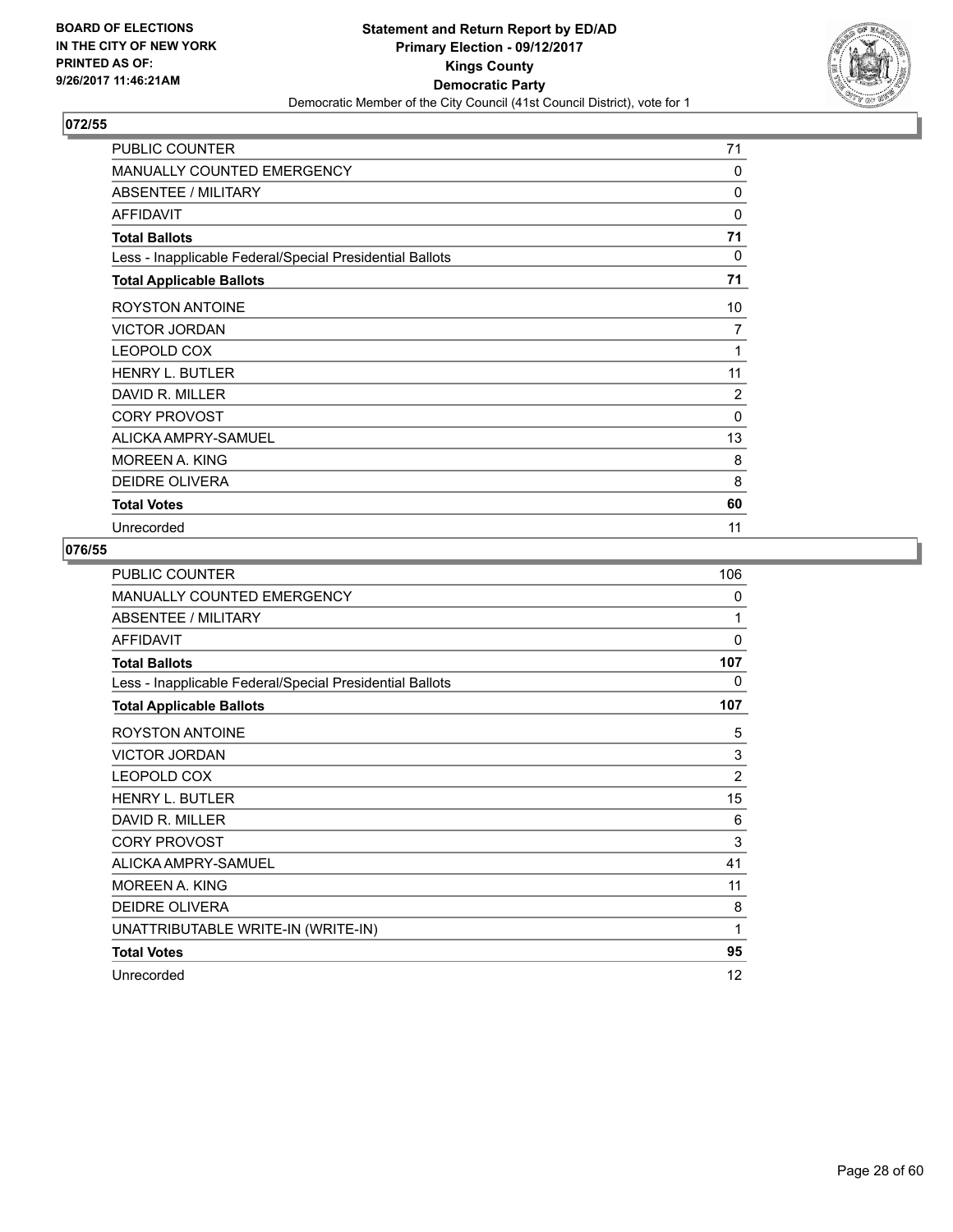

| <b>PUBLIC COUNTER</b>                                    | 20             |
|----------------------------------------------------------|----------------|
| <b>MANUALLY COUNTED EMERGENCY</b>                        | 0              |
| ABSENTEE / MILITARY                                      | $\mathbf{0}$   |
| <b>AFFIDAVIT</b>                                         | 0              |
| <b>Total Ballots</b>                                     | 20             |
| Less - Inapplicable Federal/Special Presidential Ballots | 0              |
| <b>Total Applicable Ballots</b>                          | 20             |
| <b>ROYSTON ANTOINE</b>                                   | 2              |
| <b>VICTOR JORDAN</b>                                     | 0              |
| <b>LEOPOLD COX</b>                                       | 0              |
| <b>HENRY L. BUTLER</b>                                   | $\overline{2}$ |
| DAVID R. MILLER                                          | 2              |
| <b>CORY PROVOST</b>                                      | $\overline{2}$ |
| ALICKA AMPRY-SAMUEL                                      | 4              |
| <b>MOREEN A. KING</b>                                    | 0              |
| <b>DEIDRE OLIVERA</b>                                    | 6              |
| <b>Total Votes</b>                                       | 18             |
| Unrecorded                                               | $\overline{2}$ |

| PUBLIC COUNTER                                           | 98          |
|----------------------------------------------------------|-------------|
| MANUALLY COUNTED EMERGENCY                               | 0           |
| ABSENTEE / MILITARY                                      | 1           |
| <b>AFFIDAVIT</b>                                         | $\Omega$    |
| <b>Total Ballots</b>                                     | 99          |
| Less - Inapplicable Federal/Special Presidential Ballots | 0           |
| <b>Total Applicable Ballots</b>                          | 99          |
| <b>ROYSTON ANTOINE</b>                                   | 19          |
| <b>VICTOR JORDAN</b>                                     | 1           |
| LEOPOLD COX                                              | $\mathbf 0$ |
| <b>HENRY L. BUTLER</b>                                   | 13          |
| DAVID R. MILLER                                          | 4           |
| <b>CORY PROVOST</b>                                      | 5           |
| ALICKA AMPRY-SAMUEL                                      | 40          |
| <b>MOREEN A. KING</b>                                    | 3           |
| <b>DEIDRE OLIVERA</b>                                    | 9           |
| <b>Total Votes</b>                                       | 94          |
| Unrecorded                                               | 5           |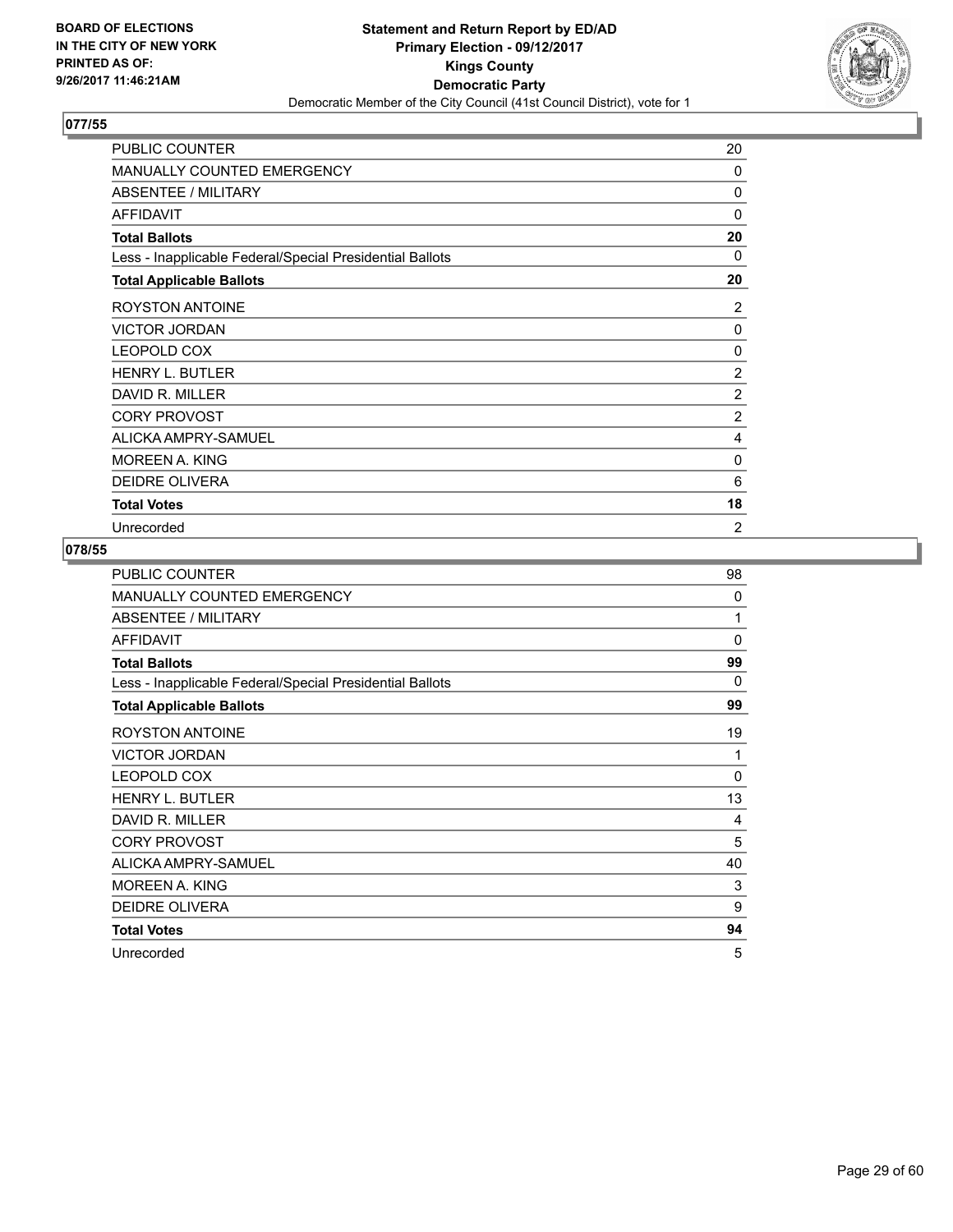

| <b>PUBLIC COUNTER</b>                                    | 54           |
|----------------------------------------------------------|--------------|
| MANUALLY COUNTED EMERGENCY                               | $\mathbf{0}$ |
| ABSENTEE / MILITARY                                      | 9            |
| AFFIDAVIT                                                | $\mathbf{0}$ |
| <b>Total Ballots</b>                                     | 63           |
| Less - Inapplicable Federal/Special Presidential Ballots | 0            |
| <b>Total Applicable Ballots</b>                          | 63           |
| <b>ROYSTON ANTOINE</b>                                   | 17           |
| <b>VICTOR JORDAN</b>                                     | 5            |
| <b>LEOPOLD COX</b>                                       | $\mathbf{0}$ |
| <b>HENRY L. BUTLER</b>                                   | 4            |
| DAVID R. MILLER                                          | 1            |
| <b>CORY PROVOST</b>                                      | $\Omega$     |
| ALICKA AMPRY-SAMUEL                                      | 23           |
| MOREEN A. KING                                           | 1            |
| <b>DEIDRE OLIVERA</b>                                    | 4            |
| <b>Total Votes</b>                                       | 55           |
| Unrecorded                                               | 8            |

| PUBLIC COUNTER                                           | 90             |
|----------------------------------------------------------|----------------|
| MANUALLY COUNTED EMERGENCY                               | $\Omega$       |
| ABSENTEE / MILITARY                                      | 4              |
| <b>AFFIDAVIT</b>                                         | $\overline{2}$ |
| <b>Total Ballots</b>                                     | 96             |
| Less - Inapplicable Federal/Special Presidential Ballots | $\Omega$       |
| <b>Total Applicable Ballots</b>                          | 96             |
| ROYSTON ANTOINE                                          | 17             |
| <b>VICTOR JORDAN</b>                                     | 5              |
| LEOPOLD COX                                              | $\overline{2}$ |
| <b>HENRY L. BUTLER</b>                                   | 14             |
| DAVID R. MILLER                                          | $\overline{2}$ |
| <b>CORY PROVOST</b>                                      | $\overline{2}$ |
| ALICKA AMPRY-SAMUEL                                      | 33             |
| <b>MOREEN A. KING</b>                                    | 5              |
| <b>DEIDRE OLIVERA</b>                                    | 9              |
| <b>Total Votes</b>                                       | 89             |
| Unrecorded                                               | 7              |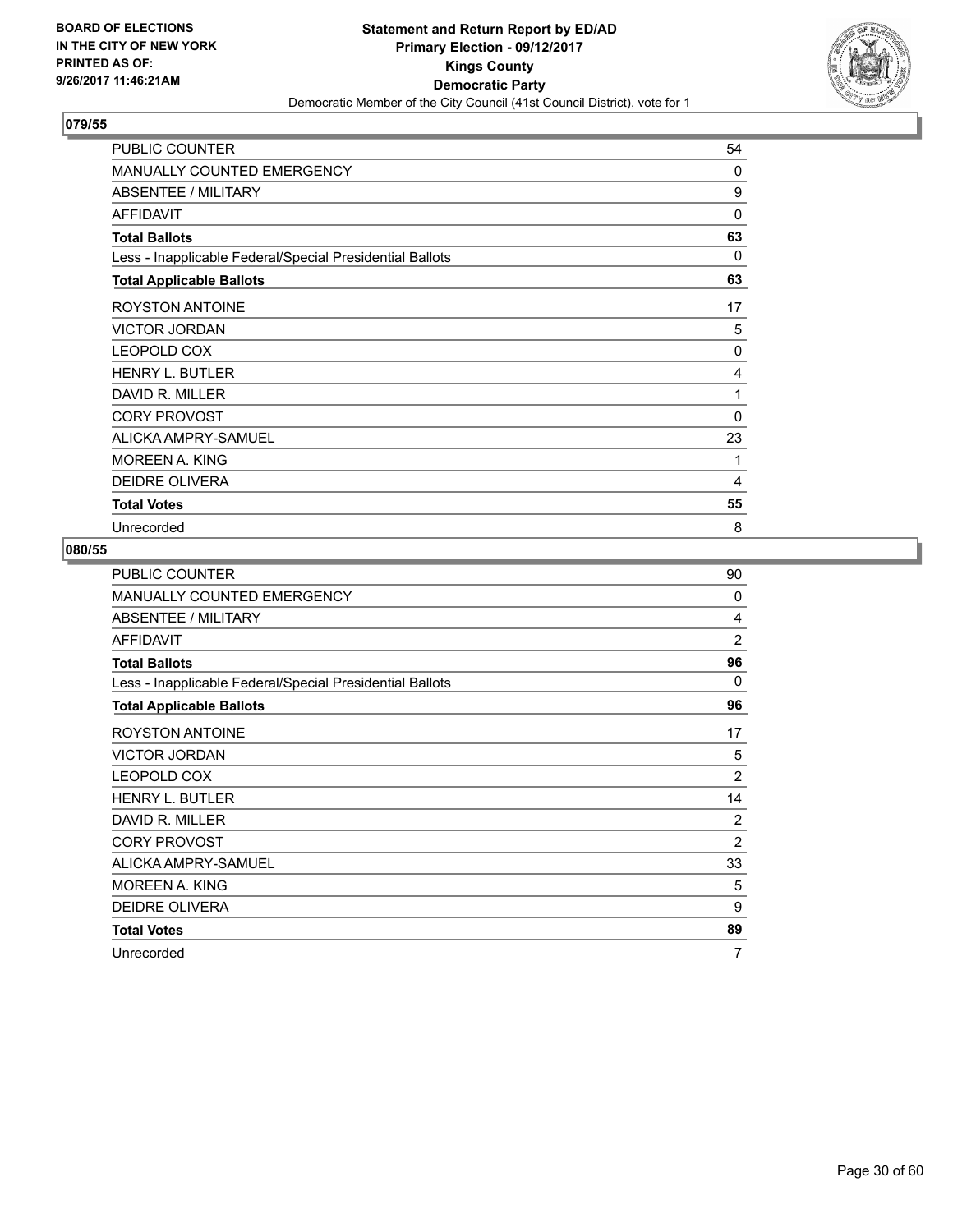

| <b>PUBLIC COUNTER</b>                                    | 100            |
|----------------------------------------------------------|----------------|
| <b>MANUALLY COUNTED EMERGENCY</b>                        | 0              |
| ABSENTEE / MILITARY                                      | 3              |
| <b>AFFIDAVIT</b>                                         | $\overline{2}$ |
| <b>Total Ballots</b>                                     | 105            |
| Less - Inapplicable Federal/Special Presidential Ballots | 0              |
| <b>Total Applicable Ballots</b>                          | 105            |
| <b>ROYSTON ANTOINE</b>                                   | 17             |
| <b>VICTOR JORDAN</b>                                     | 6              |
| <b>LEOPOLD COX</b>                                       | $\mathbf{0}$   |
| <b>HENRY L. BUTLER</b>                                   | 11             |
| DAVID R. MILLER                                          | 6              |
| <b>CORY PROVOST</b>                                      | 4              |
| ALICKA AMPRY-SAMUEL                                      | 27             |
| MOREEN A. KING                                           | 7              |
| <b>DEIDRE OLIVERA</b>                                    | 17             |
| <b>Total Votes</b>                                       | 95             |
| Unrecorded                                               | 10             |

| PUBLIC COUNTER                                           | 87       |
|----------------------------------------------------------|----------|
| <b>MANUALLY COUNTED EMERGENCY</b>                        | $\Omega$ |
| ABSENTEE / MILITARY                                      | 3        |
| <b>AFFIDAVIT</b>                                         | $\Omega$ |
| <b>Total Ballots</b>                                     | 90       |
| Less - Inapplicable Federal/Special Presidential Ballots | 0        |
| <b>Total Applicable Ballots</b>                          | 90       |
| <b>ROYSTON ANTOINE</b>                                   | 13       |
| <b>VICTOR JORDAN</b>                                     | 5        |
| LEOPOLD COX                                              | 3        |
| <b>HENRY L. BUTLER</b>                                   | 15       |
| DAVID R. MILLER                                          | 4        |
| <b>CORY PROVOST</b>                                      | 8        |
| ALICKA AMPRY-SAMUEL                                      | 20       |
| <b>MOREEN A. KING</b>                                    | 2        |
| <b>DEIDRE OLIVERA</b>                                    | 9        |
| <b>Total Votes</b>                                       | 79       |
| Unrecorded                                               | 11       |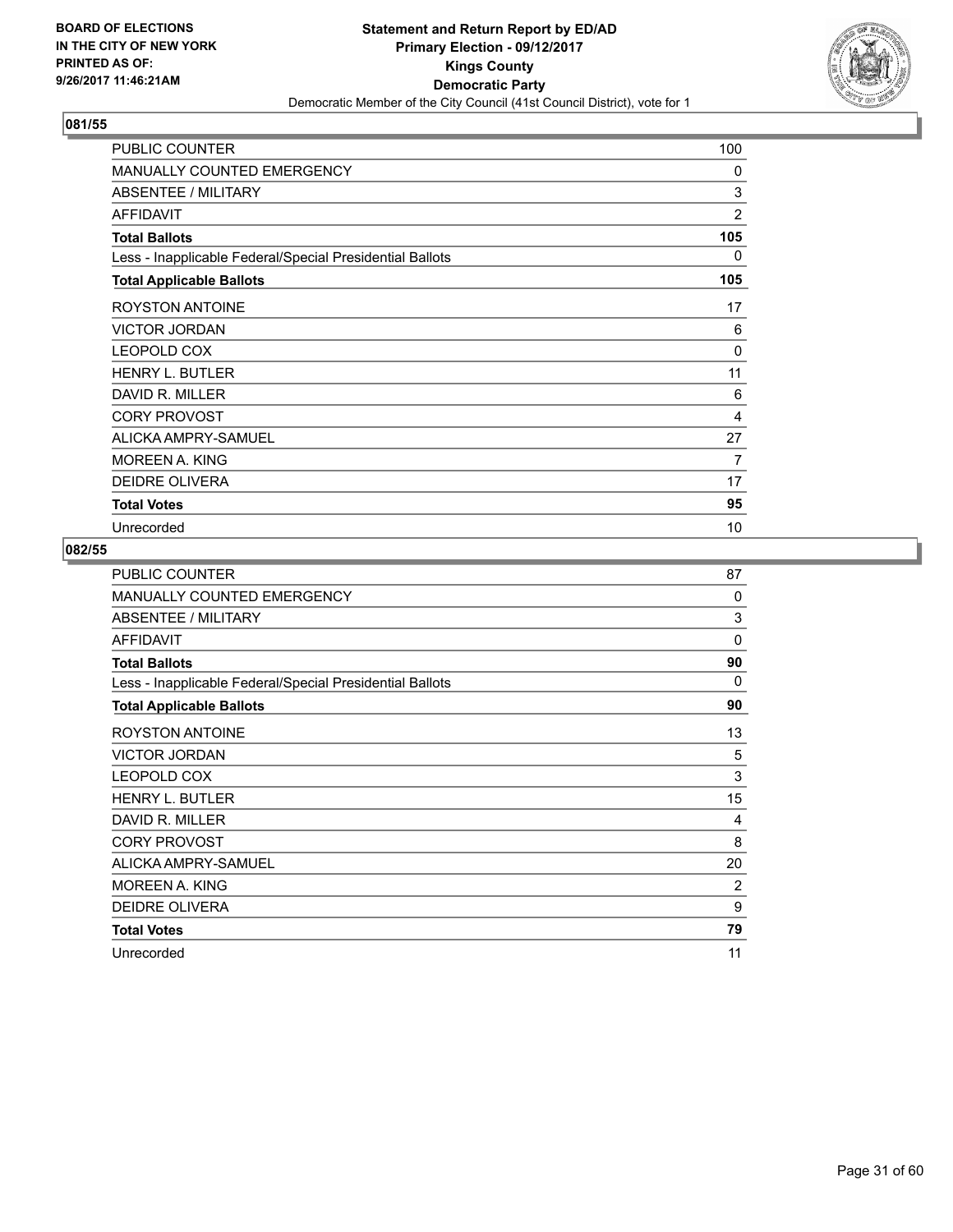

| <b>PUBLIC COUNTER</b>                                    | 120      |
|----------------------------------------------------------|----------|
| MANUALLY COUNTED EMERGENCY                               | 0        |
| <b>ABSENTEE / MILITARY</b>                               | 5        |
| <b>AFFIDAVIT</b>                                         | 0        |
| <b>Total Ballots</b>                                     | 125      |
| Less - Inapplicable Federal/Special Presidential Ballots | 0        |
| <b>Total Applicable Ballots</b>                          | 125      |
| <b>ROYSTON ANTOINE</b>                                   | 11       |
| <b>VICTOR JORDAN</b>                                     | 9        |
| <b>LEOPOLD COX</b>                                       | $\Omega$ |
| <b>HENRY L. BUTLER</b>                                   | 18       |
| DAVID R. MILLER                                          | 8        |
| <b>CORY PROVOST</b>                                      | 7        |
| ALICKA AMPRY-SAMUEL                                      | 35       |
| MOREEN A. KING                                           | 1        |
| <b>DEIDRE OLIVERA</b>                                    | 6        |
| <b>Total Votes</b>                                       | 95       |
| Unrecorded                                               | 30       |

| PUBLIC COUNTER                                           | 86             |
|----------------------------------------------------------|----------------|
| MANUALLY COUNTED EMERGENCY                               | $\Omega$       |
| ABSENTEE / MILITARY                                      | 3              |
| <b>AFFIDAVIT</b>                                         | $\overline{2}$ |
| <b>Total Ballots</b>                                     | 91             |
| Less - Inapplicable Federal/Special Presidential Ballots | $\Omega$       |
| <b>Total Applicable Ballots</b>                          | 91             |
| ROYSTON ANTOINE                                          | 1              |
| <b>VICTOR JORDAN</b>                                     | 4              |
| LEOPOLD COX                                              | 5              |
| <b>HENRY L. BUTLER</b>                                   | 31             |
| DAVID R. MILLER                                          | $\overline{2}$ |
| <b>CORY PROVOST</b>                                      | 4              |
| ALICKA AMPRY-SAMUEL                                      | 23             |
| MOREEN A. KING                                           | 9              |
| DEIDRE OLIVERA                                           | 7              |
| <b>Total Votes</b>                                       | 86             |
| Unrecorded                                               | 5              |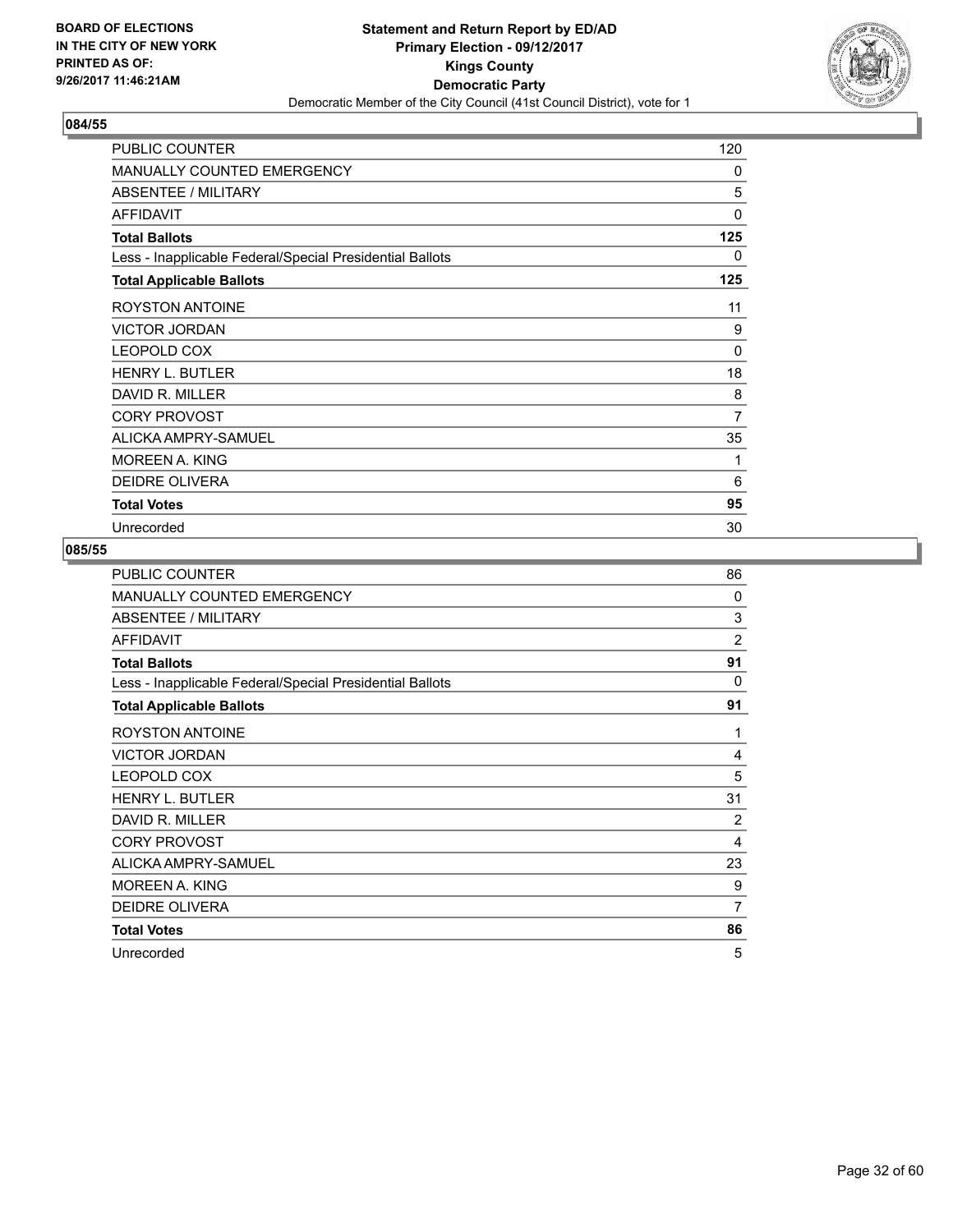

| <b>PUBLIC COUNTER</b>                                    | 97             |
|----------------------------------------------------------|----------------|
| <b>MANUALLY COUNTED EMERGENCY</b>                        | $\Omega$       |
| <b>ABSENTEE / MILITARY</b>                               | $\Omega$       |
| <b>AFFIDAVIT</b>                                         | 2              |
| <b>Total Ballots</b>                                     | 99             |
| Less - Inapplicable Federal/Special Presidential Ballots | 0              |
| <b>Total Applicable Ballots</b>                          | 99             |
| <b>ROYSTON ANTOINE</b>                                   | 6              |
| <b>VICTOR JORDAN</b>                                     | 5              |
| <b>LEOPOLD COX</b>                                       | $\Omega$       |
| <b>HENRY L. BUTLER</b>                                   | 14             |
| DAVID R. MILLER                                          | 5              |
| <b>CORY PROVOST</b>                                      | $\overline{2}$ |
| ALICKA AMPRY-SAMUEL                                      | 41             |
| MOREEN A. KING                                           | 14             |
| <b>DEIDRE OLIVERA</b>                                    | 10             |
| <b>Total Votes</b>                                       | 97             |
| Unrecorded                                               | $\overline{2}$ |

| <b>PUBLIC COUNTER</b>                                    | 67             |
|----------------------------------------------------------|----------------|
| MANUALLY COUNTED EMERGENCY                               | $\Omega$       |
| ABSENTEE / MILITARY                                      | $\Omega$       |
| <b>AFFIDAVIT</b>                                         | 1              |
| <b>Total Ballots</b>                                     | 68             |
| Less - Inapplicable Federal/Special Presidential Ballots | $\Omega$       |
| <b>Total Applicable Ballots</b>                          | 68             |
| ROYSTON ANTOINE                                          | 4              |
| <b>VICTOR JORDAN</b>                                     | 4              |
| LEOPOLD COX                                              | 1              |
| <b>HENRY L. BUTLER</b>                                   | 14             |
| DAVID R. MILLER                                          | 1              |
| <b>CORY PROVOST</b>                                      | $\overline{2}$ |
| ALICKA AMPRY-SAMUEL                                      | 16             |
| <b>MOREEN A. KING</b>                                    | 13             |
| DEIDRE OLIVERA                                           | 7              |
| <b>Total Votes</b>                                       | 62             |
| Unrecorded                                               | 6              |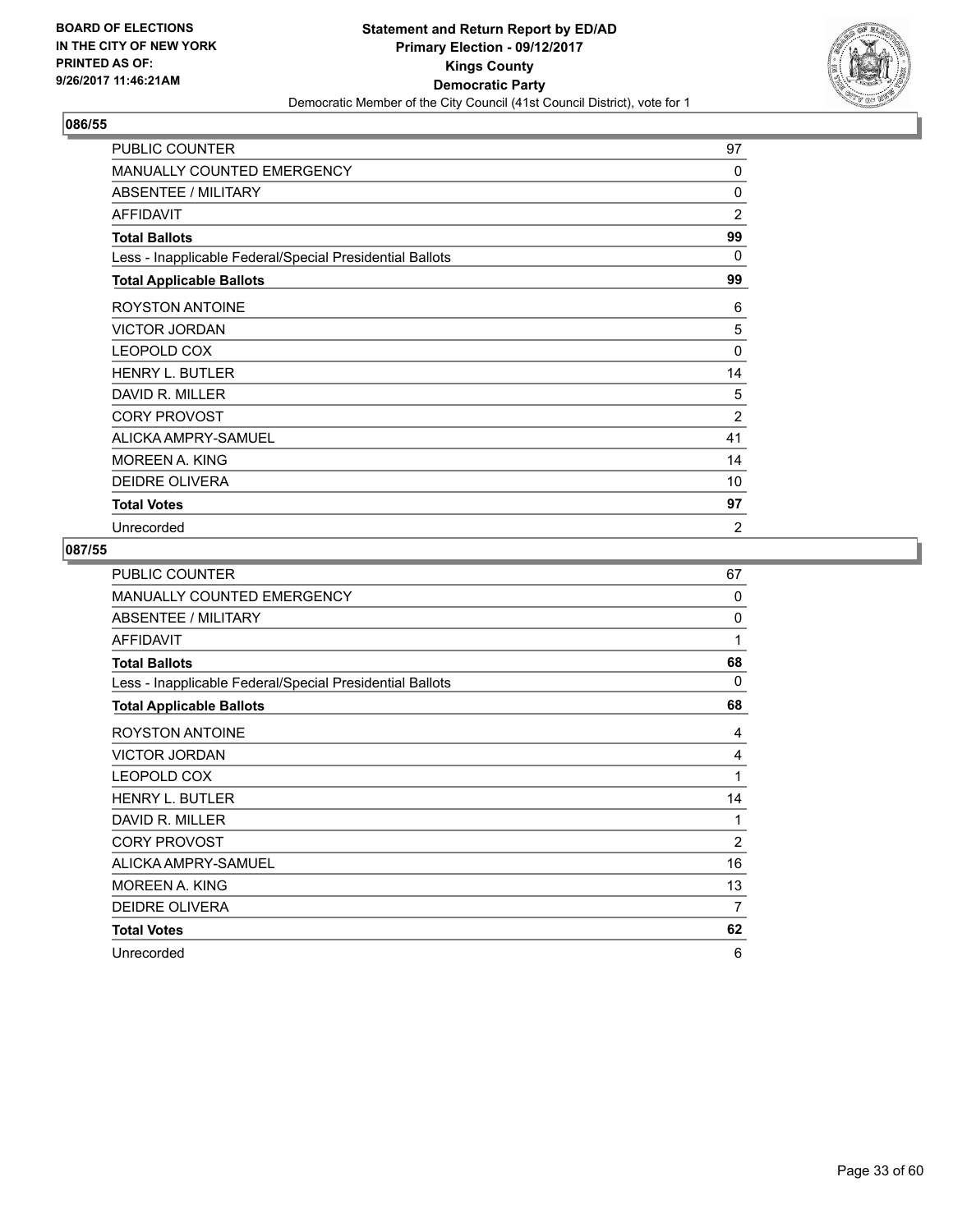

| PUBLIC COUNTER                                           | 131            |
|----------------------------------------------------------|----------------|
| MANUALLY COUNTED EMERGENCY                               | 0              |
| <b>ABSENTEE / MILITARY</b>                               | 0              |
| <b>AFFIDAVIT</b>                                         | 0              |
| <b>Total Ballots</b>                                     | 131            |
| Less - Inapplicable Federal/Special Presidential Ballots | 0              |
| <b>Total Applicable Ballots</b>                          | 131            |
| <b>ROYSTON ANTOINE</b>                                   | 4              |
| <b>VICTOR JORDAN</b>                                     | $\overline{7}$ |
| <b>LEOPOLD COX</b>                                       | 2              |
| <b>HENRY L. BUTLER</b>                                   | 21             |
| DAVID R. MILLER                                          | 12             |
| <b>CORY PROVOST</b>                                      | 12             |
| ALICKA AMPRY-SAMUEL                                      | 40             |
| MOREEN A. KING                                           | 10             |
| <b>DEIDRE OLIVERA</b>                                    | 12             |
| <b>Total Votes</b>                                       | 120            |
| Unrecorded                                               | 11             |

| PUBLIC COUNTER                                           | 110      |
|----------------------------------------------------------|----------|
| MANUALLY COUNTED EMERGENCY                               | $\Omega$ |
| <b>ABSENTEE / MILITARY</b>                               | 1        |
| <b>AFFIDAVIT</b>                                         | 1        |
| <b>Total Ballots</b>                                     | 112      |
| Less - Inapplicable Federal/Special Presidential Ballots | 0        |
| <b>Total Applicable Ballots</b>                          | 112      |
| <b>ROYSTON ANTOINE</b>                                   | 5        |
| <b>VICTOR JORDAN</b>                                     | 8        |
| <b>LEOPOLD COX</b>                                       | 6        |
| <b>HENRY L. BUTLER</b>                                   | 14       |
| DAVID R. MILLER                                          | 5        |
| <b>CORY PROVOST</b>                                      | 12       |
| ALICKA AMPRY-SAMUEL                                      | 35       |
| <b>MOREEN A. KING</b>                                    | 16       |
| <b>DEIDRE OLIVERA</b>                                    | 2        |
| <b>Total Votes</b>                                       | 103      |
| Unrecorded                                               | 9        |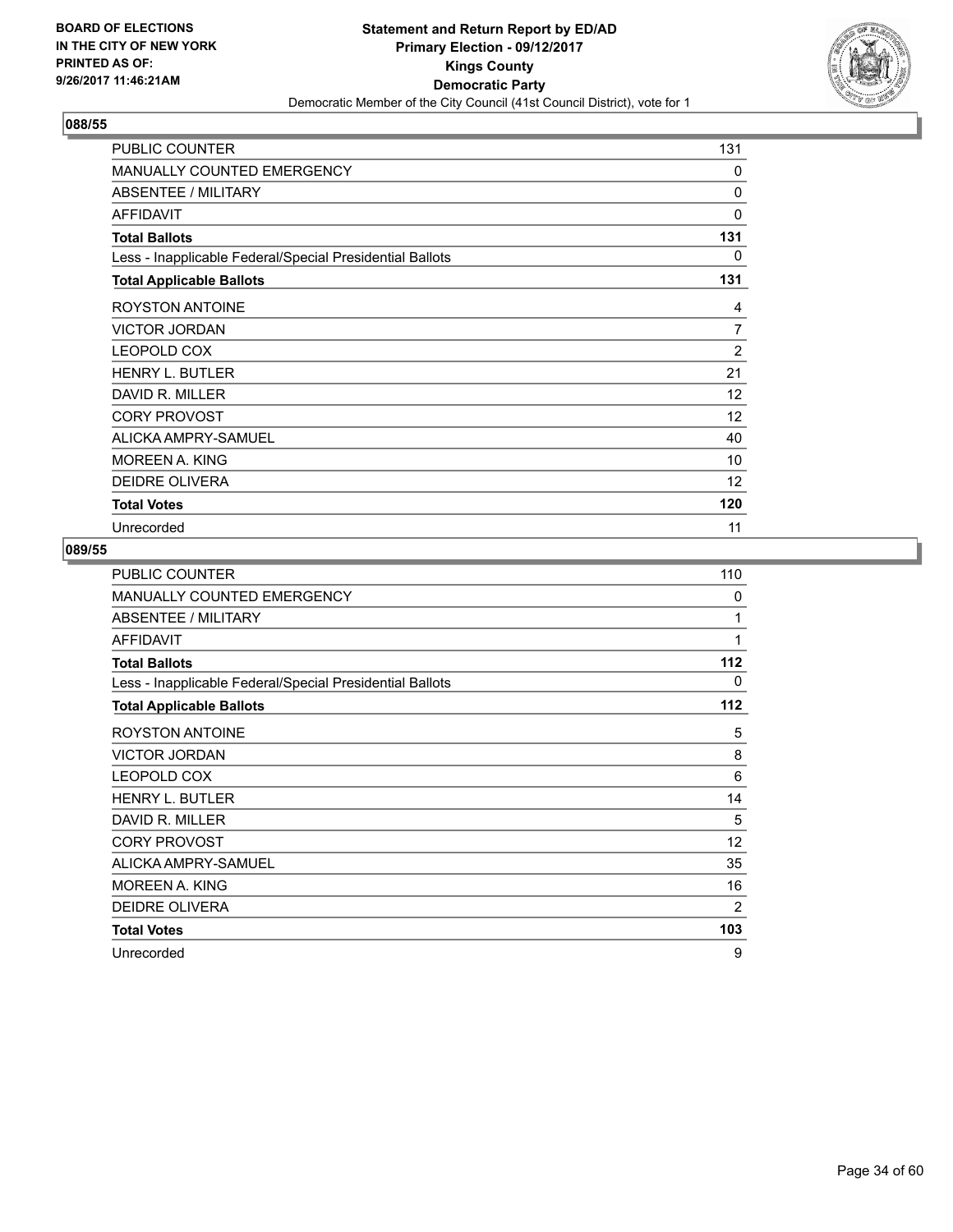

| <b>PUBLIC COUNTER</b>                                    | 77             |
|----------------------------------------------------------|----------------|
| <b>MANUALLY COUNTED EMERGENCY</b>                        | 0              |
| ABSENTEE / MILITARY                                      | $\overline{2}$ |
| <b>AFFIDAVIT</b>                                         | 0              |
| <b>Total Ballots</b>                                     | 79             |
| Less - Inapplicable Federal/Special Presidential Ballots | 0              |
| <b>Total Applicable Ballots</b>                          | 79             |
| <b>ROYSTON ANTOINE</b>                                   | 2              |
| <b>VICTOR JORDAN</b>                                     | 0              |
| <b>LEOPOLD COX</b>                                       | $\mathbf{0}$   |
| <b>HENRY L. BUTLER</b>                                   | 14             |
| DAVID R. MILLER                                          | 3              |
| <b>CORY PROVOST</b>                                      | 6              |
| ALICKA AMPRY-SAMUEL                                      | 36             |
| <b>MOREEN A. KING</b>                                    | 5              |
| <b>DEIDRE OLIVERA</b>                                    | 6              |
| <b>Total Votes</b>                                       | 72             |
| Unrecorded                                               | 7              |

| PUBLIC COUNTER                                           | 121            |
|----------------------------------------------------------|----------------|
| MANUALLY COUNTED EMERGENCY                               | 0              |
| <b>ABSENTEE / MILITARY</b>                               | 4              |
| <b>AFFIDAVIT</b>                                         | $\mathbf 0$    |
| <b>Total Ballots</b>                                     | 125            |
| Less - Inapplicable Federal/Special Presidential Ballots | 0              |
| <b>Total Applicable Ballots</b>                          | 125            |
| <b>ROYSTON ANTOINE</b>                                   | 32             |
| <b>VICTOR JORDAN</b>                                     | 5              |
| LEOPOLD COX                                              | 4              |
| <b>HENRY L. BUTLER</b>                                   | 23             |
| DAVID R. MILLER                                          | 3              |
| <b>CORY PROVOST</b>                                      | 8              |
| ALICKA AMPRY-SAMUEL                                      | 35             |
| <b>MOREEN A. KING</b>                                    | $\overline{2}$ |
| <b>DEIDRE OLIVERA</b>                                    | 11             |
| <b>Total Votes</b>                                       | 123            |
| Unrecorded                                               | 2              |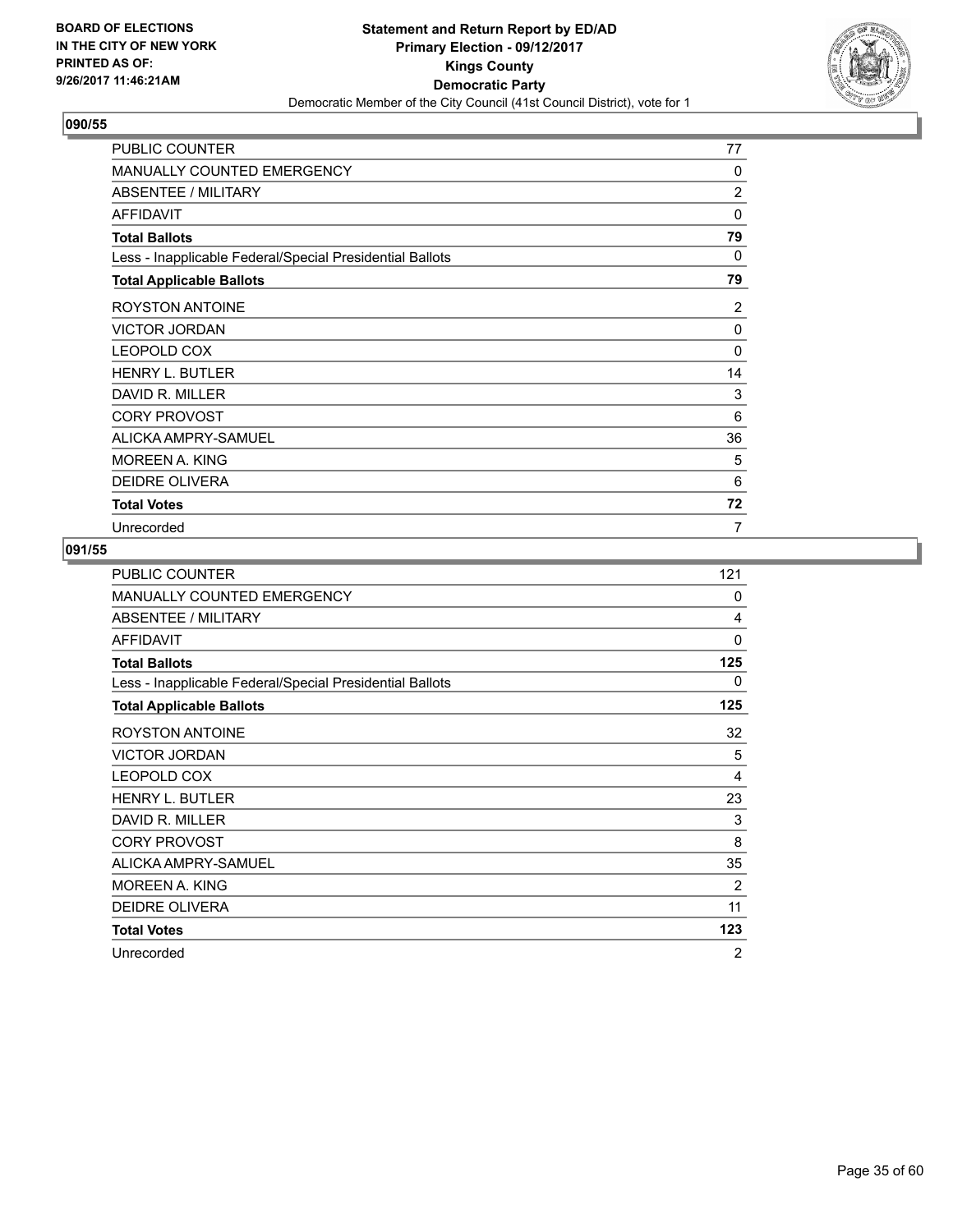

| PUBLIC COUNTER                                           | 122             |
|----------------------------------------------------------|-----------------|
| <b>MANUALLY COUNTED EMERGENCY</b>                        | 0               |
| ABSENTEE / MILITARY                                      | 1               |
| <b>AFFIDAVIT</b>                                         | 0               |
| <b>Total Ballots</b>                                     | 123             |
| Less - Inapplicable Federal/Special Presidential Ballots | 0               |
| <b>Total Applicable Ballots</b>                          | 123             |
| <b>ROYSTON ANTOINE</b>                                   | 12 <sup>°</sup> |
| <b>VICTOR JORDAN</b>                                     | 7               |
| <b>LEOPOLD COX</b>                                       | 1               |
| <b>HENRY L. BUTLER</b>                                   | 42              |
| DAVID R. MILLER                                          | 6               |
| <b>CORY PROVOST</b>                                      | 4               |
| ALICKA AMPRY-SAMUEL                                      | 28              |
| <b>MOREEN A. KING</b>                                    | 5               |
| <b>DEIDRE OLIVERA</b>                                    | 10              |
| UNATTRIBUTABLE WRITE-IN (WRITE-IN)                       | 1               |
| <b>Total Votes</b>                                       | 116             |
| Unrecorded                                               | 7               |

| <b>PUBLIC COUNTER</b>                                    | 99             |
|----------------------------------------------------------|----------------|
| <b>MANUALLY COUNTED EMERGENCY</b>                        | $\Omega$       |
| ABSENTEE / MILITARY                                      | 3              |
| <b>AFFIDAVIT</b>                                         | $\overline{2}$ |
| <b>Total Ballots</b>                                     | 104            |
| Less - Inapplicable Federal/Special Presidential Ballots | 0              |
| <b>Total Applicable Ballots</b>                          | 104            |
| ROYSTON ANTOINE                                          | 9              |
| <b>VICTOR JORDAN</b>                                     | $\overline{2}$ |
| LEOPOLD COX                                              | $\overline{2}$ |
| <b>HENRY L. BUTLER</b>                                   | 19             |
| DAVID R. MILLER                                          | 2              |
| <b>CORY PROVOST</b>                                      | 1              |
| ALICKA AMPRY-SAMUEL                                      | 50             |
| <b>MOREEN A. KING</b>                                    | 8              |
| <b>DEIDRE OLIVERA</b>                                    | 5              |
| <b>Total Votes</b>                                       | 98             |
| Unrecorded                                               | 6              |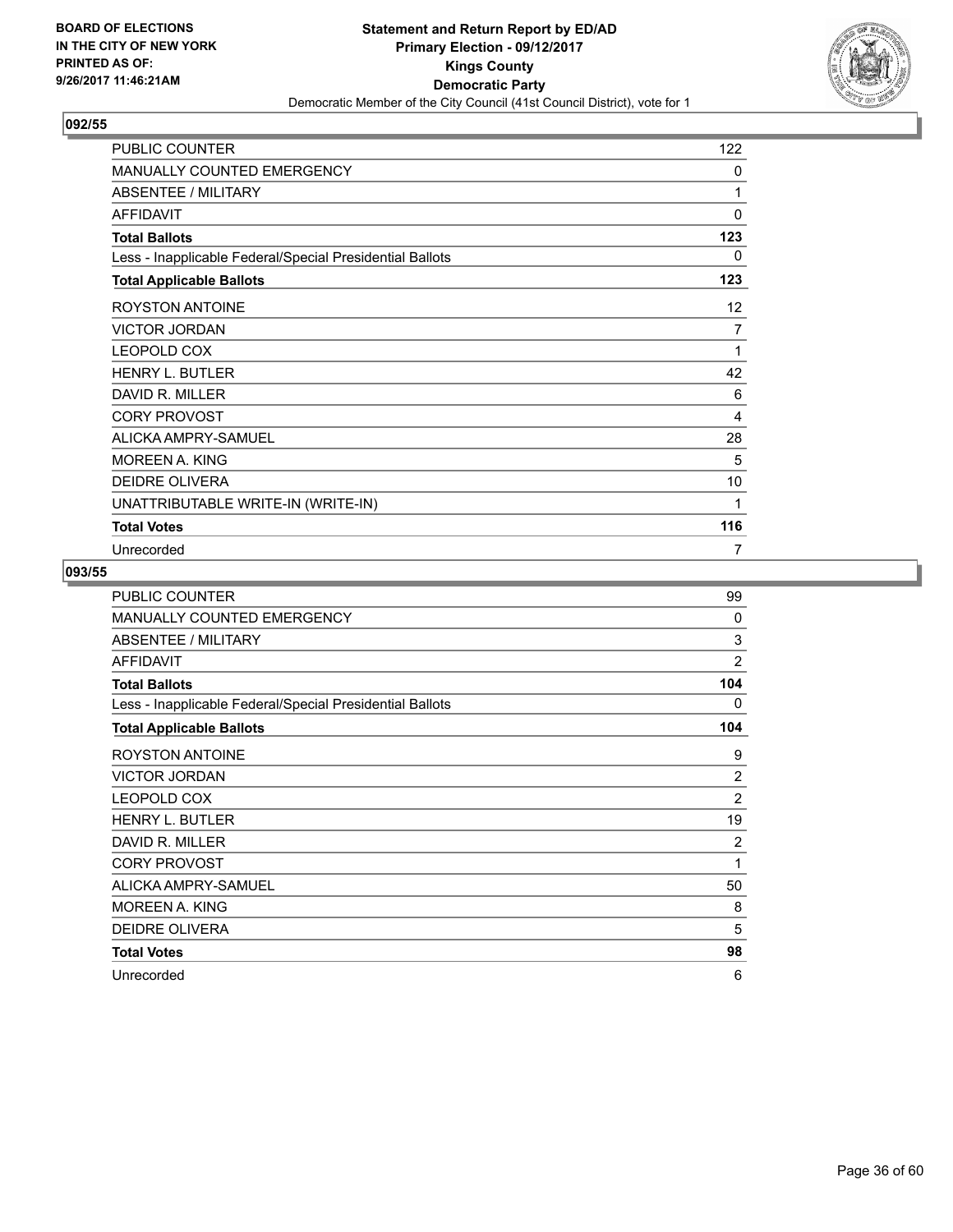

| <b>PUBLIC COUNTER</b>                                    | 97           |
|----------------------------------------------------------|--------------|
| MANUALLY COUNTED EMERGENCY                               | $\Omega$     |
| ABSENTEE / MILITARY                                      | 7            |
| <b>AFFIDAVIT</b>                                         | $\mathbf{0}$ |
| <b>Total Ballots</b>                                     | 104          |
| Less - Inapplicable Federal/Special Presidential Ballots | 0            |
| <b>Total Applicable Ballots</b>                          | 104          |
| <b>ROYSTON ANTOINE</b>                                   | 5            |
| <b>VICTOR JORDAN</b>                                     | 9            |
| <b>LEOPOLD COX</b>                                       | 7            |
| HENRY L. BUTLER                                          | 10           |
| DAVID R. MILLER                                          | 2            |
| <b>CORY PROVOST</b>                                      | 11           |
| ALICKA AMPRY-SAMUEL                                      | 32           |
| <b>MOREEN A. KING</b>                                    | 17           |
| <b>DEIDRE OLIVERA</b>                                    | 4            |
| <b>Total Votes</b>                                       | 97           |
| Unrecorded                                               | 7            |

| <b>PUBLIC COUNTER</b>                                    | 39       |
|----------------------------------------------------------|----------|
| <b>MANUALLY COUNTED EMERGENCY</b>                        | $\Omega$ |
| ABSENTEE / MILITARY                                      | 0        |
| <b>AFFIDAVIT</b>                                         | $\Omega$ |
| <b>Total Ballots</b>                                     | 39       |
| Less - Inapplicable Federal/Special Presidential Ballots | $\Omega$ |
| <b>Total Applicable Ballots</b>                          | 39       |
| <b>ROYSTON ANTOINE</b>                                   | 3        |
| <b>VICTOR JORDAN</b>                                     | 3        |
| LEOPOLD COX                                              | 1        |
| <b>HENRY L. BUTLER</b>                                   | 6        |
| DAVID R. MILLER                                          | 1        |
| <b>CORY PROVOST</b>                                      | 3        |
| ALICKA AMPRY-SAMUEL                                      | 10       |
| <b>MOREEN A. KING</b>                                    | 5        |
| <b>DEIDRE OLIVERA</b>                                    | 4        |
| <b>Total Votes</b>                                       | 36       |
| Unrecorded                                               | 3        |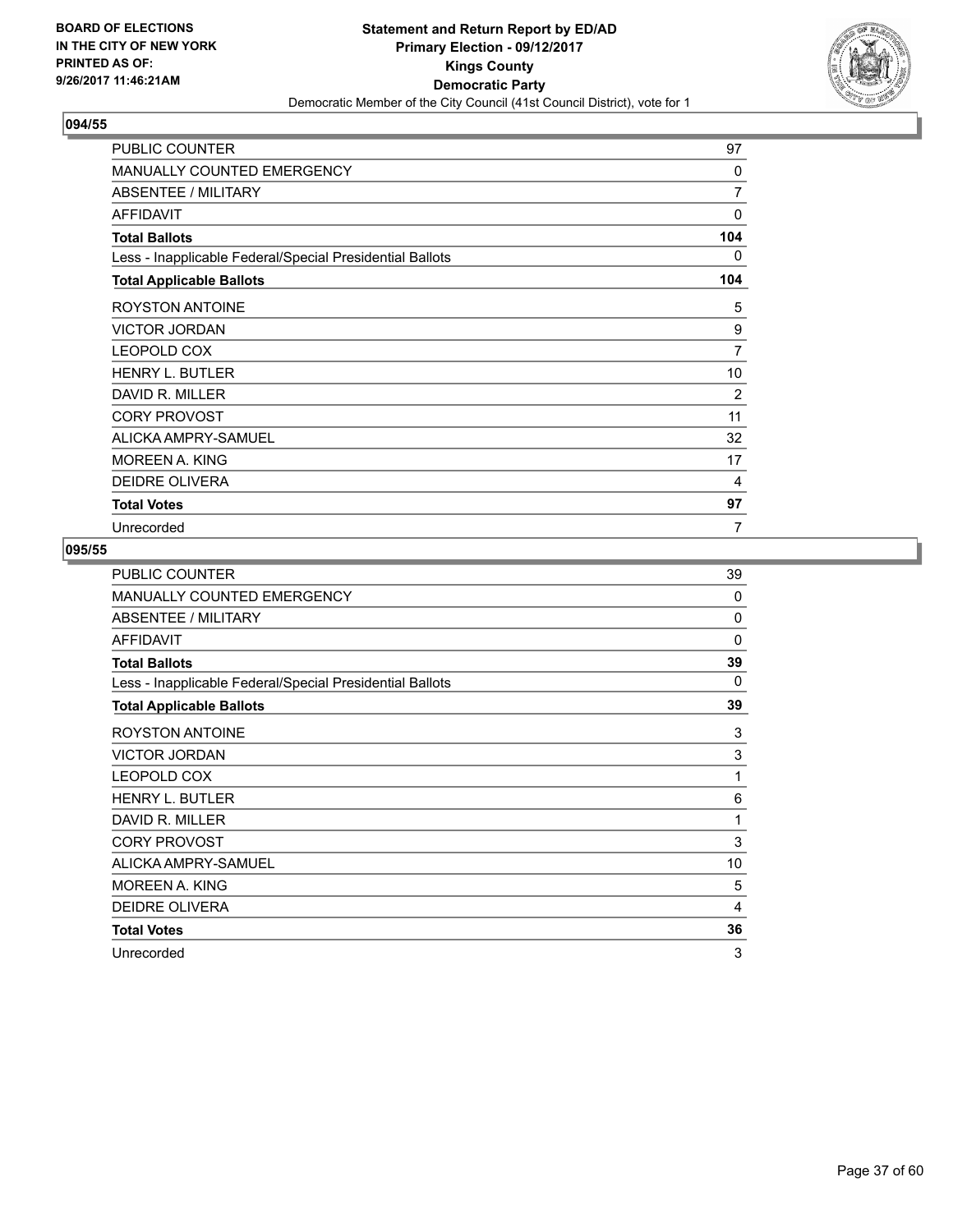

| <b>PUBLIC COUNTER</b>                                    | 124          |
|----------------------------------------------------------|--------------|
| <b>MANUALLY COUNTED EMERGENCY</b>                        | 0            |
| <b>ABSENTEE / MILITARY</b>                               | 3            |
| <b>AFFIDAVIT</b>                                         | $\mathbf{0}$ |
| <b>Total Ballots</b>                                     | 127          |
| Less - Inapplicable Federal/Special Presidential Ballots | 0            |
| <b>Total Applicable Ballots</b>                          | 127          |
| <b>ROYSTON ANTOINE</b>                                   | 12           |
| <b>VICTOR JORDAN</b>                                     | 6            |
| <b>LEOPOLD COX</b>                                       | $\Omega$     |
| <b>HENRY L. BUTLER</b>                                   | 16           |
| DAVID R. MILLER                                          | 4            |
| <b>CORY PROVOST</b>                                      | 10           |
| ALICKA AMPRY-SAMUEL                                      | 43           |
| MOREEN A. KING                                           | 8            |
| <b>DEIDRE OLIVERA</b>                                    | 7            |
| <b>Total Votes</b>                                       | 106          |
| Unrecorded                                               | 21           |

| PUBLIC COUNTER                                           | 110 |
|----------------------------------------------------------|-----|
| MANUALLY COUNTED EMERGENCY                               | 0   |
| <b>ABSENTEE / MILITARY</b>                               | 1   |
| <b>AFFIDAVIT</b>                                         | 1   |
| <b>Total Ballots</b>                                     | 112 |
| Less - Inapplicable Federal/Special Presidential Ballots | 0   |
| <b>Total Applicable Ballots</b>                          | 112 |
| ROYSTON ANTOINE                                          | 3   |
| <b>VICTOR JORDAN</b>                                     | 6   |
| <b>LEOPOLD COX</b>                                       | 4   |
| <b>HENRY L. BUTLER</b>                                   | 18  |
| DAVID R. MILLER                                          | 4   |
| <b>CORY PROVOST</b>                                      | 14  |
| ALICKA AMPRY-SAMUEL                                      | 29  |
| <b>MOREEN A. KING</b>                                    | 6   |
| <b>DEIDRE OLIVERA</b>                                    | 11  |
| <b>Total Votes</b>                                       | 95  |
| Unrecorded                                               | 17  |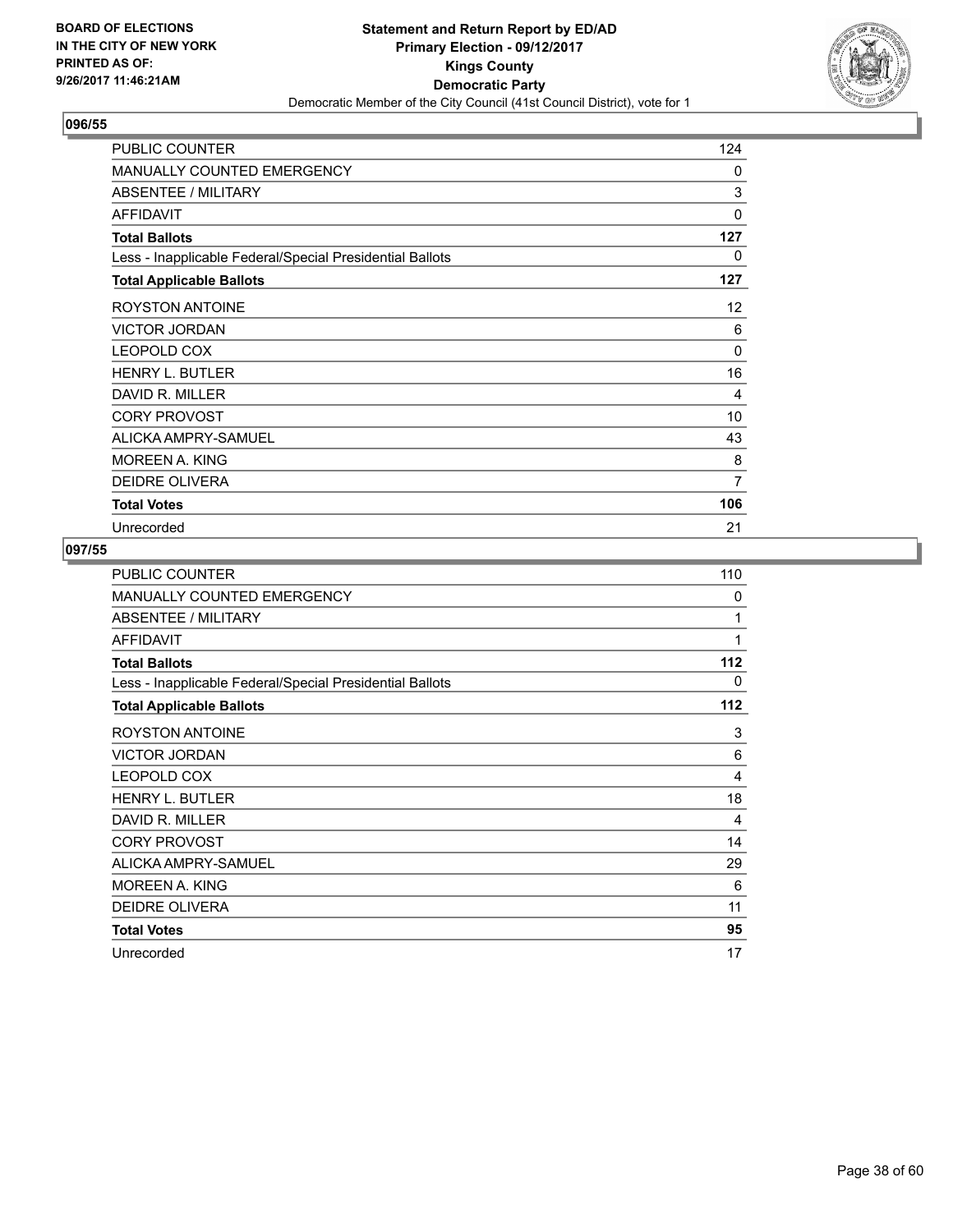

| PUBLIC COUNTER                                           | 106 |
|----------------------------------------------------------|-----|
| MANUALLY COUNTED EMERGENCY                               | 0   |
| <b>ABSENTEE / MILITARY</b>                               | 1   |
| <b>AFFIDAVIT</b>                                         | 0   |
| <b>Total Ballots</b>                                     | 107 |
| Less - Inapplicable Federal/Special Presidential Ballots | 0   |
| <b>Total Applicable Ballots</b>                          | 107 |
| <b>ROYSTON ANTOINE</b>                                   | 2   |
| <b>VICTOR JORDAN</b>                                     | 1   |
| <b>LEOPOLD COX</b>                                       | 3   |
| <b>HENRY L. BUTLER</b>                                   | 22  |
| DAVID R. MILLER                                          | 5   |
| <b>CORY PROVOST</b>                                      | 7   |
| ALICKA AMPRY-SAMUEL                                      | 39  |
| MOREEN A. KING                                           | 7   |
| <b>DEIDRE OLIVERA</b>                                    | 5   |
| <b>Total Votes</b>                                       | 91  |
| Unrecorded                                               | 16  |

| PUBLIC COUNTER                                           | 85             |
|----------------------------------------------------------|----------------|
| MANUALLY COUNTED EMERGENCY                               | $\Omega$       |
| ABSENTEE / MILITARY                                      | 3              |
| <b>AFFIDAVIT</b>                                         | 1              |
| <b>Total Ballots</b>                                     | 89             |
| Less - Inapplicable Federal/Special Presidential Ballots | $\Omega$       |
| <b>Total Applicable Ballots</b>                          | 89             |
| ROYSTON ANTOINE                                          | 11             |
| <b>VICTOR JORDAN</b>                                     | 2              |
| <b>LEOPOLD COX</b>                                       | $\overline{2}$ |
| <b>HENRY L. BUTLER</b>                                   | 16             |
| DAVID R. MILLER                                          | $\overline{2}$ |
| <b>CORY PROVOST</b>                                      | 6              |
| ALICKA AMPRY-SAMUEL                                      | 28             |
| MOREEN A. KING                                           | 4              |
| DEIDRE OLIVERA                                           | 10             |
| <b>Total Votes</b>                                       | 81             |
| Unrecorded                                               | 8              |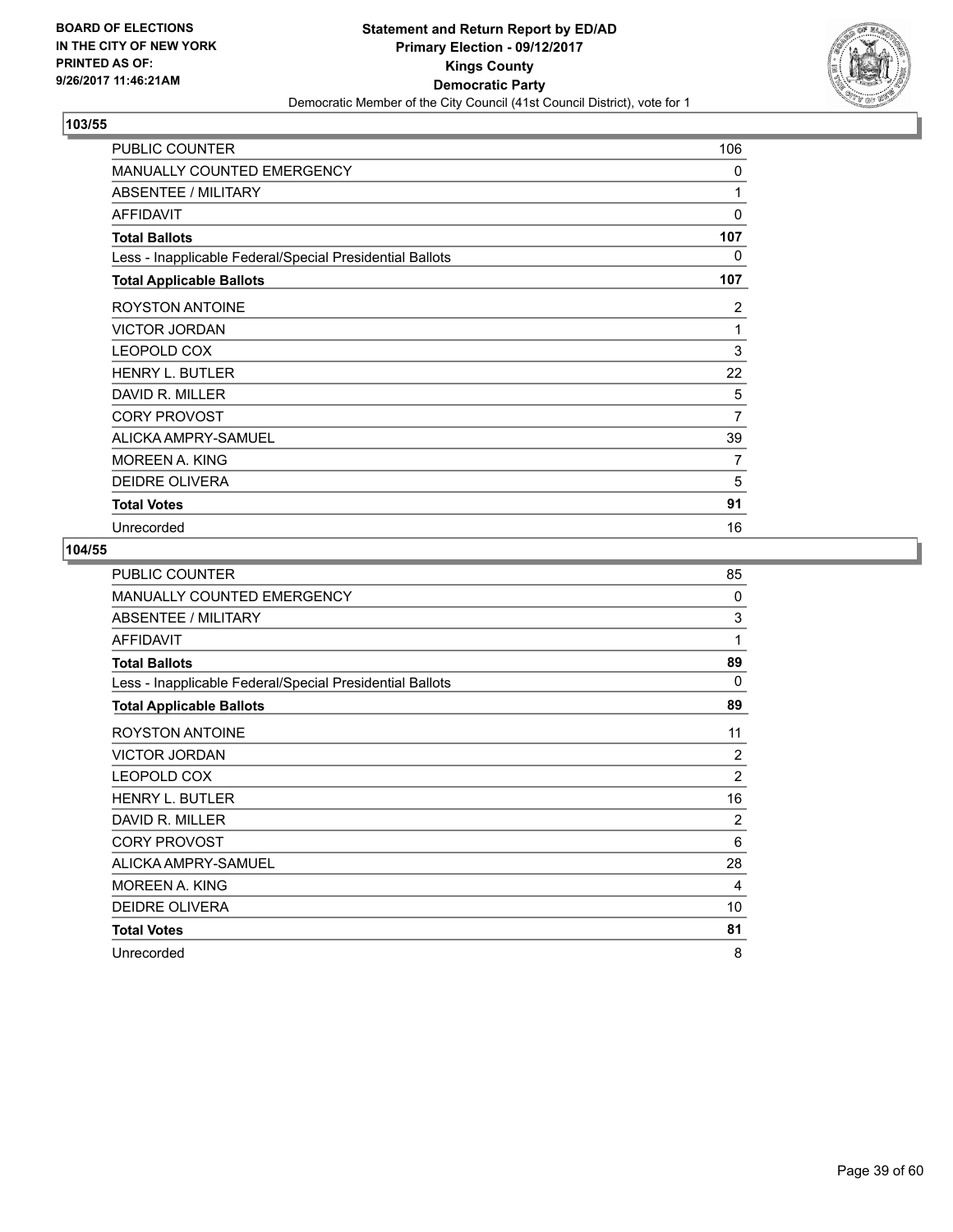

| PUBLIC COUNTER                                           | 66           |
|----------------------------------------------------------|--------------|
| MANUALLY COUNTED EMERGENCY                               | $\mathbf{0}$ |
| <b>ABSENTEE / MILITARY</b>                               | 1            |
| <b>AFFIDAVIT</b>                                         | 0            |
| <b>Total Ballots</b>                                     | 67           |
| Less - Inapplicable Federal/Special Presidential Ballots | $\Omega$     |
| <b>Total Applicable Ballots</b>                          | 67           |
| <b>ROYSTON ANTOINE</b>                                   | 2            |
| <b>VICTOR JORDAN</b>                                     | 5            |
| <b>LEOPOLD COX</b>                                       | 1            |
| <b>HENRY L. BUTLER</b>                                   | 9            |
| DAVID R. MILLER                                          | 3            |
| <b>CORY PROVOST</b>                                      | 2            |
| ALICKA AMPRY-SAMUEL                                      | 29           |
| MOREEN A. KING                                           | 5            |
| <b>DEIDRE OLIVERA</b>                                    | 6            |
| <b>Total Votes</b>                                       | 62           |
| Unrecorded                                               | 5            |

| PUBLIC COUNTER                                           | 91             |
|----------------------------------------------------------|----------------|
| <b>MANUALLY COUNTED EMERGENCY</b>                        | $\Omega$       |
| ABSENTEE / MILITARY                                      | 1              |
| <b>AFFIDAVIT</b>                                         | $\overline{2}$ |
| <b>Total Ballots</b>                                     | 94             |
| Less - Inapplicable Federal/Special Presidential Ballots | $\Omega$       |
| <b>Total Applicable Ballots</b>                          | 94             |
| <b>ROYSTON ANTOINE</b>                                   | 8              |
| <b>VICTOR JORDAN</b>                                     | $\Omega$       |
| LEOPOLD COX                                              | 5              |
| <b>HENRY L. BUTLER</b>                                   | 14             |
| DAVID R. MILLER                                          | 1              |
| <b>CORY PROVOST</b>                                      | 13             |
| ALICKA AMPRY-SAMUEL                                      | 23             |
| <b>MOREEN A. KING</b>                                    | 11             |
| <b>DEIDRE OLIVERA</b>                                    | 8              |
| <b>Total Votes</b>                                       | 83             |
| Unrecorded                                               | 11             |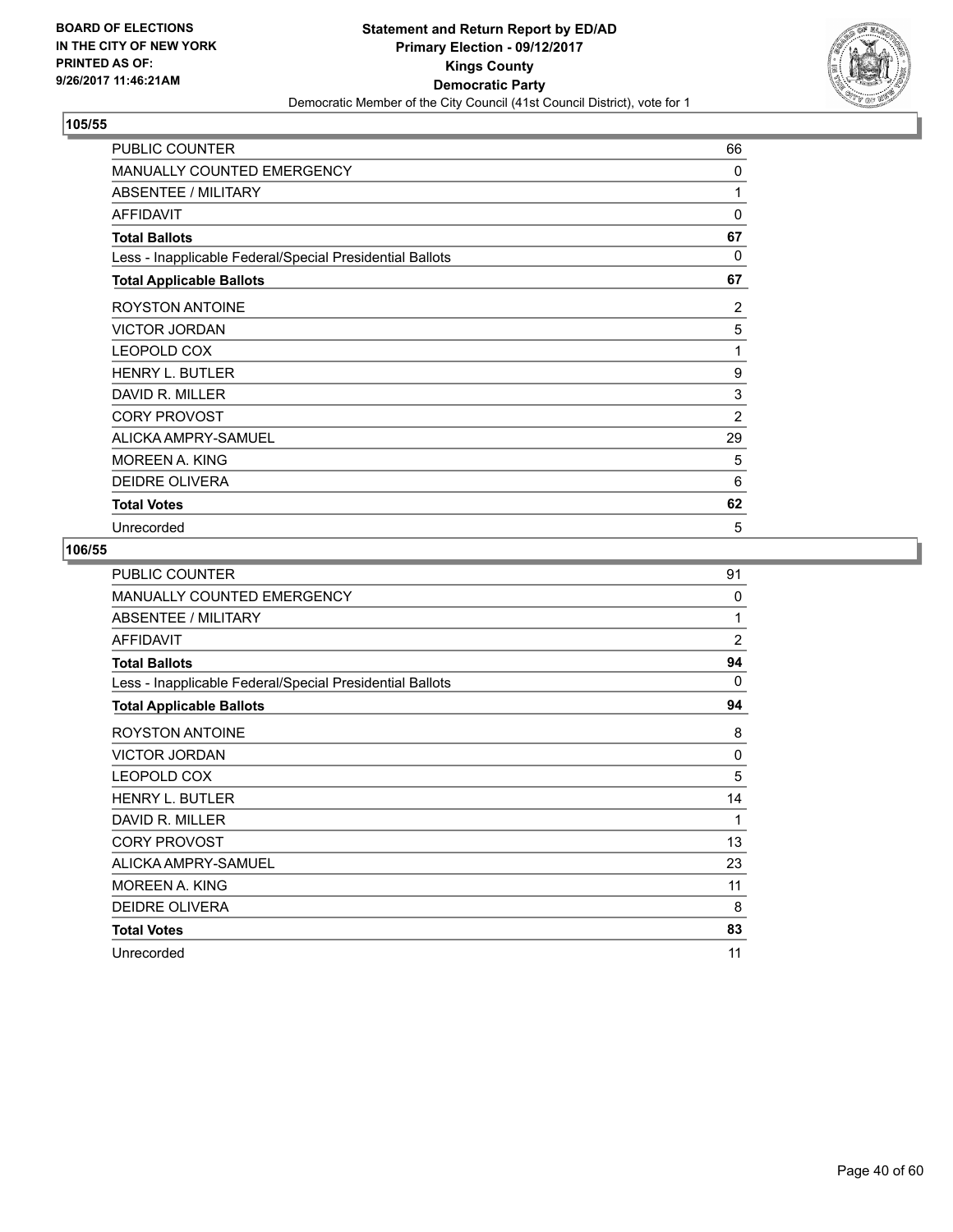

| PUBLIC COUNTER                                           | 126            |
|----------------------------------------------------------|----------------|
| MANUALLY COUNTED EMERGENCY                               | 0              |
| <b>ABSENTEE / MILITARY</b>                               | $\overline{2}$ |
| <b>AFFIDAVIT</b>                                         | 1              |
| <b>Total Ballots</b>                                     | 129            |
| Less - Inapplicable Federal/Special Presidential Ballots | 0              |
| <b>Total Applicable Ballots</b>                          | 129            |
| <b>ROYSTON ANTOINE</b>                                   | 15             |
| <b>VICTOR JORDAN</b>                                     | 7              |
| <b>LEOPOLD COX</b>                                       | 2              |
| <b>HENRY L. BUTLER</b>                                   | 17             |
| DAVID R. MILLER                                          | 8              |
| <b>CORY PROVOST</b>                                      | 5              |
| ALICKA AMPRY-SAMUEL                                      | 45             |
| MOREEN A. KING                                           | 13             |
| <b>DEIDRE OLIVERA</b>                                    | 11             |
| <b>Total Votes</b>                                       | 123            |
| Unrecorded                                               | 6              |

| PUBLIC COUNTER                                           | 126            |
|----------------------------------------------------------|----------------|
| MANUALLY COUNTED EMERGENCY                               | 0              |
| ABSENTEE / MILITARY                                      | $\overline{2}$ |
| <b>AFFIDAVIT</b>                                         | $\Omega$       |
| <b>Total Ballots</b>                                     | 128            |
| Less - Inapplicable Federal/Special Presidential Ballots | 0              |
| <b>Total Applicable Ballots</b>                          | 128            |
| ROYSTON ANTOINE                                          | 2              |
| <b>VICTOR JORDAN</b>                                     | 8              |
| LEOPOLD COX                                              | 3              |
| <b>HENRY L. BUTLER</b>                                   | 16             |
| DAVID R. MILLER                                          | 8              |
| <b>CORY PROVOST</b>                                      | 3              |
| ALICKA AMPRY-SAMUEL                                      | 33             |
| <b>MOREEN A. KING</b>                                    | 3              |
| <b>DEIDRE OLIVERA</b>                                    | 43             |
| <b>Total Votes</b>                                       | 119            |
| Unrecorded                                               | 9              |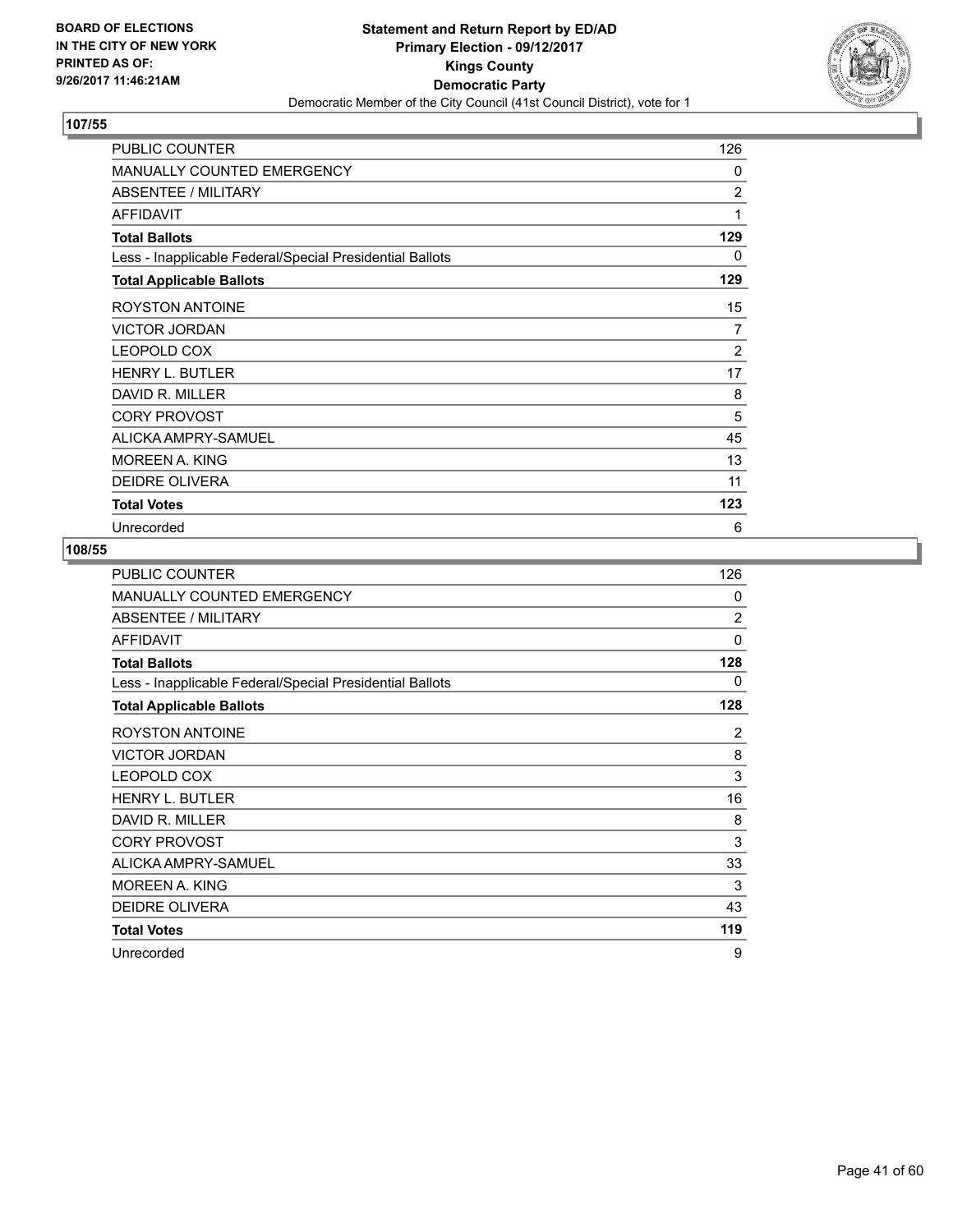

| PUBLIC COUNTER                                           | 62             |
|----------------------------------------------------------|----------------|
| MANUALLY COUNTED EMERGENCY                               | 0              |
| <b>ABSENTEE / MILITARY</b>                               | $\overline{2}$ |
| <b>AFFIDAVIT</b>                                         | 0              |
| <b>Total Ballots</b>                                     | 64             |
| Less - Inapplicable Federal/Special Presidential Ballots | 0              |
| <b>Total Applicable Ballots</b>                          | 64             |
| <b>ROYSTON ANTOINE</b>                                   | 2              |
| <b>VICTOR JORDAN</b>                                     | $\Omega$       |
| <b>LEOPOLD COX</b>                                       | 1              |
| <b>HENRY L. BUTLER</b>                                   | 28             |
| DAVID R. MILLER                                          | 3              |
| <b>CORY PROVOST</b>                                      | 3              |
| ALICKA AMPRY-SAMUEL                                      | 14             |
| MOREEN A. KING                                           | 3              |
| <b>DEIDRE OLIVERA</b>                                    | 4              |
| <b>Total Votes</b>                                       | 58             |
| Unrecorded                                               | 6              |

| <b>PUBLIC COUNTER</b>                                    | 60             |
|----------------------------------------------------------|----------------|
| MANUALLY COUNTED EMERGENCY                               | 0              |
| ABSENTEE / MILITARY                                      | 2              |
| <b>AFFIDAVIT</b>                                         | 1              |
| <b>Total Ballots</b>                                     | 63             |
| Less - Inapplicable Federal/Special Presidential Ballots | $\Omega$       |
| <b>Total Applicable Ballots</b>                          | 63             |
| <b>ROYSTON ANTOINE</b>                                   | 1              |
| <b>VICTOR JORDAN</b>                                     | $\overline{2}$ |
| <b>LEOPOLD COX</b>                                       | 1              |
| <b>HENRY L. BUTLER</b>                                   | 5              |
| DAVID R. MILLER                                          | 1              |
| <b>CORY PROVOST</b>                                      | 5              |
| ALICKA AMPRY-SAMUEL                                      | 25             |
| <b>MOREEN A. KING</b>                                    | 6              |
| <b>DEIDRE OLIVERA</b>                                    | $\overline{7}$ |
| <b>Total Votes</b>                                       | 53             |
| Unrecorded                                               | 10             |
| 112/55 COMBINED into: 109/55                             |                |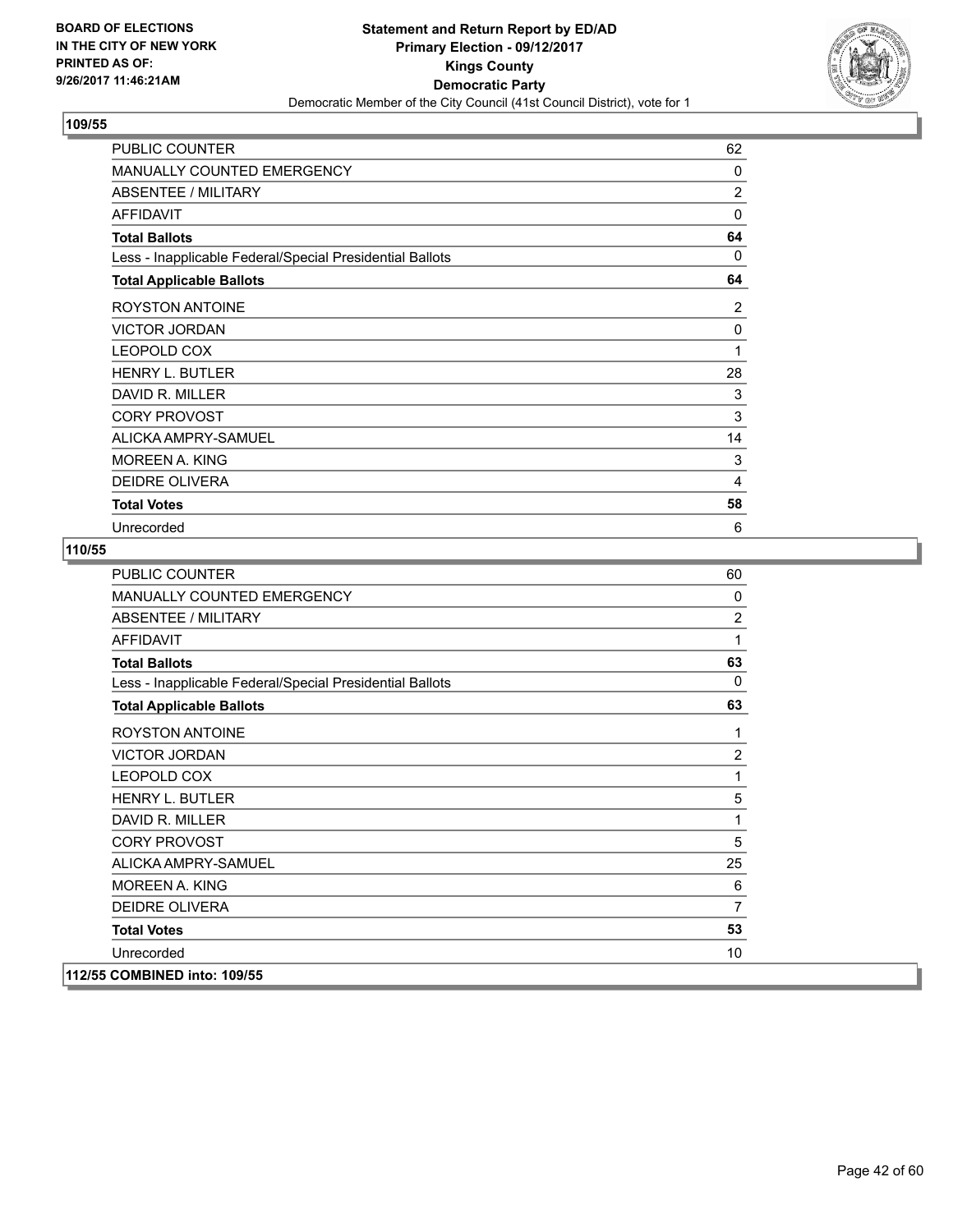

| PUBLIC COUNTER                                           | 120 |
|----------------------------------------------------------|-----|
| <b>MANUALLY COUNTED EMERGENCY</b>                        | 0   |
| <b>ABSENTEE / MILITARY</b>                               | 4   |
| <b>AFFIDAVIT</b>                                         | 2   |
| <b>Total Ballots</b>                                     | 126 |
| Less - Inapplicable Federal/Special Presidential Ballots | 0   |
| <b>Total Applicable Ballots</b>                          | 126 |
| <b>ROYSTON ANTOINE</b>                                   | 4   |
| <b>VICTOR JORDAN</b>                                     | 6   |
| <b>LEOPOLD COX</b>                                       | 1   |
| <b>HENRY L. BUTLER</b>                                   | 55  |
| DAVID R. MILLER                                          | 6   |
| <b>CORY PROVOST</b>                                      | 8   |
| ALICKA AMPRY-SAMUEL                                      | 29  |
| MOREEN A. KING                                           | 0   |
| <b>DEIDRE OLIVERA</b>                                    | 12  |
| <b>Total Votes</b>                                       | 121 |
| Unrecorded                                               | 5   |

| PUBLIC COUNTER                                           | 101          |
|----------------------------------------------------------|--------------|
| <b>MANUALLY COUNTED EMERGENCY</b>                        | 0            |
| ABSENTEE / MILITARY                                      | 3            |
| <b>AFFIDAVIT</b>                                         | $\mathbf{0}$ |
| <b>Total Ballots</b>                                     | 104          |
| Less - Inapplicable Federal/Special Presidential Ballots | 0            |
| <b>Total Applicable Ballots</b>                          | 104          |
| <b>ROYSTON ANTOINE</b>                                   | 7            |
| <b>VICTOR JORDAN</b>                                     | 5            |
| LEOPOLD COX                                              | $\mathbf{0}$ |
| HENRY L. BUTLER                                          | 37           |
| DAVID R. MILLER                                          | 7            |
| <b>CORY PROVOST</b>                                      | 12           |
| ALICKA AMPRY-SAMUEL                                      | 22           |
| MOREEN A. KING                                           | 5            |
| DEIDRE OLIVERA                                           | 3            |
| <b>Total Votes</b>                                       | 98           |
| Unrecorded                                               | 6            |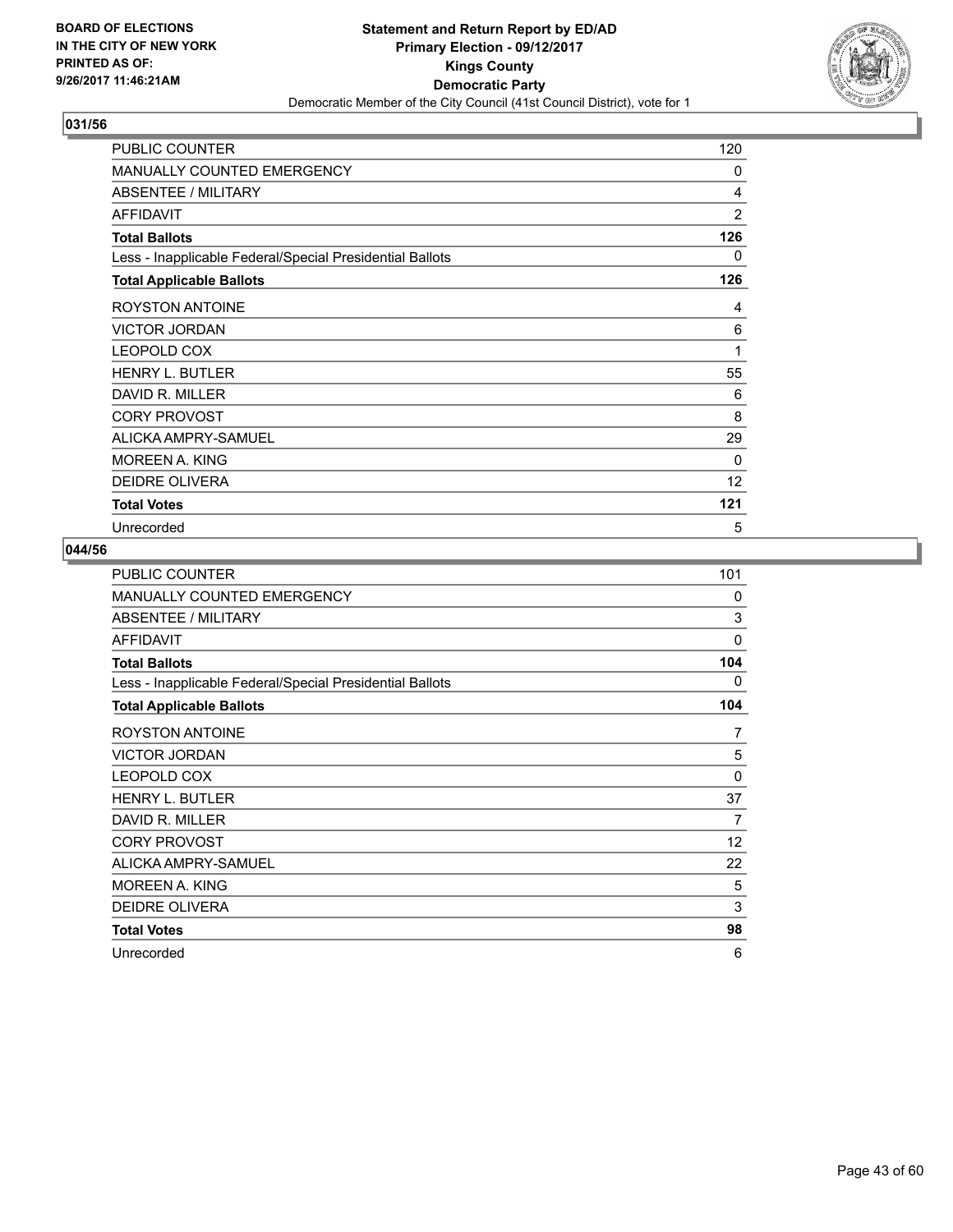

| PUBLIC COUNTER                                           | 156 |
|----------------------------------------------------------|-----|
| MANUALLY COUNTED EMERGENCY                               | 0   |
| <b>ABSENTEE / MILITARY</b>                               | 5   |
| <b>AFFIDAVIT</b>                                         | 3   |
| <b>Total Ballots</b>                                     | 164 |
| Less - Inapplicable Federal/Special Presidential Ballots | 0   |
| <b>Total Applicable Ballots</b>                          | 164 |
| <b>ROYSTON ANTOINE</b>                                   | 0   |
| <b>VICTOR JORDAN</b>                                     | 6   |
| <b>LEOPOLD COX</b>                                       | 2   |
| <b>HENRY L. BUTLER</b>                                   | 75  |
| DAVID R. MILLER                                          | 3   |
| <b>CORY PROVOST</b>                                      | 12  |
| ALICKA AMPRY-SAMUEL                                      | 52  |
| MOREEN A. KING                                           | 4   |
| <b>DEIDRE OLIVERA</b>                                    | 4   |
| <b>Total Votes</b>                                       | 158 |
| Unrecorded                                               | 6   |

| PUBLIC COUNTER                                           | 151            |
|----------------------------------------------------------|----------------|
| MANUALLY COUNTED EMERGENCY                               | 0              |
| ABSENTEE / MILITARY                                      | 5              |
| <b>AFFIDAVIT</b>                                         | $\overline{2}$ |
| <b>Total Ballots</b>                                     | 158            |
| Less - Inapplicable Federal/Special Presidential Ballots | 0              |
| <b>Total Applicable Ballots</b>                          | 158            |
| <b>ROYSTON ANTOINE</b>                                   | 5              |
| <b>VICTOR JORDAN</b>                                     | 3              |
| LEOPOLD COX                                              | 3              |
| <b>HENRY L. BUTLER</b>                                   | 56             |
| DAVID R. MILLER                                          | 9              |
| <b>CORY PROVOST</b>                                      | 17             |
| ALICKA AMPRY-SAMUEL                                      | 48             |
| <b>MOREEN A. KING</b>                                    | 5              |
| DEIDRE OLIVERA                                           | 6              |
| CHRISTOPHER CAREW (WRITE-IN)                             | 1              |
| <b>Total Votes</b>                                       | 153            |
| Unrecorded                                               | 5              |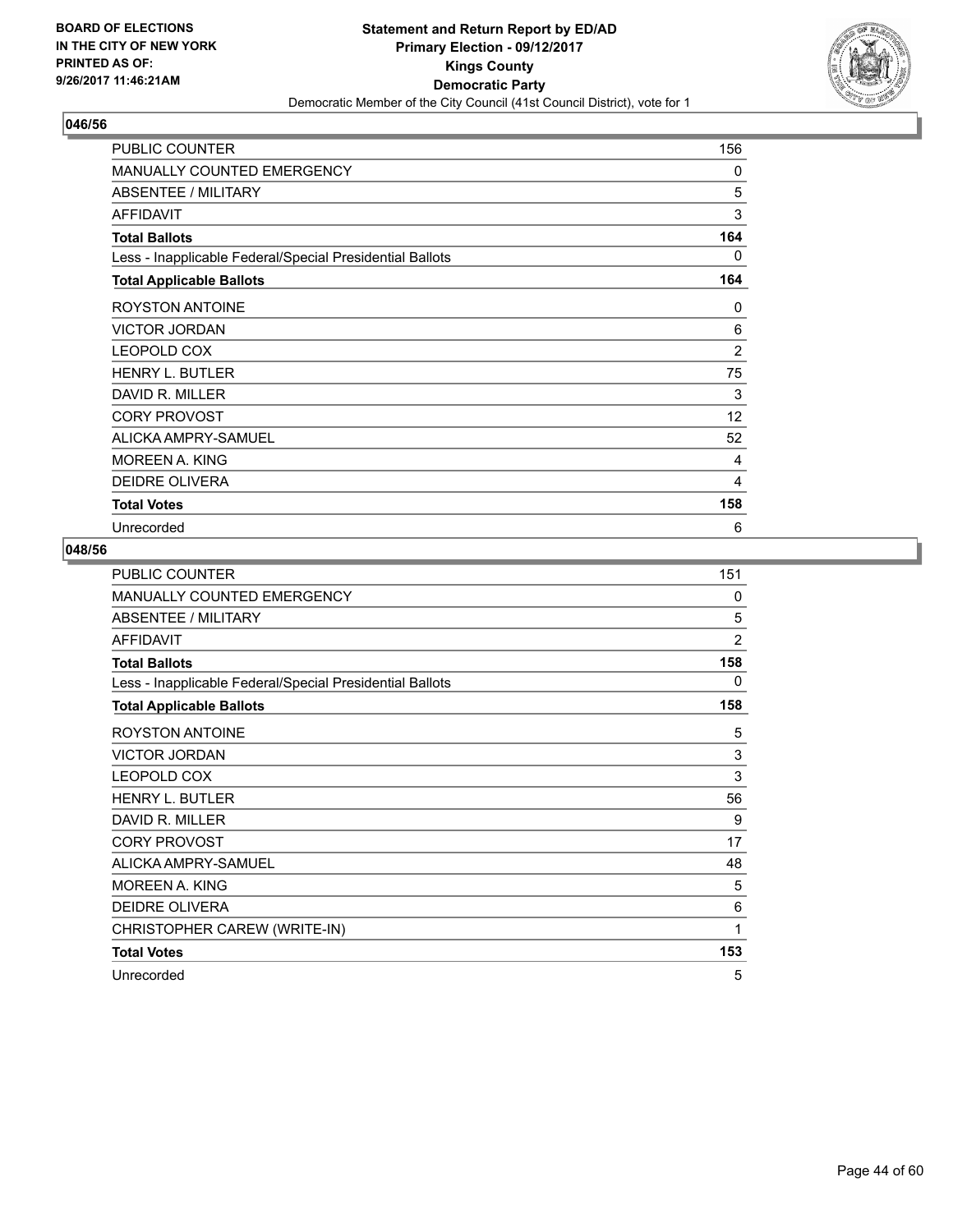

| PUBLIC COUNTER                                           | 75           |
|----------------------------------------------------------|--------------|
| <b>MANUALLY COUNTED EMERGENCY</b>                        | $\Omega$     |
| <b>ABSENTEE / MILITARY</b>                               | $\Omega$     |
| <b>AFFIDAVIT</b>                                         | $\Omega$     |
| <b>Total Ballots</b>                                     | 75           |
| Less - Inapplicable Federal/Special Presidential Ballots | 0            |
| <b>Total Applicable Ballots</b>                          | 75           |
| <b>ROYSTON ANTOINE</b>                                   | 2            |
| <b>VICTOR JORDAN</b>                                     | 1            |
| <b>LEOPOLD COX</b>                                       | $\mathbf{0}$ |
| <b>HENRY L. BUTLER</b>                                   | 26           |
| DAVID R. MILLER                                          | 8            |
| <b>CORY PROVOST</b>                                      | 4            |
| ALICKA AMPRY-SAMUEL                                      | 18           |
| <b>MOREEN A. KING</b>                                    | 2            |
| <b>DEIDRE OLIVERA</b>                                    | 5            |
| <b>Total Votes</b>                                       | 66           |
| Unrecorded                                               | 9            |

| PUBLIC COUNTER                                           | 76             |
|----------------------------------------------------------|----------------|
| MANUALLY COUNTED EMERGENCY                               | 0              |
| ABSENTEE / MILITARY                                      | $\overline{2}$ |
| <b>AFFIDAVIT</b>                                         | 1              |
| <b>Total Ballots</b>                                     | 79             |
| Less - Inapplicable Federal/Special Presidential Ballots | 0              |
| <b>Total Applicable Ballots</b>                          | 79             |
| <b>ROYSTON ANTOINE</b>                                   | 3              |
| <b>VICTOR JORDAN</b>                                     | 4              |
| LEOPOLD COX                                              | $\overline{2}$ |
| <b>HENRY L. BUTLER</b>                                   | 26             |
| DAVID R. MILLER                                          | 4              |
| <b>CORY PROVOST</b>                                      | 6              |
| ALICKA AMPRY-SAMUEL                                      | 22             |
| <b>MOREEN A. KING</b>                                    | 5              |
| <b>DEIDRE OLIVERA</b>                                    | $\overline{2}$ |
| <b>Total Votes</b>                                       | 74             |
| Unrecorded                                               | 5              |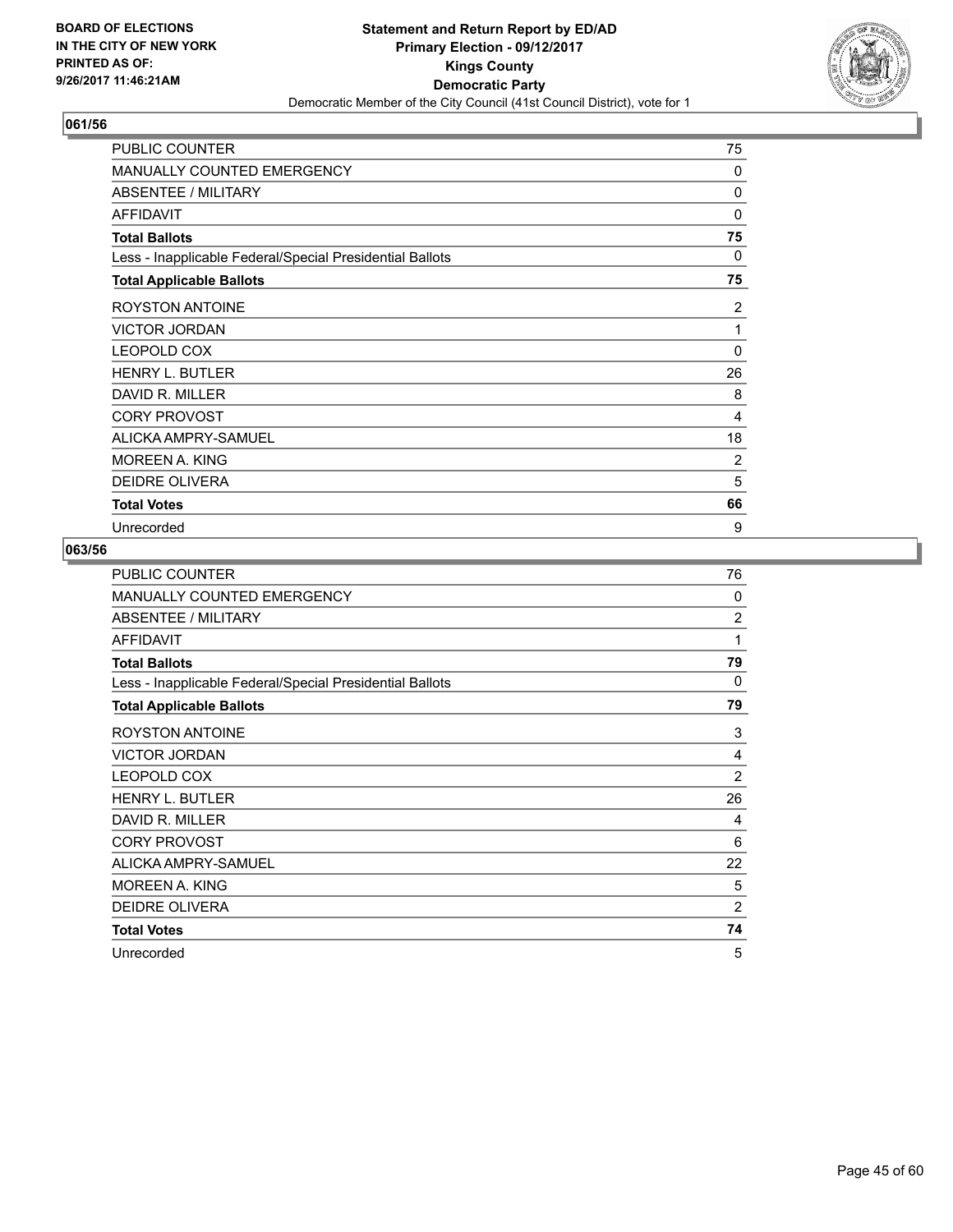

| PUBLIC COUNTER                                           | 133 |
|----------------------------------------------------------|-----|
| MANUALLY COUNTED EMERGENCY                               | 0   |
| <b>ABSENTEE / MILITARY</b>                               | 3   |
| <b>AFFIDAVIT</b>                                         | 0   |
| <b>Total Ballots</b>                                     | 136 |
| Less - Inapplicable Federal/Special Presidential Ballots | 0   |
| <b>Total Applicable Ballots</b>                          | 136 |
| ROYSTON ANTOINE                                          | 2   |
| <b>VICTOR JORDAN</b>                                     | 8   |
| LEOPOLD COX                                              | 3   |
| <b>HENRY L. BUTLER</b>                                   | 51  |
| DAVID R. MILLER                                          | 8   |
| <b>CORY PROVOST</b>                                      | 8   |
| ALICKA AMPRY-SAMUEL                                      | 21  |
| MOREEN A. KING                                           | 3   |
| <b>DEIDRE OLIVERA</b>                                    | 13  |
| <b>Total Votes</b>                                       | 117 |
| Unrecorded                                               | 19  |

| PUBLIC COUNTER                                           | 52             |
|----------------------------------------------------------|----------------|
| MANUALLY COUNTED EMERGENCY                               | 0              |
| ABSENTEE / MILITARY                                      | 1              |
| <b>AFFIDAVIT</b>                                         | $\Omega$       |
| <b>Total Ballots</b>                                     | 53             |
| Less - Inapplicable Federal/Special Presidential Ballots | $\Omega$       |
| <b>Total Applicable Ballots</b>                          | 53             |
| ROYSTON ANTOINE                                          | 3              |
| <b>VICTOR JORDAN</b>                                     | 5              |
| LEOPOLD COX                                              | 0              |
| <b>HENRY L. BUTLER</b>                                   | 18             |
| DAVID R. MILLER                                          | $\overline{2}$ |
| <b>CORY PROVOST</b>                                      | 3              |
| ALICKA AMPRY-SAMUEL                                      | 10             |
| <b>MOREEN A. KING</b>                                    | 3              |
| <b>DEIDRE OLIVERA</b>                                    | 6              |
| <b>Total Votes</b>                                       | 50             |
| Unrecorded                                               | 3              |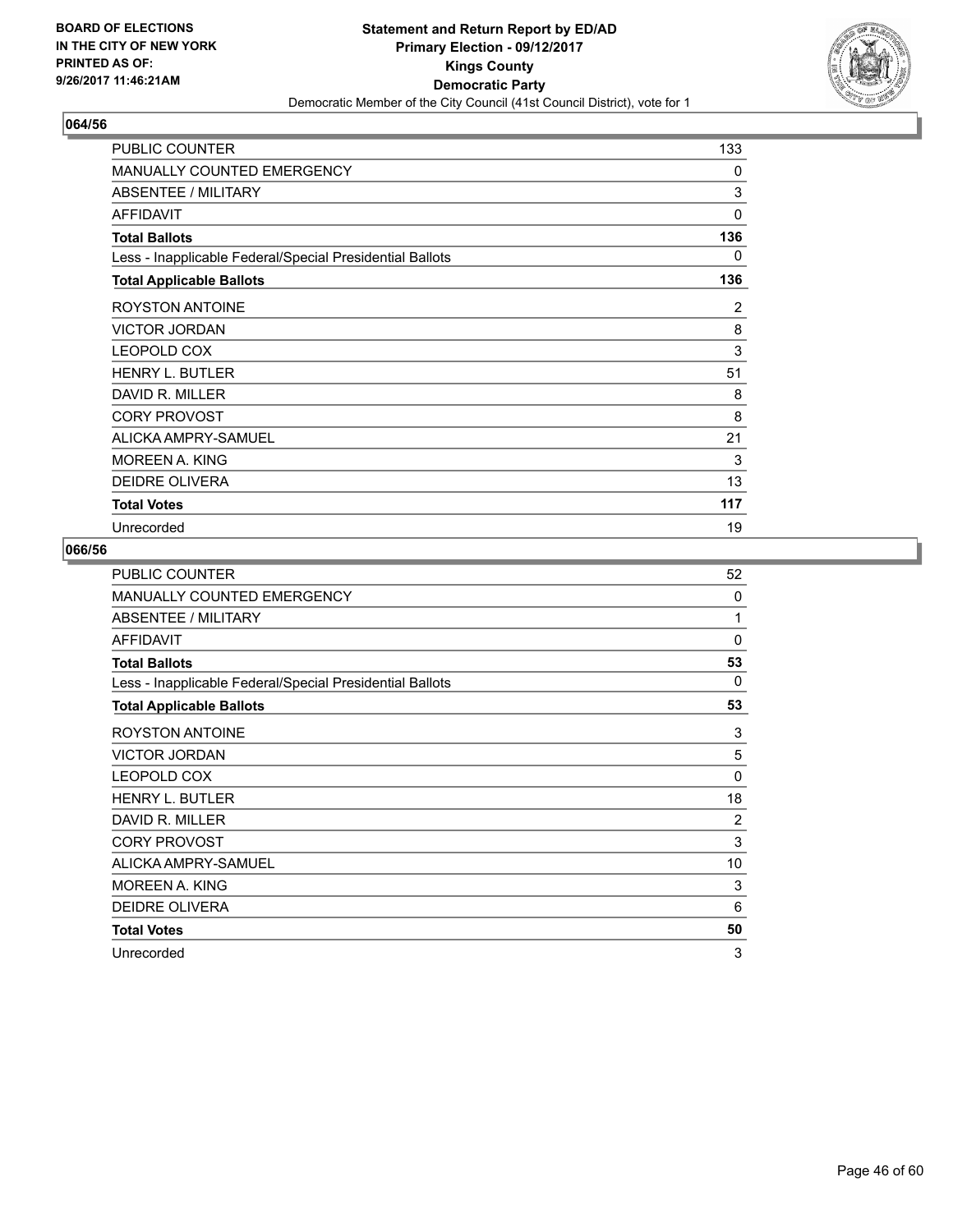

| <b>PUBLIC COUNTER</b>                                    | 98             |
|----------------------------------------------------------|----------------|
| <b>MANUALLY COUNTED EMERGENCY</b>                        | 0              |
| ABSENTEE / MILITARY                                      | 1              |
| <b>AFFIDAVIT</b>                                         | $\mathbf{0}$   |
| <b>Total Ballots</b>                                     | 99             |
| Less - Inapplicable Federal/Special Presidential Ballots | 0              |
| <b>Total Applicable Ballots</b>                          | 99             |
| <b>ROYSTON ANTOINE</b>                                   | 5              |
| <b>VICTOR JORDAN</b>                                     | 11             |
| <b>LEOPOLD COX</b>                                       | 3              |
| <b>HENRY L. BUTLER</b>                                   | 29             |
| DAVID R. MILLER                                          | 8              |
| <b>CORY PROVOST</b>                                      | 8              |
| ALICKA AMPRY-SAMUEL                                      | 20             |
| <b>MOREEN A. KING</b>                                    | 4              |
| <b>DEIDRE OLIVERA</b>                                    | $\overline{2}$ |
| <b>Total Votes</b>                                       | 90             |
| Unrecorded                                               | 9              |

| PUBLIC COUNTER                                           | 178            |
|----------------------------------------------------------|----------------|
| <b>MANUALLY COUNTED EMERGENCY</b>                        | $\Omega$       |
| ABSENTEE / MILITARY                                      | $\overline{2}$ |
| <b>AFFIDAVIT</b>                                         | 1              |
| <b>Total Ballots</b>                                     | 181            |
| Less - Inapplicable Federal/Special Presidential Ballots | 0              |
| <b>Total Applicable Ballots</b>                          | 181            |
| <b>ROYSTON ANTOINE</b>                                   | 1              |
| <b>VICTOR JORDAN</b>                                     | 1              |
| LEOPOLD COX                                              | $\Omega$       |
| <b>HENRY L. BUTLER</b>                                   | 93             |
| DAVID R. MILLER                                          | $\overline{2}$ |
| <b>CORY PROVOST</b>                                      | 3              |
| ALICKA AMPRY-SAMUEL                                      | 64             |
| <b>MOREEN A. KING</b>                                    | 2              |
| <b>DEIDRE OLIVERA</b>                                    | 9              |
| <b>Total Votes</b>                                       | 175            |
| Unrecorded                                               | 6              |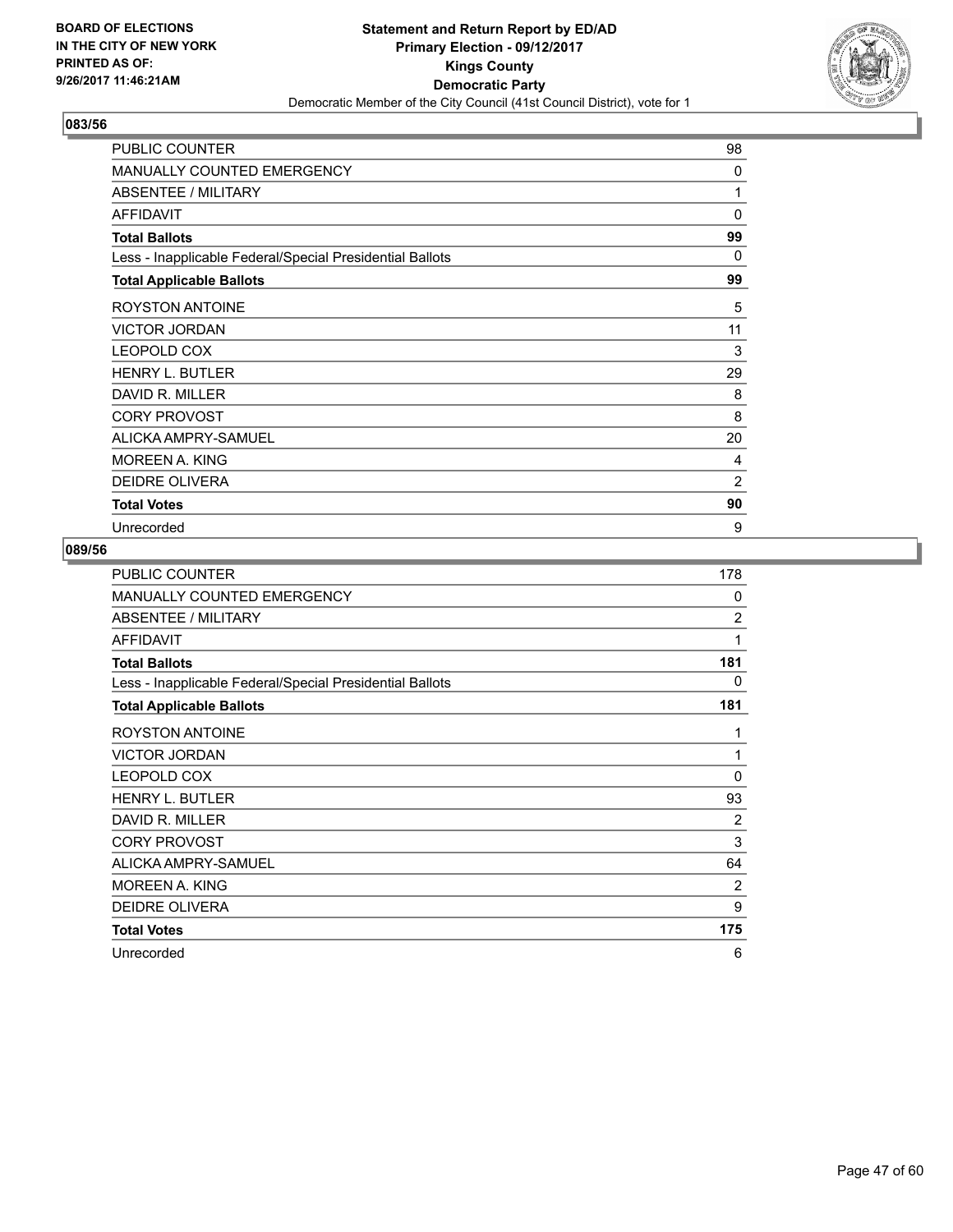

| PUBLIC COUNTER                                           | 137            |
|----------------------------------------------------------|----------------|
| MANUALLY COUNTED EMERGENCY                               | 0              |
| <b>ABSENTEE / MILITARY</b>                               | 1              |
| <b>AFFIDAVIT</b>                                         | $\overline{2}$ |
| <b>Total Ballots</b>                                     | 140            |
| Less - Inapplicable Federal/Special Presidential Ballots | 0              |
| <b>Total Applicable Ballots</b>                          | 140            |
| <b>ROYSTON ANTOINE</b>                                   | 10             |
| <b>VICTOR JORDAN</b>                                     | 7              |
| <b>LEOPOLD COX</b>                                       | 19             |
| <b>HENRY L. BUTLER</b>                                   | 20             |
| DAVID R. MILLER                                          | 2              |
| <b>CORY PROVOST</b>                                      | 30             |
| ALICKA AMPRY-SAMUEL                                      | 28             |
| MOREEN A. KING                                           | 13             |
| <b>DEIDRE OLIVERA</b>                                    | 6              |
| <b>Total Votes</b>                                       | 135            |
| Unrecorded                                               | 5              |

| PUBLIC COUNTER                                           | 152          |
|----------------------------------------------------------|--------------|
| <b>MANUALLY COUNTED EMERGENCY</b>                        | $\mathbf{0}$ |
| <b>ABSENTEE / MILITARY</b>                               | 5            |
| <b>AFFIDAVIT</b>                                         | $\mathbf{0}$ |
| <b>Total Ballots</b>                                     | 157          |
| Less - Inapplicable Federal/Special Presidential Ballots | 0            |
| <b>Total Applicable Ballots</b>                          | 157          |
| <b>ROYSTON ANTOINE</b>                                   | 1            |
| <b>VICTOR JORDAN</b>                                     | 8            |
| <b>LEOPOLD COX</b>                                       | 6            |
| <b>HENRY L. BUTLER</b>                                   | 19           |
| DAVID R. MILLER                                          | 3            |
| <b>CORY PROVOST</b>                                      | 28           |
| ALICKA AMPRY-SAMUEL                                      | 53           |
| <b>MOREEN A. KING</b>                                    | 25           |
| DEIDRE OLIVERA                                           | 6            |
| <b>Total Votes</b>                                       | 149          |
| Unrecorded                                               | 8            |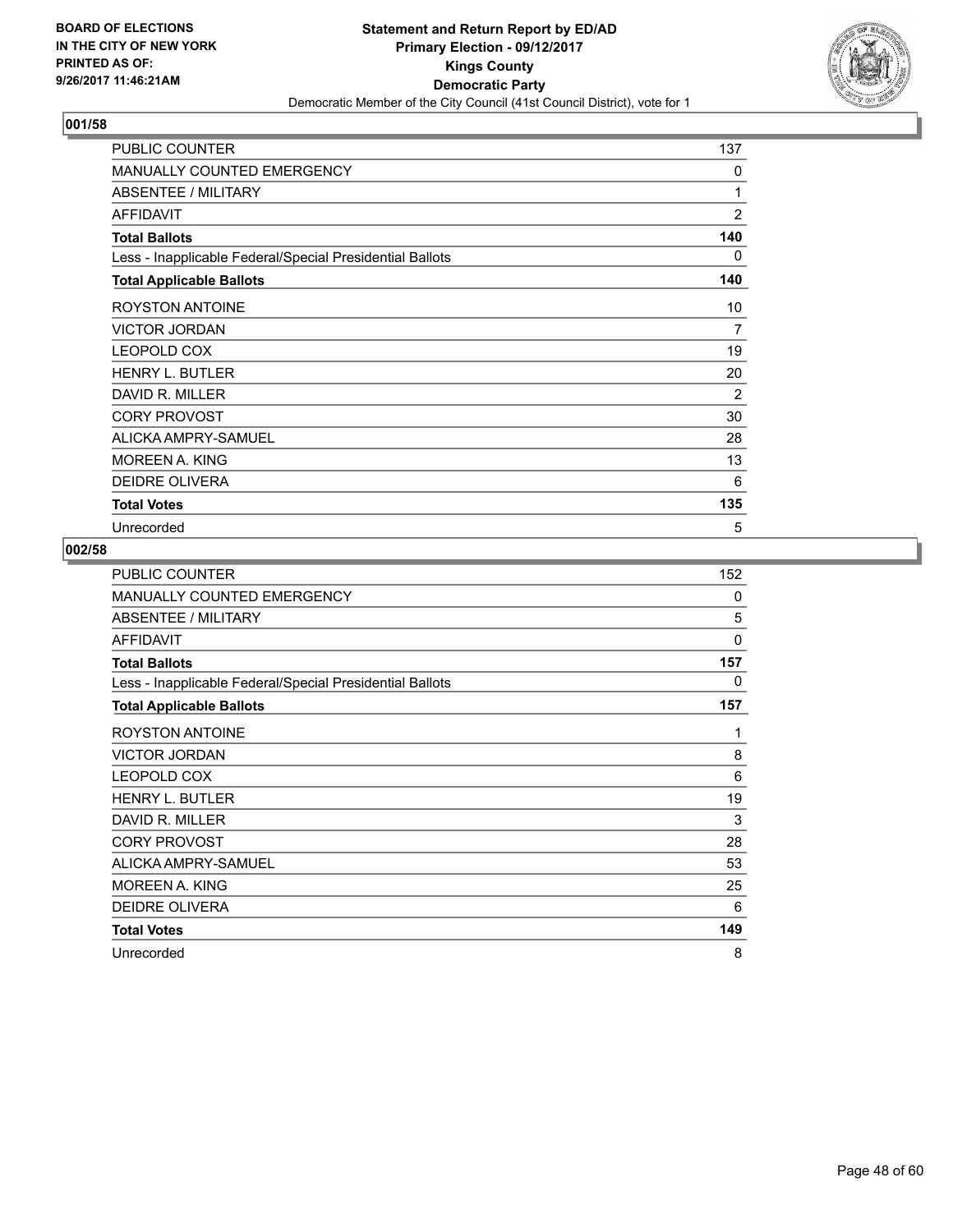

| PUBLIC COUNTER                                           | 105 |
|----------------------------------------------------------|-----|
| MANUALLY COUNTED EMERGENCY                               | 0   |
| <b>ABSENTEE / MILITARY</b>                               | 4   |
| <b>AFFIDAVIT</b>                                         | 0   |
| <b>Total Ballots</b>                                     | 109 |
| Less - Inapplicable Federal/Special Presidential Ballots | 0   |
| <b>Total Applicable Ballots</b>                          | 109 |
| <b>ROYSTON ANTOINE</b>                                   | 5   |
| <b>VICTOR JORDAN</b>                                     | 5   |
| <b>LEOPOLD COX</b>                                       | 7   |
| <b>HENRY L. BUTLER</b>                                   | 10  |
| DAVID R. MILLER                                          | 5   |
| <b>CORY PROVOST</b>                                      | 17  |
| ALICKA AMPRY-SAMUEL                                      | 29  |
| MOREEN A. KING                                           | 21  |
| <b>DEIDRE OLIVERA</b>                                    | 6   |
| <b>Total Votes</b>                                       | 105 |
| Unrecorded                                               | 4   |

| PUBLIC COUNTER                                           | 160          |
|----------------------------------------------------------|--------------|
| MANUALLY COUNTED EMERGENCY                               | $\mathbf{0}$ |
| ABSENTEE / MILITARY                                      | 6            |
| <b>AFFIDAVIT</b>                                         | 1            |
| <b>Total Ballots</b>                                     | 167          |
| Less - Inapplicable Federal/Special Presidential Ballots | 0            |
| <b>Total Applicable Ballots</b>                          | 167          |
| ROYSTON ANTOINE                                          | 3            |
| <b>VICTOR JORDAN</b>                                     | 8            |
| <b>LEOPOLD COX</b>                                       | 16           |
| <b>HENRY L. BUTLER</b>                                   | 27           |
| DAVID R. MILLER                                          | 8            |
| <b>CORY PROVOST</b>                                      | 34           |
| ALICKA AMPRY-SAMUEL                                      | 39           |
| MOREEN A. KING                                           | 26           |
| DEIDRE OLIVERA                                           | 5            |
| <b>Total Votes</b>                                       | 166          |
| Unrecorded                                               | 1            |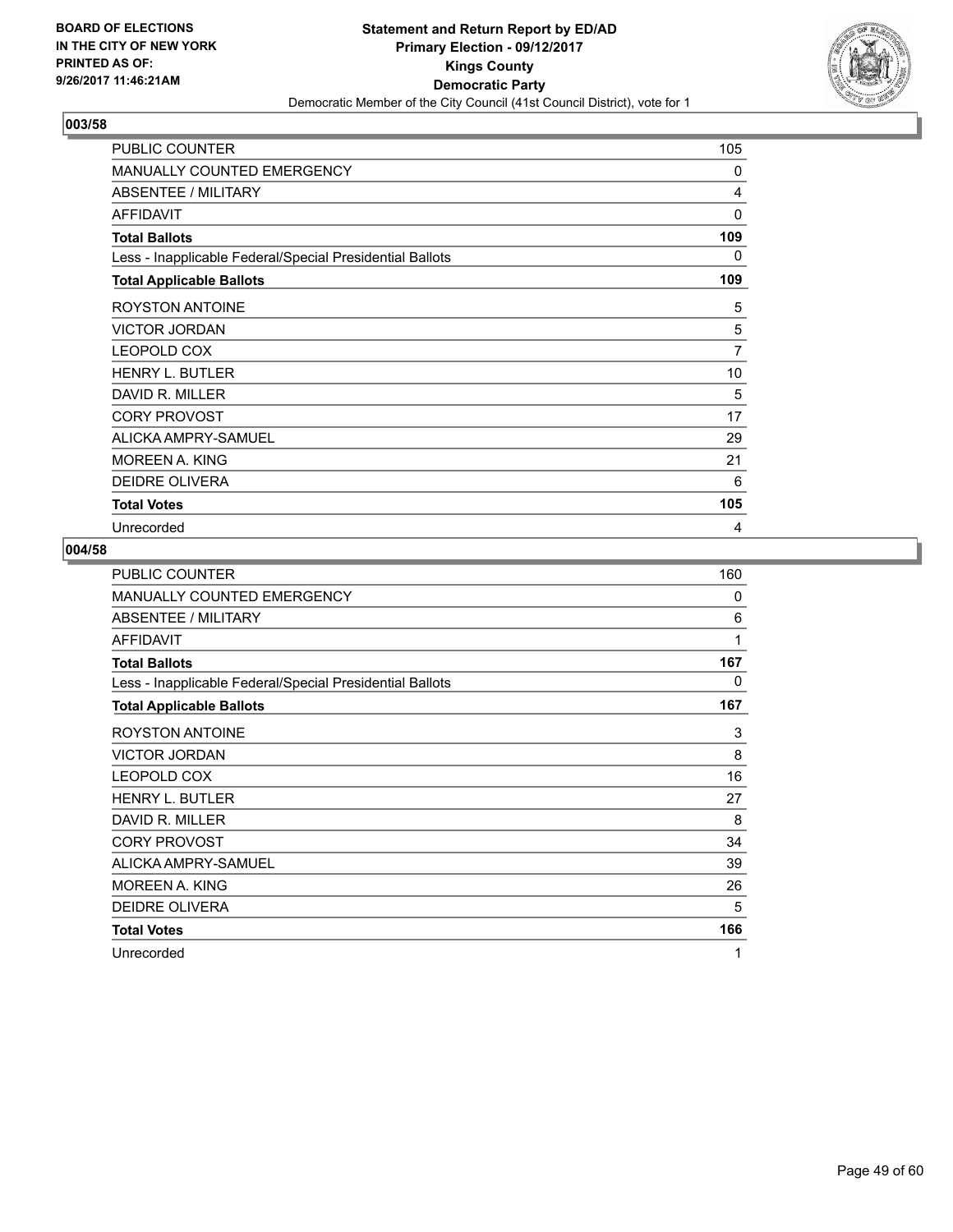

| PUBLIC COUNTER                                           | 172 |
|----------------------------------------------------------|-----|
| <b>MANUALLY COUNTED EMERGENCY</b>                        | 0   |
| <b>ABSENTEE / MILITARY</b>                               | 1   |
| <b>AFFIDAVIT</b>                                         | 0   |
| <b>Total Ballots</b>                                     | 173 |
| Less - Inapplicable Federal/Special Presidential Ballots | 0   |
| <b>Total Applicable Ballots</b>                          | 173 |
| <b>ROYSTON ANTOINE</b>                                   | 2   |
| <b>VICTOR JORDAN</b>                                     | 4   |
| <b>LEOPOLD COX</b>                                       | 12  |
| <b>HENRY L. BUTLER</b>                                   | 21  |
| DAVID R. MILLER                                          | 6   |
| <b>CORY PROVOST</b>                                      | 31  |
| ALICKA AMPRY-SAMUEL                                      | 47  |
| MOREEN A. KING                                           | 30  |
| <b>DEIDRE OLIVERA</b>                                    | 11  |
| <b>Total Votes</b>                                       | 164 |
| Unrecorded                                               | 9   |

| PUBLIC COUNTER                                           | 110            |
|----------------------------------------------------------|----------------|
| MANUALLY COUNTED EMERGENCY                               | 0              |
| <b>ABSENTEE / MILITARY</b>                               | $\overline{2}$ |
| <b>AFFIDAVIT</b>                                         | 1              |
| <b>Total Ballots</b>                                     | 113            |
| Less - Inapplicable Federal/Special Presidential Ballots | 0              |
| <b>Total Applicable Ballots</b>                          | 113            |
| <b>ROYSTON ANTOINE</b>                                   | 4              |
| <b>VICTOR JORDAN</b>                                     | 5              |
| LEOPOLD COX                                              | 3              |
| <b>HENRY L. BUTLER</b>                                   | 10             |
| DAVID R. MILLER                                          | 3              |
| <b>CORY PROVOST</b>                                      | 10             |
| ALICKA AMPRY-SAMUEL                                      | 21             |
| <b>MOREEN A. KING</b>                                    | 51             |
| <b>DEIDRE OLIVERA</b>                                    | $\overline{2}$ |
| <b>Total Votes</b>                                       | 109            |
| Unrecorded                                               | 4              |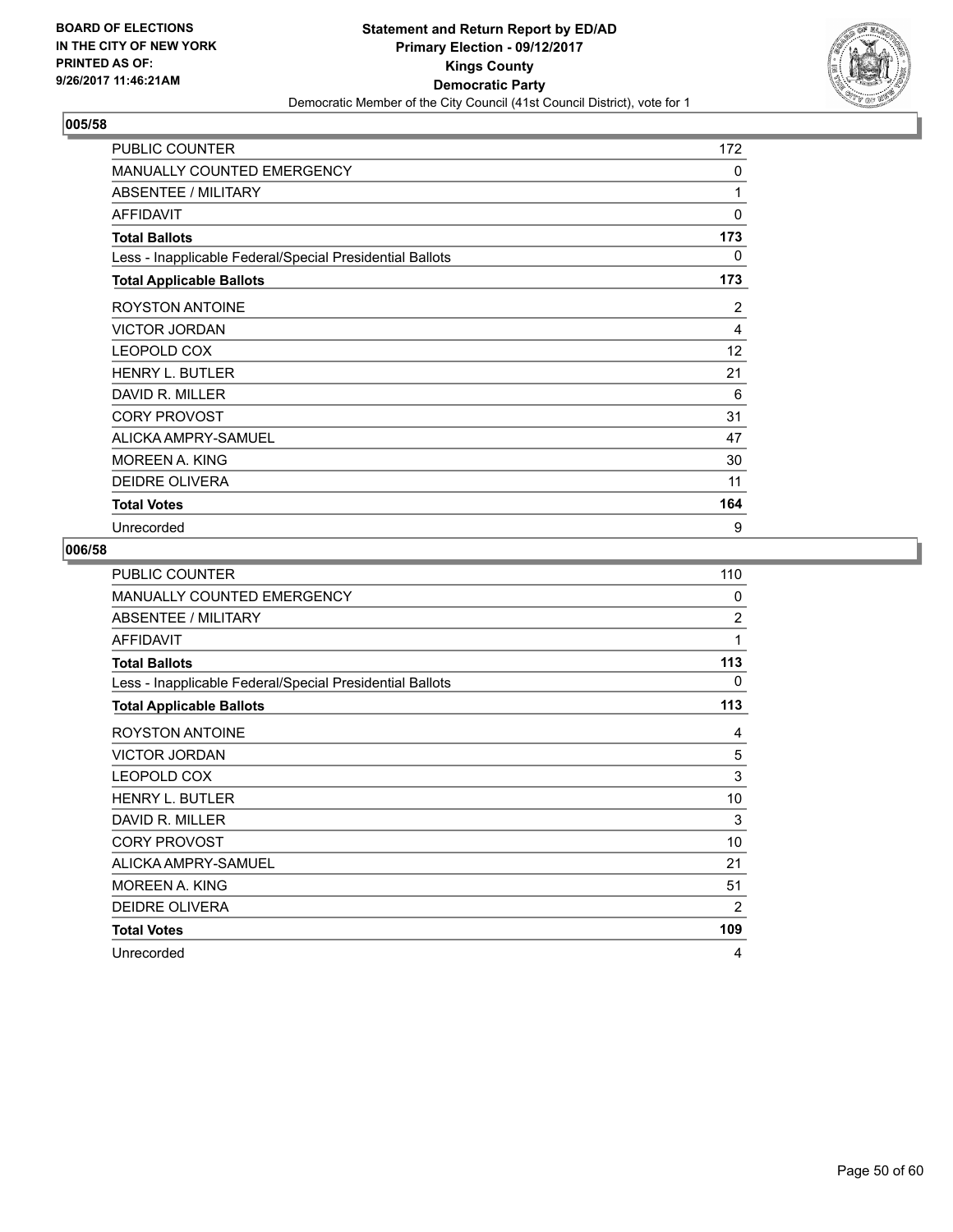

| PUBLIC COUNTER                                           | 136 |
|----------------------------------------------------------|-----|
| MANUALLY COUNTED EMERGENCY                               | 0   |
| <b>ABSENTEE / MILITARY</b>                               | 3   |
| <b>AFFIDAVIT</b>                                         | 1   |
| <b>Total Ballots</b>                                     | 140 |
| Less - Inapplicable Federal/Special Presidential Ballots | 0   |
| <b>Total Applicable Ballots</b>                          | 140 |
| <b>ROYSTON ANTOINE</b>                                   | 10  |
| <b>VICTOR JORDAN</b>                                     | 8   |
| <b>LEOPOLD COX</b>                                       | 2   |
| <b>HENRY L. BUTLER</b>                                   | 18  |
| DAVID R. MILLER                                          | 2   |
| <b>CORY PROVOST</b>                                      | 21  |
| ALICKA AMPRY-SAMUEL                                      | 30  |
| MOREEN A. KING                                           | 38  |
| <b>DEIDRE OLIVERA</b>                                    | 7   |
| <b>Total Votes</b>                                       | 136 |
| Unrecorded                                               | 4   |

| PUBLIC COUNTER                                           | 133      |
|----------------------------------------------------------|----------|
| <b>MANUALLY COUNTED EMERGENCY</b>                        | $\Omega$ |
| ABSENTEE / MILITARY                                      | 1        |
| <b>AFFIDAVIT</b>                                         | 1        |
| <b>Total Ballots</b>                                     | 135      |
| Less - Inapplicable Federal/Special Presidential Ballots | 0        |
| <b>Total Applicable Ballots</b>                          | 135      |
| <b>ROYSTON ANTOINE</b>                                   | 5        |
| <b>VICTOR JORDAN</b>                                     | 12       |
| <b>LEOPOLD COX</b>                                       | 2        |
| <b>HENRY L. BUTLER</b>                                   | 23       |
| DAVID R. MILLER                                          | 1        |
| <b>CORY PROVOST</b>                                      | 44       |
| ALICKA AMPRY-SAMUEL                                      | 26       |
| <b>MOREEN A. KING</b>                                    | 8        |
| DEIDRE OLIVERA                                           | 8        |
| <b>Total Votes</b>                                       | 129      |
| Unrecorded                                               | 6        |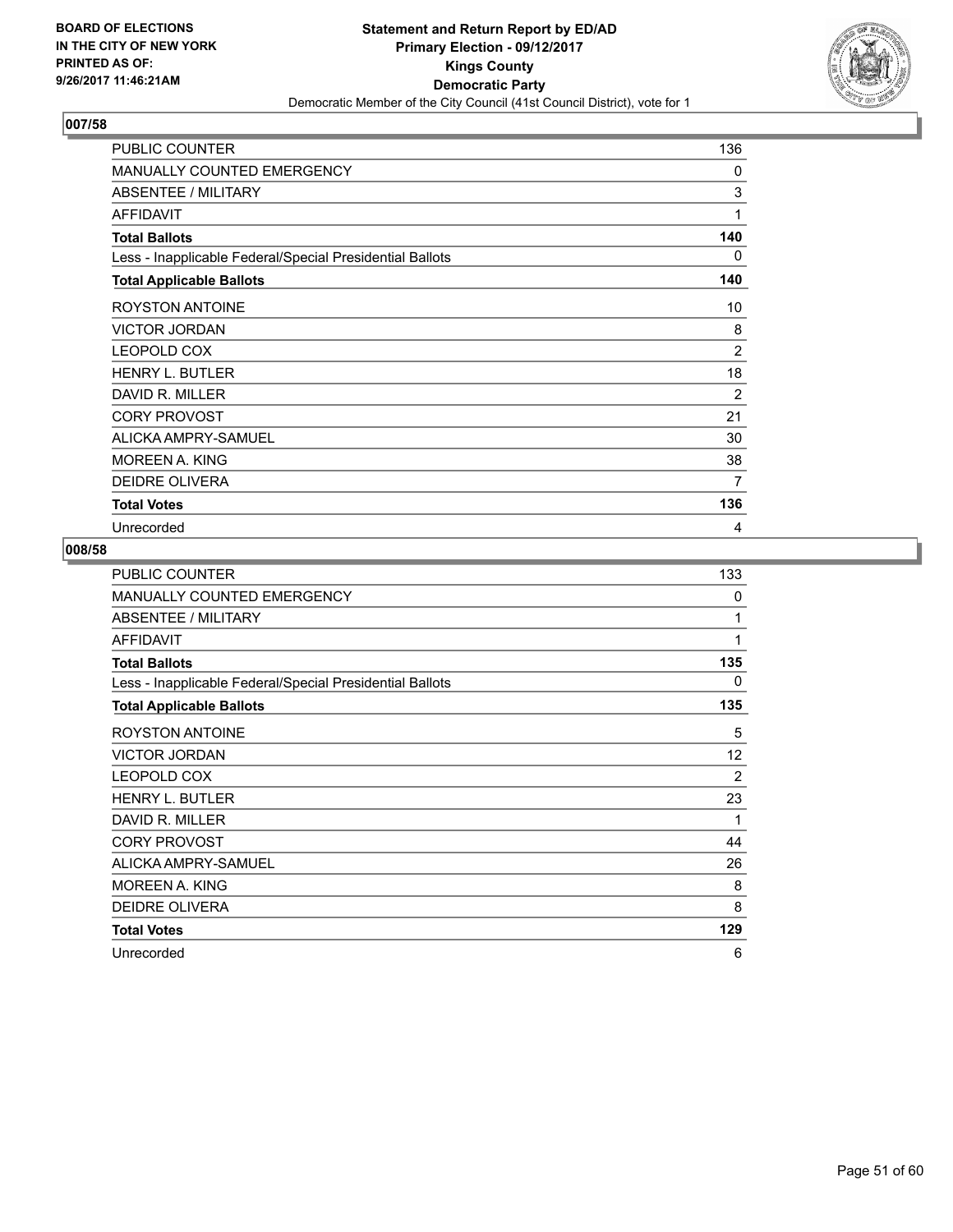

| PUBLIC COUNTER                                           | 95             |
|----------------------------------------------------------|----------------|
| <b>MANUALLY COUNTED EMERGENCY</b>                        | $\mathbf{0}$   |
| <b>ABSENTEE / MILITARY</b>                               | 5              |
| <b>AFFIDAVIT</b>                                         | 0              |
| <b>Total Ballots</b>                                     | 100            |
| Less - Inapplicable Federal/Special Presidential Ballots | 0              |
| <b>Total Applicable Ballots</b>                          | 100            |
| <b>ROYSTON ANTOINE</b>                                   | 6              |
| <b>VICTOR JORDAN</b>                                     | 4              |
| <b>LEOPOLD COX</b>                                       | 10             |
| <b>HENRY L. BUTLER</b>                                   | 16             |
| DAVID R. MILLER                                          | 4              |
| <b>CORY PROVOST</b>                                      | 19             |
| ALICKA AMPRY-SAMUEL                                      | 27             |
| MOREEN A. KING                                           | 4              |
| <b>DEIDRE OLIVERA</b>                                    | $\overline{2}$ |
| <b>Total Votes</b>                                       | 92             |
| Unrecorded                                               | 8              |

| PUBLIC COUNTER                                           | 97             |
|----------------------------------------------------------|----------------|
| MANUALLY COUNTED EMERGENCY                               | $\Omega$       |
| ABSENTEE / MILITARY                                      | $\overline{2}$ |
| <b>AFFIDAVIT</b>                                         | $\Omega$       |
| <b>Total Ballots</b>                                     | 99             |
| Less - Inapplicable Federal/Special Presidential Ballots | 0              |
| <b>Total Applicable Ballots</b>                          | 99             |
| <b>ROYSTON ANTOINE</b>                                   | 5              |
| <b>VICTOR JORDAN</b>                                     | $\overline{2}$ |
| LEOPOLD COX                                              | 5              |
| <b>HENRY L. BUTLER</b>                                   | 13             |
| DAVID R. MILLER                                          | 3              |
| <b>CORY PROVOST</b>                                      | 40             |
| ALICKA AMPRY-SAMUEL                                      | 19             |
| <b>MOREEN A. KING</b>                                    | 4              |
| DEIDRE OLIVERA                                           | 5              |
| <b>Total Votes</b>                                       | 96             |
| Unrecorded                                               | 3              |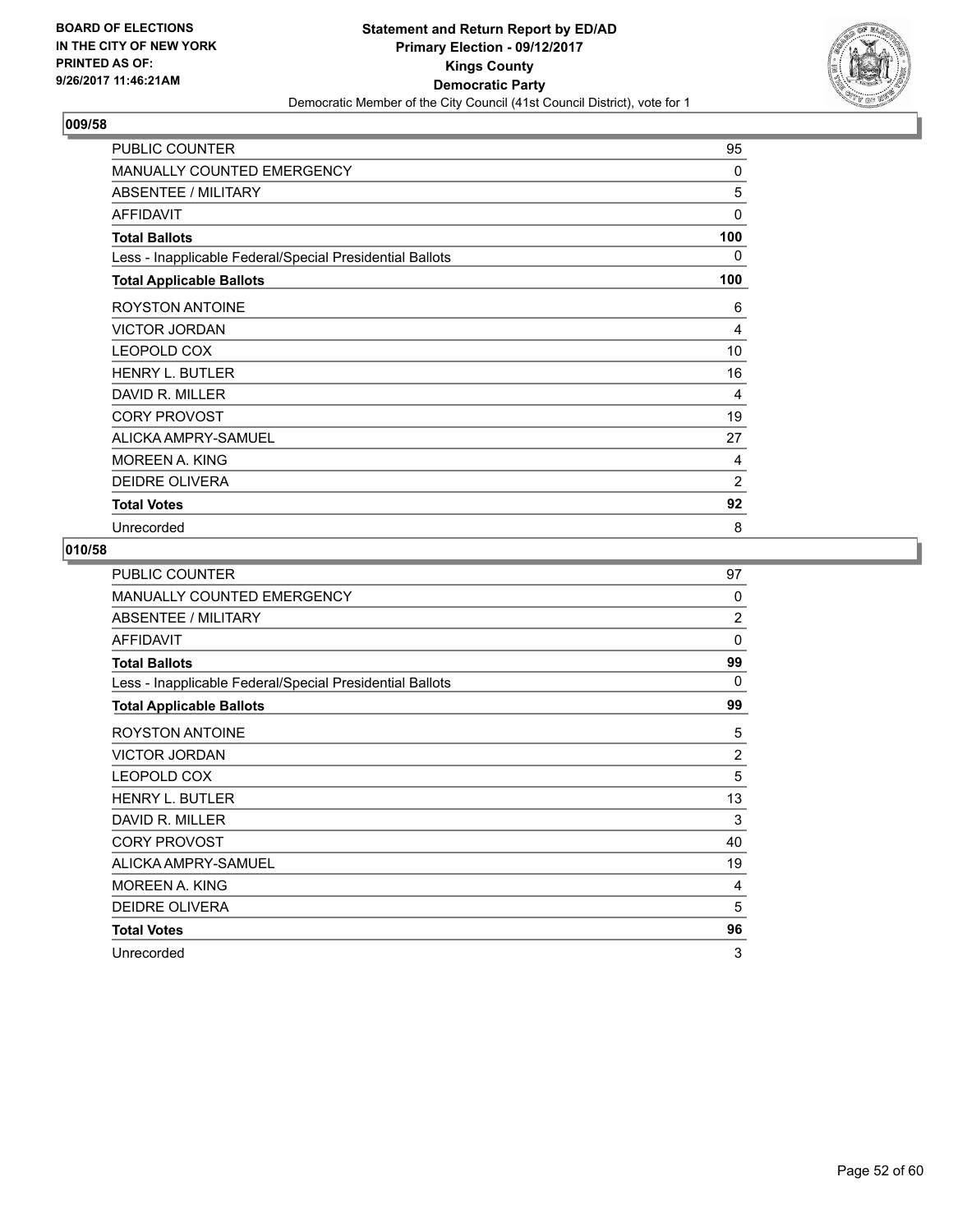

| PUBLIC COUNTER                                           | 104 |
|----------------------------------------------------------|-----|
| <b>MANUALLY COUNTED EMERGENCY</b>                        | 0   |
| ABSENTEE / MILITARY                                      | 0   |
| <b>AFFIDAVIT</b>                                         | 3   |
| <b>Total Ballots</b>                                     | 107 |
| Less - Inapplicable Federal/Special Presidential Ballots | 0   |
| <b>Total Applicable Ballots</b>                          | 107 |
| <b>ROYSTON ANTOINE</b>                                   | 14  |
| <b>VICTOR JORDAN</b>                                     | 2   |
| <b>LEOPOLD COX</b>                                       | 5   |
| <b>HENRY L. BUTLER</b>                                   | 17  |
| DAVID R. MILLER                                          | 3   |
| <b>CORY PROVOST</b>                                      | 24  |
| ALICKA AMPRY-SAMUEL                                      | 24  |
| <b>MOREEN A. KING</b>                                    | 7   |
| <b>DEIDRE OLIVERA</b>                                    | 1   |
| MAIRELLI HURMEKA (WRITE-IN)                              | 1   |
| <b>Total Votes</b>                                       | 98  |
| Unrecorded                                               | 9   |

| PUBLIC COUNTER                                           | 146            |
|----------------------------------------------------------|----------------|
| MANUALLY COUNTED EMERGENCY                               | $\Omega$       |
| <b>ABSENTEE / MILITARY</b>                               | 4              |
| <b>AFFIDAVIT</b>                                         | $\Omega$       |
| <b>Total Ballots</b>                                     | 150            |
| Less - Inapplicable Federal/Special Presidential Ballots | 0              |
| <b>Total Applicable Ballots</b>                          | 150            |
| <b>ROYSTON ANTOINE</b>                                   | 0              |
| <b>VICTOR JORDAN</b>                                     | $\overline{2}$ |
| <b>LEOPOLD COX</b>                                       | 13             |
| <b>HENRY L. BUTLER</b>                                   | 16             |
| DAVID R. MILLER                                          | 6              |
| <b>CORY PROVOST</b>                                      | 37             |
| ALICKA AMPRY-SAMUEL                                      | 45             |
| <b>MOREEN A. KING</b>                                    | 23             |
| <b>DEIDRE OLIVERA</b>                                    | 5              |
| <b>Total Votes</b>                                       | 147            |
| Unrecorded                                               | 3              |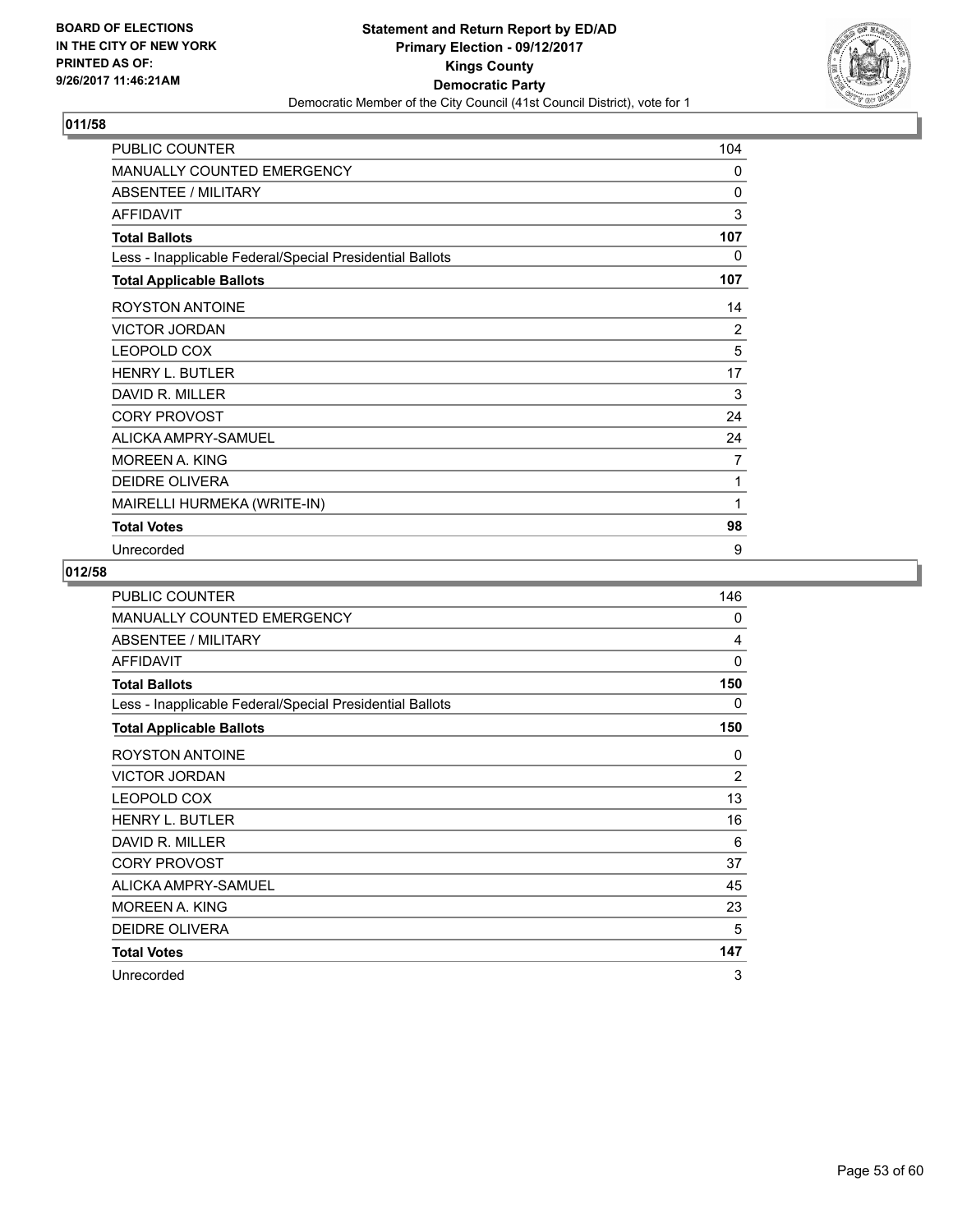

| <b>PUBLIC COUNTER</b>                                    | 118 |
|----------------------------------------------------------|-----|
| <b>MANUALLY COUNTED EMERGENCY</b>                        | 0   |
| ABSENTEE / MILITARY                                      | 4   |
| <b>AFFIDAVIT</b>                                         | 1   |
| <b>Total Ballots</b>                                     | 123 |
| Less - Inapplicable Federal/Special Presidential Ballots | 0   |
| <b>Total Applicable Ballots</b>                          | 123 |
| <b>ROYSTON ANTOINE</b>                                   | 3   |
| <b>VICTOR JORDAN</b>                                     | 7   |
| <b>LEOPOLD COX</b>                                       | 3   |
| <b>HENRY L. BUTLER</b>                                   | 19  |
| DAVID R. MILLER                                          | 4   |
| <b>CORY PROVOST</b>                                      | 30  |
| ALICKA AMPRY-SAMUEL                                      | 34  |
| MOREEN A. KING                                           | 13  |
| <b>DEIDRE OLIVERA</b>                                    | 6   |
| <b>Total Votes</b>                                       | 119 |
| Unrecorded                                               | 4   |

| PUBLIC COUNTER                                           | 108            |
|----------------------------------------------------------|----------------|
| MANUALLY COUNTED EMERGENCY                               | 0              |
| ABSENTEE / MILITARY                                      | $\overline{2}$ |
| <b>AFFIDAVIT</b>                                         | 1              |
| <b>Total Ballots</b>                                     | 111            |
| Less - Inapplicable Federal/Special Presidential Ballots | 0              |
| <b>Total Applicable Ballots</b>                          | 111            |
| <b>ROYSTON ANTOINE</b>                                   | 4              |
| <b>VICTOR JORDAN</b>                                     | 9              |
| LEOPOLD COX                                              | 5              |
| <b>HENRY L. BUTLER</b>                                   | 23             |
| DAVID R. MILLER                                          | 3              |
| <b>CORY PROVOST</b>                                      | 17             |
| ALICKA AMPRY-SAMUEL                                      | 26             |
| <b>MOREEN A. KING</b>                                    | 9              |
| <b>DEIDRE OLIVERA</b>                                    | 5              |
| MATHIEU EUGENE (WRITE-IN)                                | 1              |
| <b>Total Votes</b>                                       | 102            |
| Unrecorded                                               | 9              |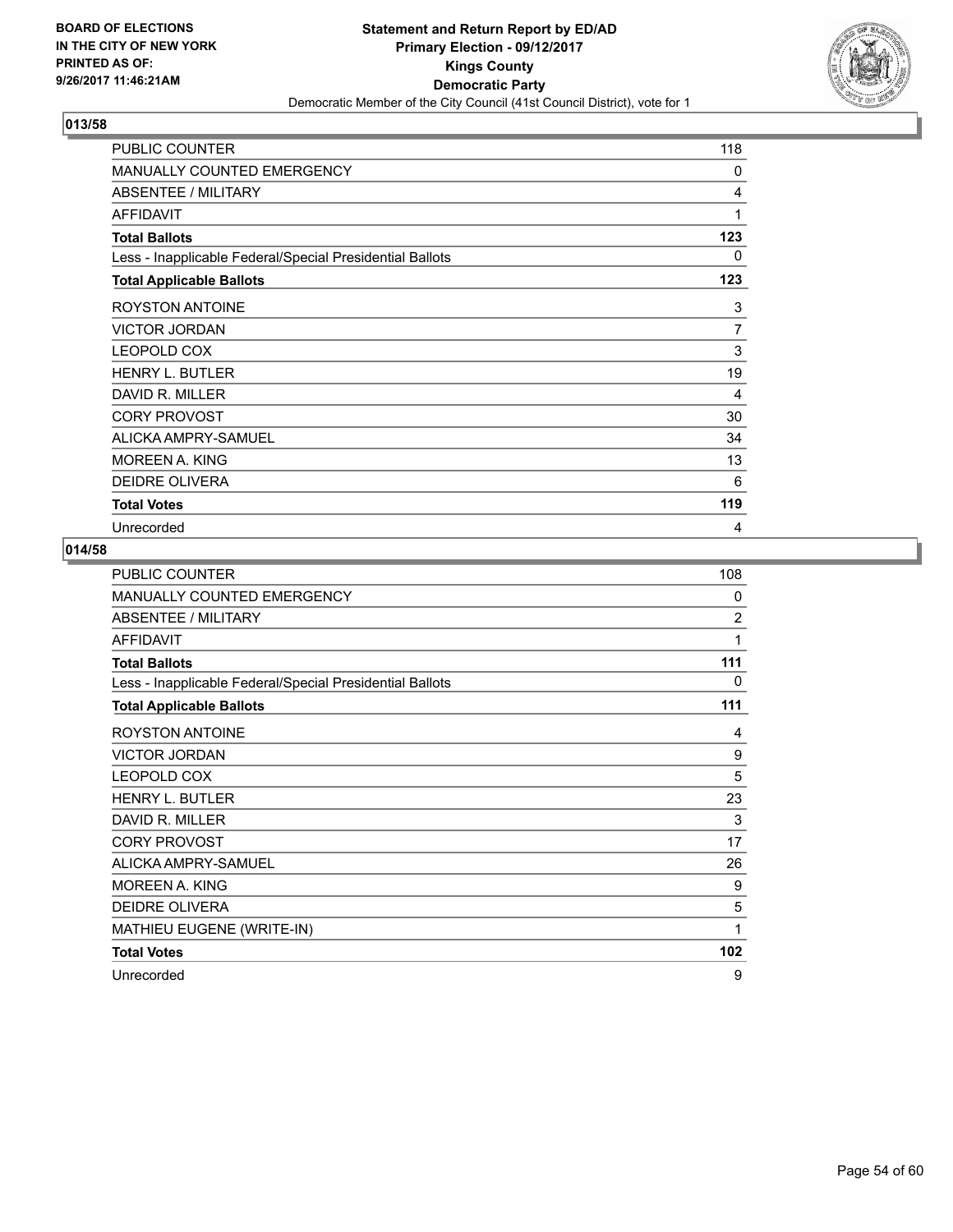

| <b>PUBLIC COUNTER</b>                                    | 102      |
|----------------------------------------------------------|----------|
| <b>MANUALLY COUNTED EMERGENCY</b>                        | 0        |
| ABSENTEE / MILITARY                                      | 1        |
| <b>AFFIDAVIT</b>                                         | $\Omega$ |
| <b>Total Ballots</b>                                     | 103      |
| Less - Inapplicable Federal/Special Presidential Ballots | 0        |
| <b>Total Applicable Ballots</b>                          | 103      |
| <b>ROYSTON ANTOINE</b>                                   | 4        |
| <b>VICTOR JORDAN</b>                                     | 11       |
| <b>LEOPOLD COX</b>                                       | 2        |
| <b>HENRY L. BUTLER</b>                                   | 10       |
| DAVID R. MILLER                                          | 5        |
| <b>CORY PROVOST</b>                                      | 19       |
| ALICKA AMPRY-SAMUEL                                      | 26       |
| <b>MOREEN A. KING</b>                                    | 13       |
| <b>DEIDRE OLIVERA</b>                                    | 9        |
| <b>Total Votes</b>                                       | 99       |
| Unrecorded                                               | 4        |

| PUBLIC COUNTER                                           | 95             |
|----------------------------------------------------------|----------------|
| MANUALLY COUNTED EMERGENCY                               | $\Omega$       |
| ABSENTEE / MILITARY                                      | $\overline{2}$ |
| <b>AFFIDAVIT</b>                                         | $\Omega$       |
| <b>Total Ballots</b>                                     | 97             |
| Less - Inapplicable Federal/Special Presidential Ballots | $\Omega$       |
| <b>Total Applicable Ballots</b>                          | 97             |
| ROYSTON ANTOINE                                          | 4              |
| <b>VICTOR JORDAN</b>                                     | 9              |
| LEOPOLD COX                                              | $\overline{2}$ |
| <b>HENRY L. BUTLER</b>                                   | 10             |
| DAVID R. MILLER                                          | 4              |
| <b>CORY PROVOST</b>                                      | 24             |
| ALICKA AMPRY-SAMUEL                                      | 23             |
| <b>MOREEN A. KING</b>                                    | 9              |
| <b>DEIDRE OLIVERA</b>                                    | 8              |
| <b>Total Votes</b>                                       | 93             |
| Unrecorded                                               | 4              |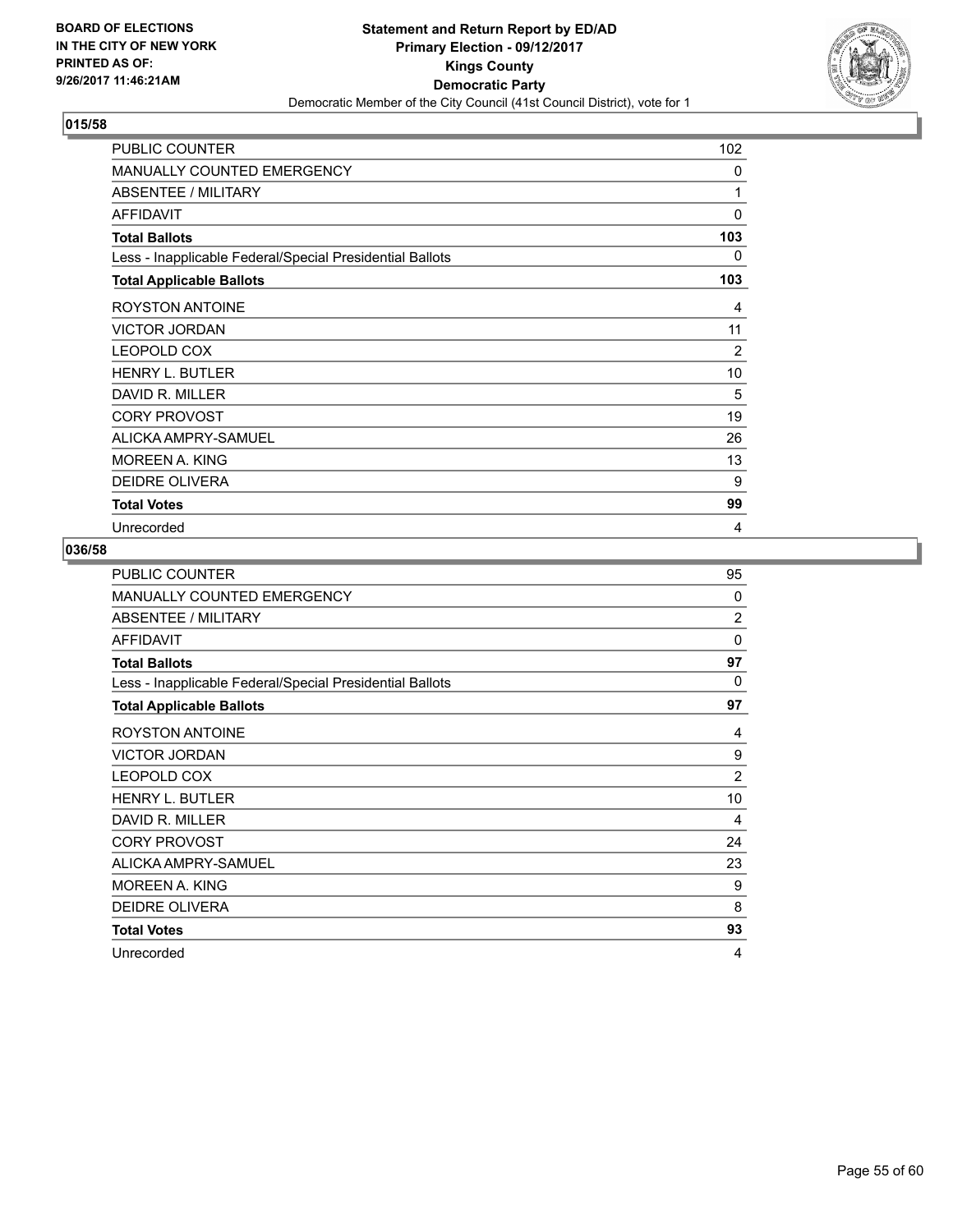

| <b>PUBLIC COUNTER</b>                                    | 87          |
|----------------------------------------------------------|-------------|
| <b>MANUALLY COUNTED EMERGENCY</b>                        | $\Omega$    |
| <b>ABSENTEE / MILITARY</b>                               | 3           |
| <b>AFFIDAVIT</b>                                         | $\mathbf 0$ |
| <b>Total Ballots</b>                                     | 90          |
| Less - Inapplicable Federal/Special Presidential Ballots | 0           |
| <b>Total Applicable Ballots</b>                          | 90          |
| <b>ROYSTON ANTOINE</b>                                   | 3           |
| <b>VICTOR JORDAN</b>                                     | 5           |
| <b>LEOPOLD COX</b>                                       | 6           |
| <b>HENRY L. BUTLER</b>                                   | 13          |
| DAVID R. MILLER                                          | 4           |
| <b>CORY PROVOST</b>                                      | 18          |
| ALICKA AMPRY-SAMUEL                                      | 23          |
| MOREEN A. KING                                           | 9           |
| <b>DEIDRE OLIVERA</b>                                    | 1           |
| <b>Total Votes</b>                                       | 82          |
| Unrecorded                                               | 8           |

| PUBLIC COUNTER                                           | 107          |
|----------------------------------------------------------|--------------|
| <b>MANUALLY COUNTED EMERGENCY</b>                        | $\mathbf{0}$ |
| <b>ABSENTEE / MILITARY</b>                               | 1            |
| <b>AFFIDAVIT</b>                                         | 1            |
| <b>Total Ballots</b>                                     | 109          |
| Less - Inapplicable Federal/Special Presidential Ballots | 0            |
| <b>Total Applicable Ballots</b>                          | 109          |
| <b>ROYSTON ANTOINE</b>                                   | 3            |
| <b>VICTOR JORDAN</b>                                     | 6            |
| <b>LEOPOLD COX</b>                                       | 11           |
| <b>HENRY L. BUTLER</b>                                   | 19           |
| DAVID R. MILLER                                          | 4            |
| <b>CORY PROVOST</b>                                      | 29           |
| ALICKA AMPRY-SAMUEL                                      | 24           |
| <b>MOREEN A. KING</b>                                    | 7            |
| DEIDRE OLIVERA                                           | 3            |
| <b>Total Votes</b>                                       | 106          |
| Unrecorded                                               | 3            |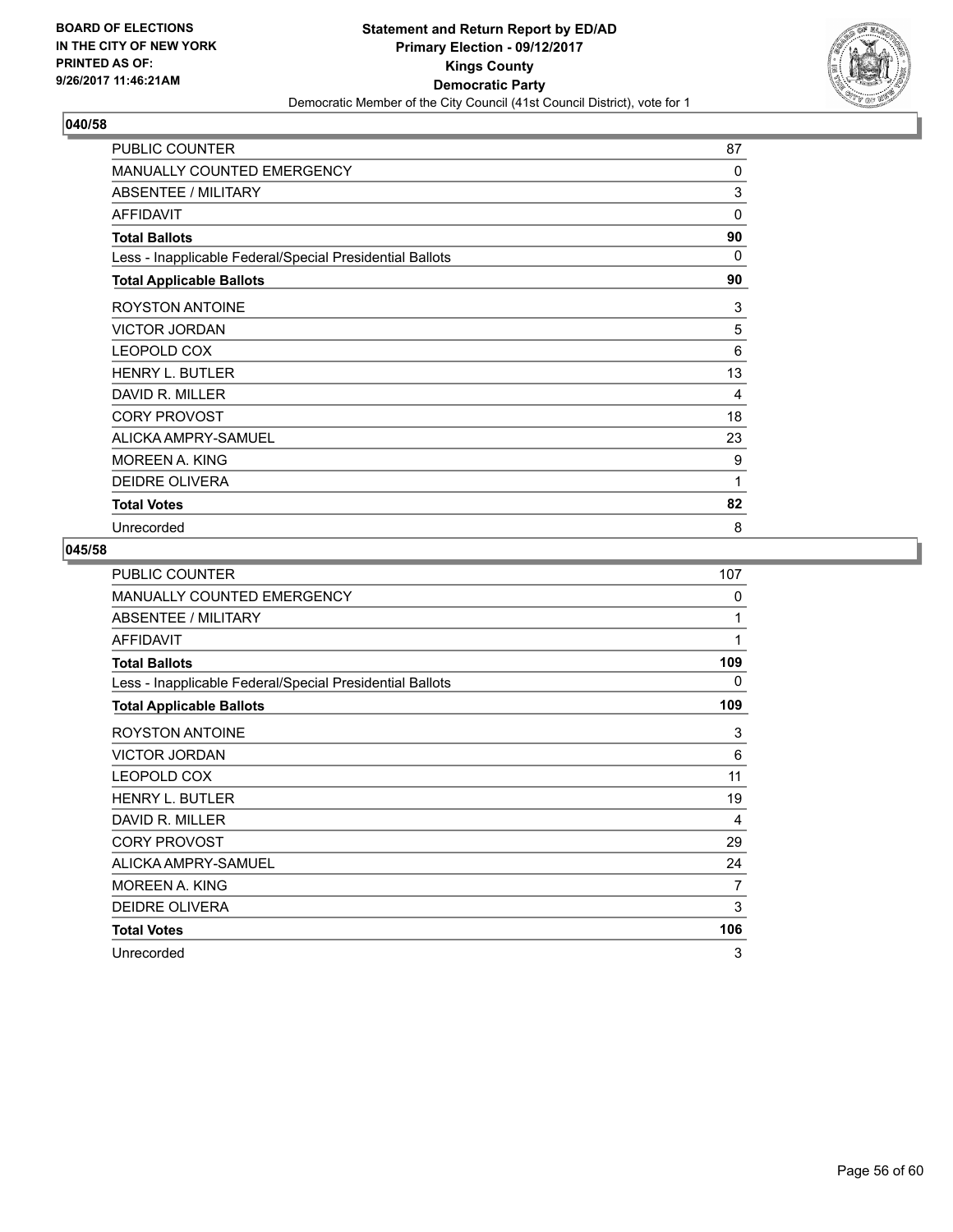

| PUBLIC COUNTER                                           | 130            |
|----------------------------------------------------------|----------------|
| MANUALLY COUNTED EMERGENCY                               | 0              |
| <b>ABSENTEE / MILITARY</b>                               | $\overline{2}$ |
| <b>AFFIDAVIT</b>                                         | 0              |
| <b>Total Ballots</b>                                     | 132            |
| Less - Inapplicable Federal/Special Presidential Ballots | 0              |
| <b>Total Applicable Ballots</b>                          | 132            |
| <b>ROYSTON ANTOINE</b>                                   | 6              |
| <b>VICTOR JORDAN</b>                                     | 9              |
| <b>LEOPOLD COX</b>                                       | 5              |
| <b>HENRY L. BUTLER</b>                                   | 19             |
| DAVID R. MILLER                                          | 2              |
| <b>CORY PROVOST</b>                                      | 41             |
| ALICKA AMPRY-SAMUEL                                      | 39             |
| MOREEN A. KING                                           | 6              |
| <b>DEIDRE OLIVERA</b>                                    | 4              |
| <b>Total Votes</b>                                       | 131            |
| Unrecorded                                               | 1              |

| <b>PUBLIC COUNTER</b>                                    | 120          |
|----------------------------------------------------------|--------------|
| <b>MANUALLY COUNTED EMERGENCY</b>                        | $\Omega$     |
| <b>ABSENTEE / MILITARY</b>                               | 3            |
| <b>AFFIDAVIT</b>                                         | $\mathbf{0}$ |
| <b>Total Ballots</b>                                     | 123          |
| Less - Inapplicable Federal/Special Presidential Ballots | 0            |
| <b>Total Applicable Ballots</b>                          | 123          |
| <b>ROYSTON ANTOINE</b>                                   | 8            |
| <b>VICTOR JORDAN</b>                                     | 4            |
| LEOPOLD COX                                              | 11           |
| <b>HENRY L. BUTLER</b>                                   | 21           |
| DAVID R. MILLER                                          | 4            |
| <b>CORY PROVOST</b>                                      | 35           |
| ALICKA AMPRY-SAMUEL                                      | 23           |
| <b>MOREEN A. KING</b>                                    | 8            |
| <b>DEIDRE OLIVERA</b>                                    | 4            |
| <b>Total Votes</b>                                       | 118          |
| Unrecorded                                               | 5            |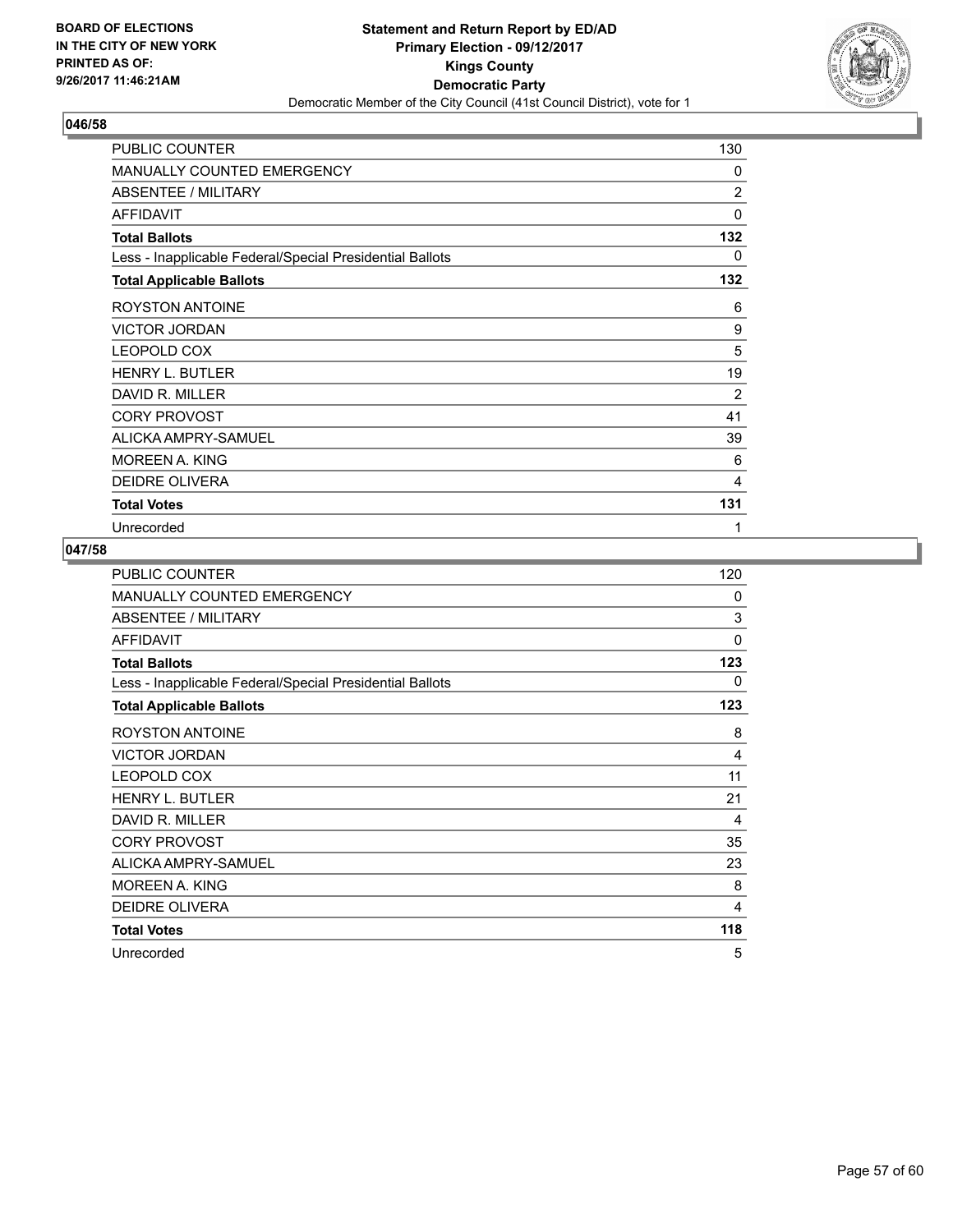

| PUBLIC COUNTER                                           | 122 |
|----------------------------------------------------------|-----|
| MANUALLY COUNTED EMERGENCY                               | 0   |
| <b>ABSENTEE / MILITARY</b>                               | 3   |
| <b>AFFIDAVIT</b>                                         | 0   |
| <b>Total Ballots</b>                                     | 125 |
| Less - Inapplicable Federal/Special Presidential Ballots | 0   |
| <b>Total Applicable Ballots</b>                          | 125 |
| <b>ROYSTON ANTOINE</b>                                   | 8   |
| <b>VICTOR JORDAN</b>                                     | 4   |
| <b>LEOPOLD COX</b>                                       | 9   |
| <b>HENRY L. BUTLER</b>                                   | 21  |
| DAVID R. MILLER                                          | 8   |
| <b>CORY PROVOST</b>                                      | 30  |
| ALICKA AMPRY-SAMUEL                                      | 23  |
| MOREEN A. KING                                           | 11  |
| <b>DEIDRE OLIVERA</b>                                    | 4   |
| <b>Total Votes</b>                                       | 118 |
| Unrecorded                                               | 7   |

| PUBLIC COUNTER                                           | 179          |
|----------------------------------------------------------|--------------|
| <b>MANUALLY COUNTED EMERGENCY</b>                        | $\mathbf{0}$ |
| <b>ABSENTEE / MILITARY</b>                               | $\mathbf{0}$ |
| <b>AFFIDAVIT</b>                                         | 1            |
| <b>Total Ballots</b>                                     | 180          |
| Less - Inapplicable Federal/Special Presidential Ballots | 0            |
| <b>Total Applicable Ballots</b>                          | 180          |
| <b>ROYSTON ANTOINE</b>                                   | 5            |
| <b>VICTOR JORDAN</b>                                     | 1            |
| <b>LEOPOLD COX</b>                                       | 6            |
| <b>HENRY L. BUTLER</b>                                   | 16           |
| DAVID R. MILLER                                          | 5            |
| <b>CORY PROVOST</b>                                      | 23           |
| ALICKA AMPRY-SAMUEL                                      | 47           |
| <b>MOREEN A. KING</b>                                    | 57           |
| DEIDRE OLIVERA                                           | 10           |
| <b>Total Votes</b>                                       | 170          |
| Unrecorded                                               | 10           |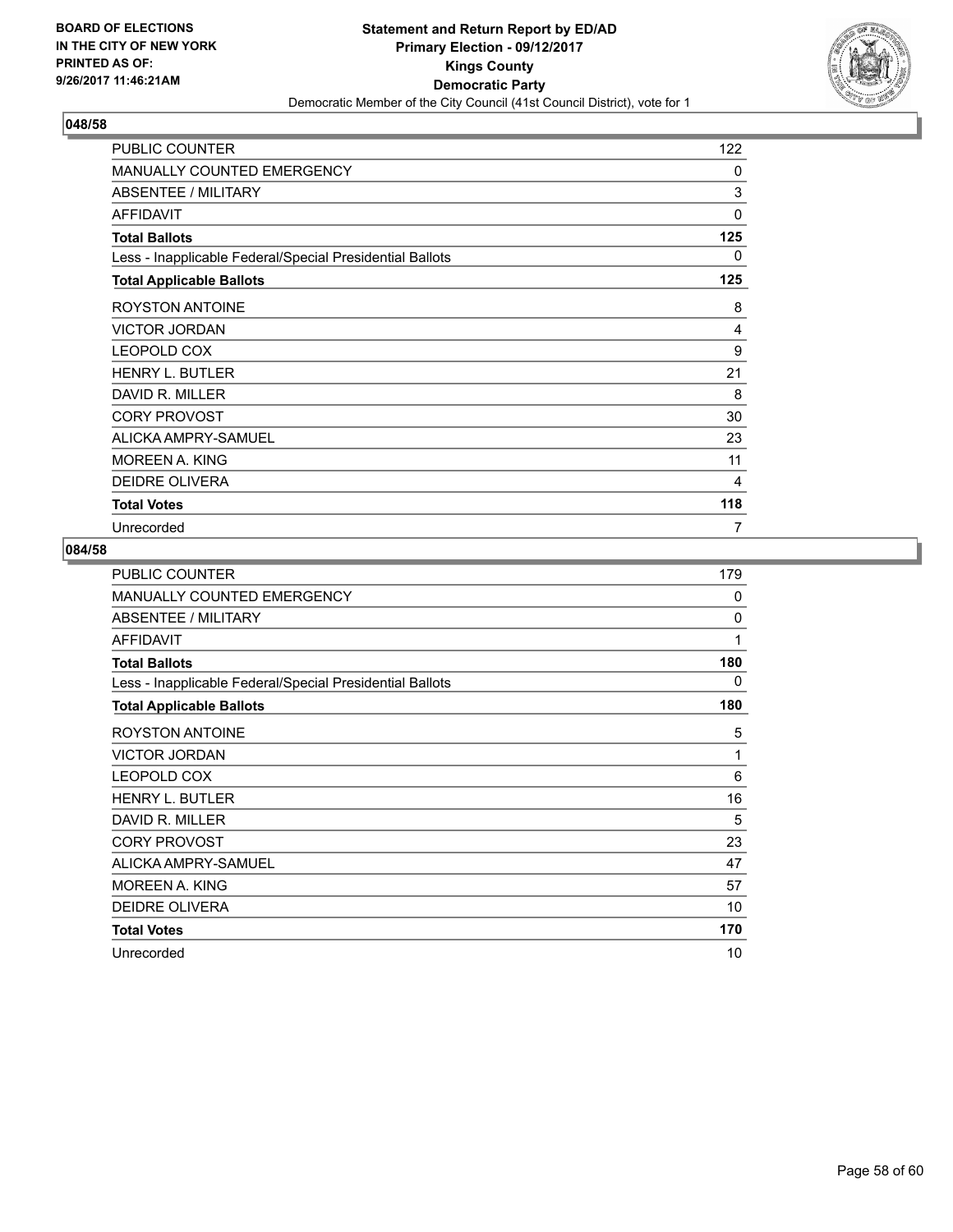

| <b>PUBLIC COUNTER</b>                                    | 89 |
|----------------------------------------------------------|----|
| <b>MANUALLY COUNTED EMERGENCY</b>                        | 0  |
| ABSENTEE / MILITARY                                      | 1  |
| <b>AFFIDAVIT</b>                                         | 0  |
| <b>Total Ballots</b>                                     | 90 |
| Less - Inapplicable Federal/Special Presidential Ballots | 0  |
| <b>Total Applicable Ballots</b>                          | 90 |
| ROYSTON ANTOINE                                          | 11 |
| <b>VICTOR JORDAN</b>                                     | 5  |
| <b>LEOPOLD COX</b>                                       | 3  |
| <b>HENRY L. BUTLER</b>                                   | 12 |
| DAVID R. MILLER                                          | 3  |
| <b>CORY PROVOST</b>                                      | 18 |
| ALICKA AMPRY-SAMUEL                                      | 21 |
| <b>MOREEN A. KING</b>                                    | 7  |
| <b>DEIDRE OLIVERA</b>                                    | 4  |
| <b>Total Votes</b>                                       | 84 |
| Unrecorded                                               | 6  |